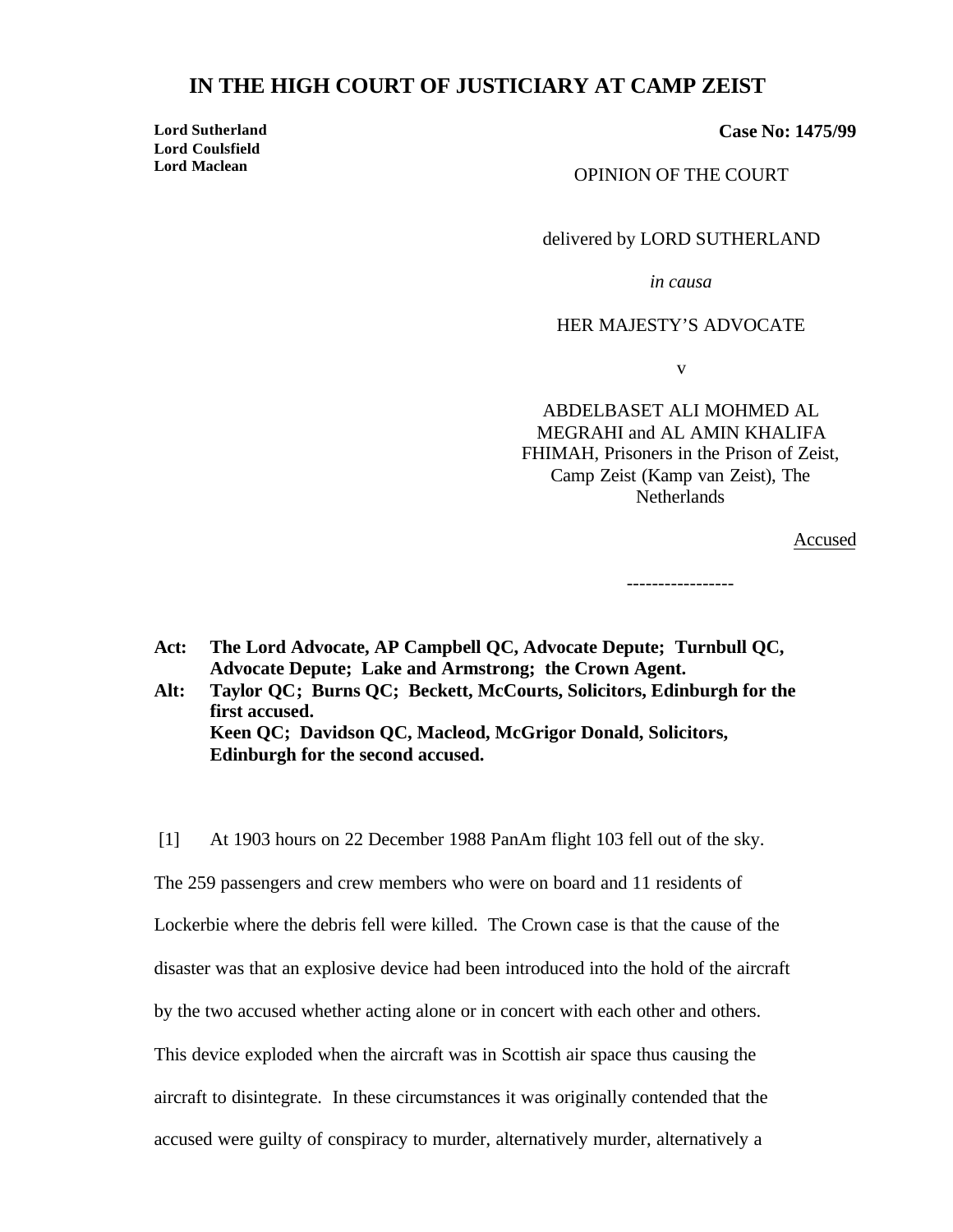contravention of section 2(1) and (5) of the Aviation Security Act 1982. At the conclusion of the Crown's submissions, however, the libel was restricted to the charge of murder.

[2] It is not disputed, and was amply proved, that the cause of the disaster was indeed the explosion of a device within the aircraft. Nor is it disputed that the person or persons who were responsible for the deliberate introduction of the explosive device would be guilty of the crime of murder. The matter at issue in this trial therefore is whether or not the Crown have proved beyond reasonable doubt that one or other or both of the accused was responsible, actor or art and part, for the deliberate introduction of the device.

[3] After the disaster a massive police operation was mounted to recover as much as possible of the debris in order to ascertain the cause of the crash. Tens of thousands of items were recovered, sifted and recorded, and any that appeared to be of particular interest as indicating a possible cause of the explosion were examined by the relevant specialists.

[4] All the parts of the aircraft that were recovered were taken initially to a hangar in Longtown where they were examined by inspectors of the Air Accidents Investigation Board ("AAIB"). Subsequently the relevant part of the aircraft was reconstructed as far as possible at Farnborough. It was found that the majority of the fractures in the skin of the fuselage were overload fractures consistent with the type of damage to be expected from the airborne break-up of an aircraft structure. There was however an area where the fracture failure characteristics were not typical. This area

 $\overline{2}$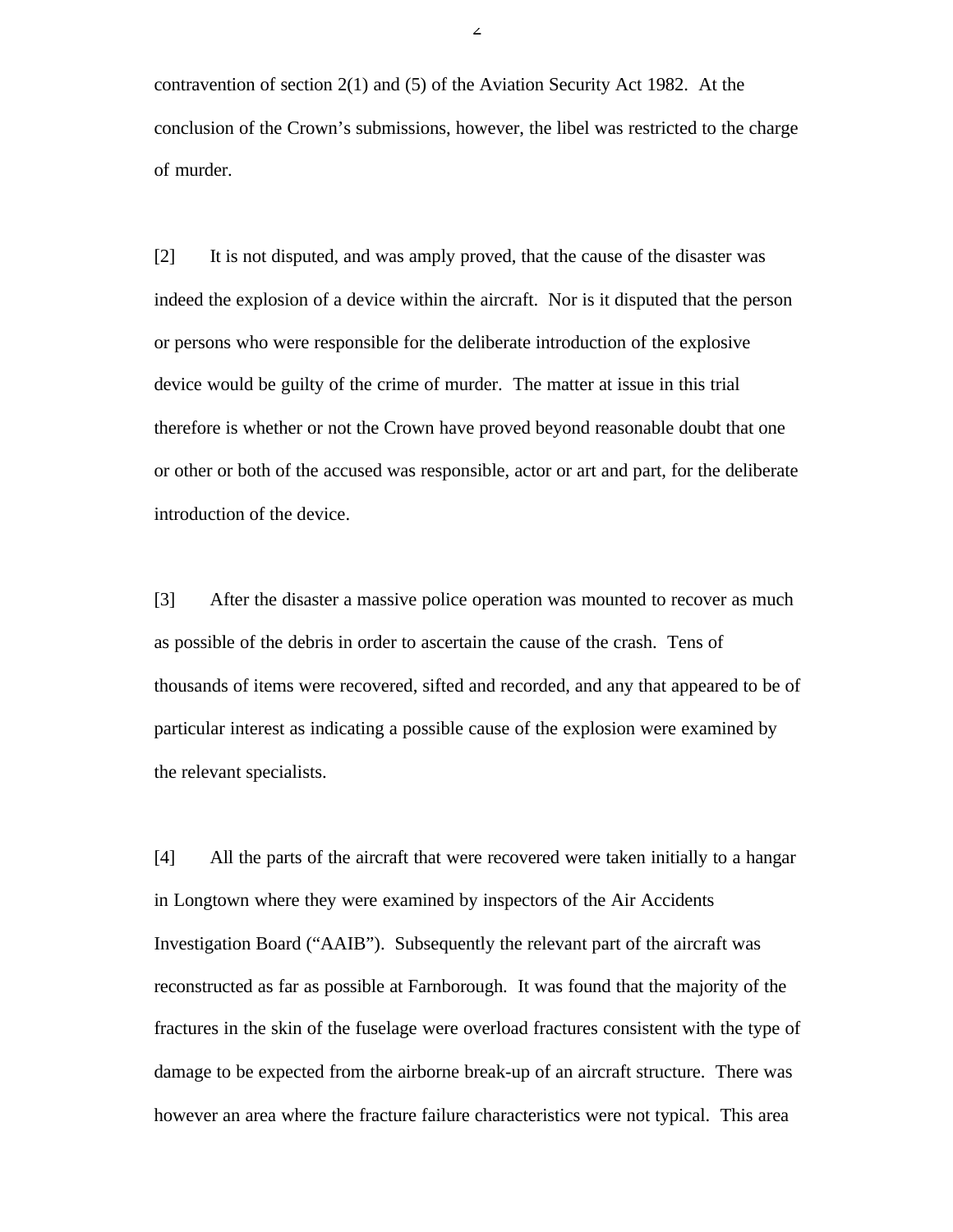was on the port side of the lower fuselage in the forward cargo bay area. The basic structure of the aircraft consisted of substantial vertical frames set 20" apart and horizontal stringers about 10" apart, with the fuselage skin being attached to the outside. A small region of the structure bounded approximately by frames 700 and 720 and stringers 38 left and 40 left, thus approximately 20" square, had been completely shattered. The fractures around the shattered area were granular in character, whereas further away the fractures were typical tearing fractures. Around the shattered area there were signs of pitting and sooting. The skin panels in the area immediately surrounding the shattered area had been bent and torn in a starburst pattern and were petalled outwards. From the nature of this damage the conclusion was reached, and it is one which we accept, that the cause of the damage was the detonation of an explosive device within the fuselage, with the initial shattered area forming the focus for the subsequent petalling mode of failure. Further processes led on from that which caused the total disruption and disintegration of the aircraft.

[5] The port side forward cargo bay was loaded with luggage in containers. These containers were approximately 5' by 5' by 5', with an overhang of approximately 18" angled up from the base on the outboard side designed to make maximum use of the curved space in the cargo hold. Most of the containers were made of aluminium apart from the after side which was open for loading and then covered by a plastic curtain. A few of the containers were made of glass-reinforced fibre. The containers were loaded on to the aircraft through a door in the hold, and then slid on rollers into a prearranged position where they were clamped. As part of the reconstruction process, the recovered pieces of containers were reassembled, principally by Mr Claiden, an engineering inspector with the AAIB. When this was done, it was ascertained that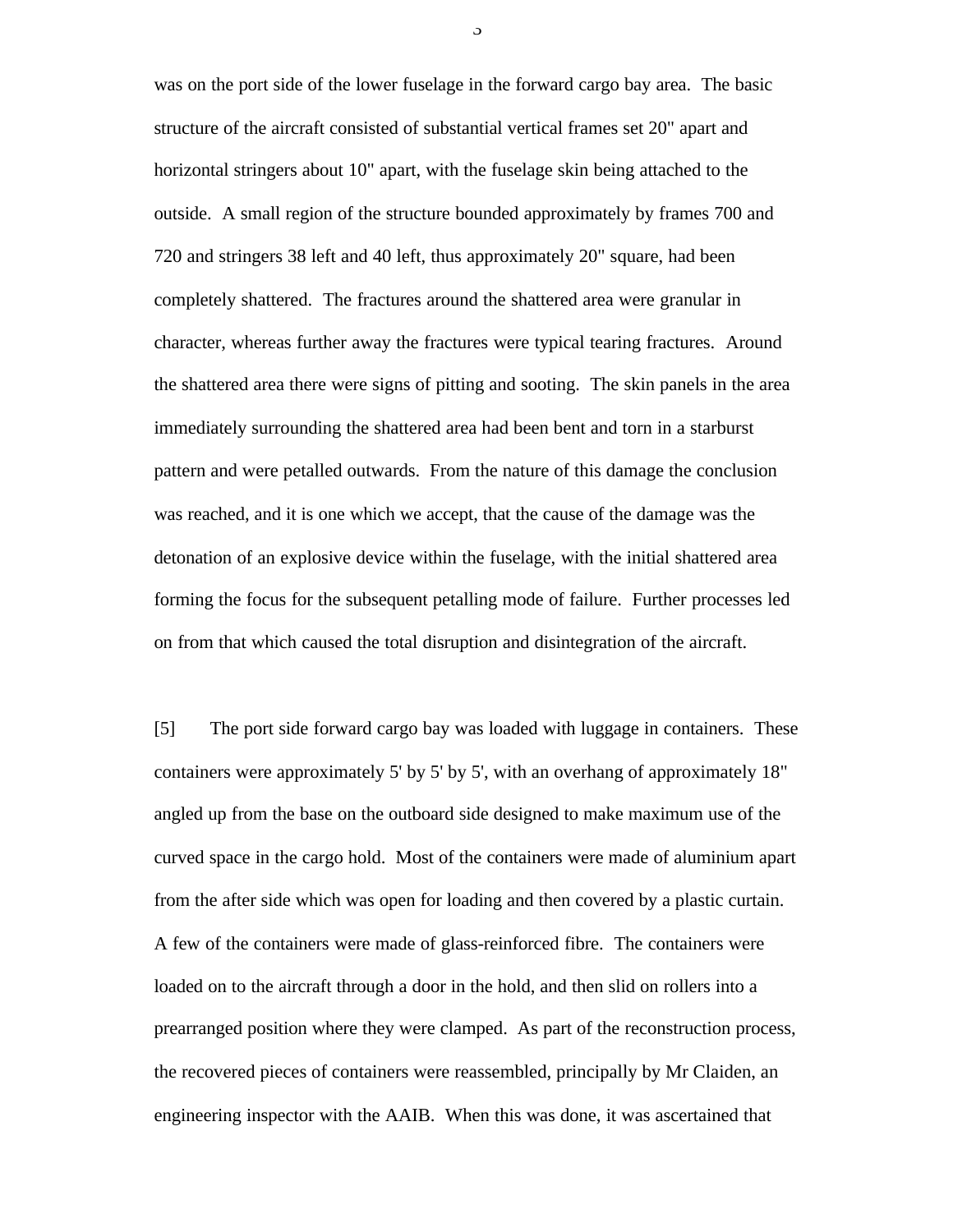with two exceptions there was no damage to containers other than was to be expected from the disintegration of the aircraft and the containers' fall to the ground. It was however found that there was unusual damage to an aluminium container AVE 4041 and a fibre container AVN 7511. From the loading plan of the containers it was ascertained that AVE 4041 was situated immediately inboard of and slightly above the shattered area of the fuselage, and AVN 7511 was situated immediately aft of AVE 4041. The reconstruction of AVE 4041 demonstrated severe damage to the floor panel and outboard base frame member in the outboard aft quadrant, and also on the internal aspect of that part of the container there were some areas of blackening and pitting. There was also damage to the panels and frame members at the lower aft side of the overhang, and again areas of blackening and pitting. The full details of the nature and extent of the damage are to be found in the evidence of Mr Claiden, and are confirmed in the evidence of Dr Hayes and Mr Feraday, forensic scientists with the Royal Armaments Research and Development Establishment ("RARDE"). The nature of the damage indicated a high-energy event, and the sooting and pitting indicated an explosion. Mr Claiden, whose evidence was given in an impressively careful and restrained manner, stated "I have no doubts in my mind that such an event occurred from within the container", the only occasion on which he stated an absolutely unqualified opinion. Because of the distribution of the areas of sooting and pitting, and in particular the absence of any such signs on the base of the container, it appeared to Mr Claiden that, assuming that an explosive device was contained in a piece of luggage in the container, the likelihood was that that piece of luggage was not lying on the floor of the container but was lying probably on top of a case on the floor and projecting into the overhang of the container. Ascertainment of the precise location of the explosive device was assisted by consideration of the damage to the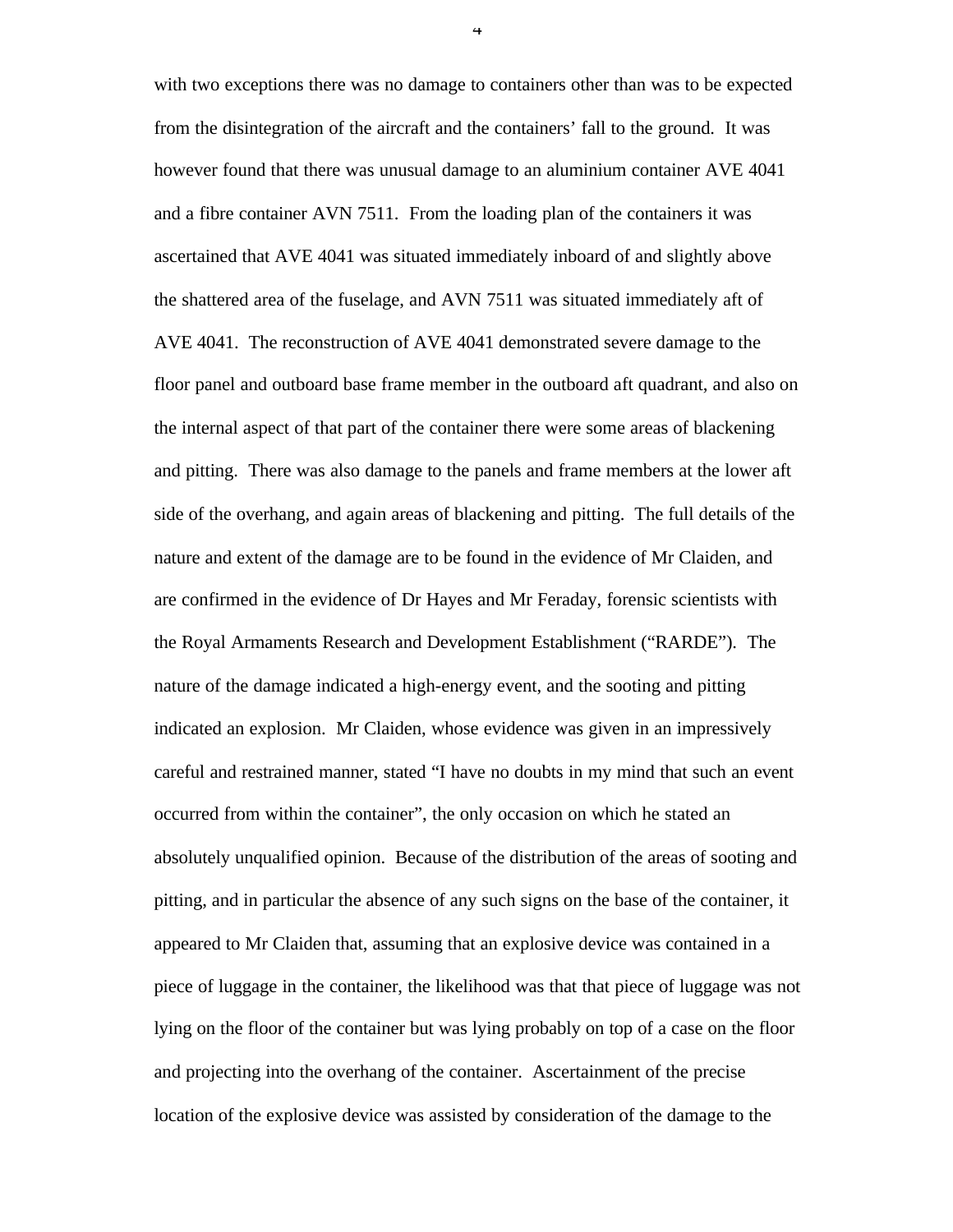adjacent container AVN 7511. The forward face of that container had a hole approximately 8" square about 10" up from the top of the base radiating out from which were areas of sooting extending up to the top of the container. This indicated that a relatively mild blast had exited AVE 4041 and impinged at an angle on the forward face of AVN 7511. Combining that information with the damage to AVE 4041, the likely position of an explosive device was about 13" above the floor of AVE 4041. On that assumption allied to the previous assumption that the piece of luggage containing the device was projecting into the overhang, the position of the device would be approximately 25" from the skin of the fuselage. We found the evidence of Mr Claiden wholly credible, reliable and compelling so far as it went. He was not however an expert on explosives or the effects of explosives. The conclusion reached by Dr Hayes and Mr Feraday as to the position of the explosive device coincided with that of Mr Claiden, and in addition Mr Feraday was present at tests in the USA. These tests involved the use of luggage filled metal containers and the placing of plastic explosives within Toshiba radio cassette players in a garment filled suitcase. The tests confirmed the opinion he expressed as to the position of the explosive device and the quantity of explosive involved.

[6] Technical evidence relating to the effects of explosives was given by Dr Cullis and Professor Peel. Dr Cullis is an expert on the effects of blast and the development of computer codes to simulate the effects of blast in particular different situations, and has been employed at the Defence Evaluation and Research Agency ("DERA") since 1978. Professor Peel is the chief scientist for DERA, specialising in materials and structures used in aircraft, and leader of a team conducting research into *inter alia* the assessment of the effect of detonation of explosives in aircraft. They confirmed that

 $\overline{J}$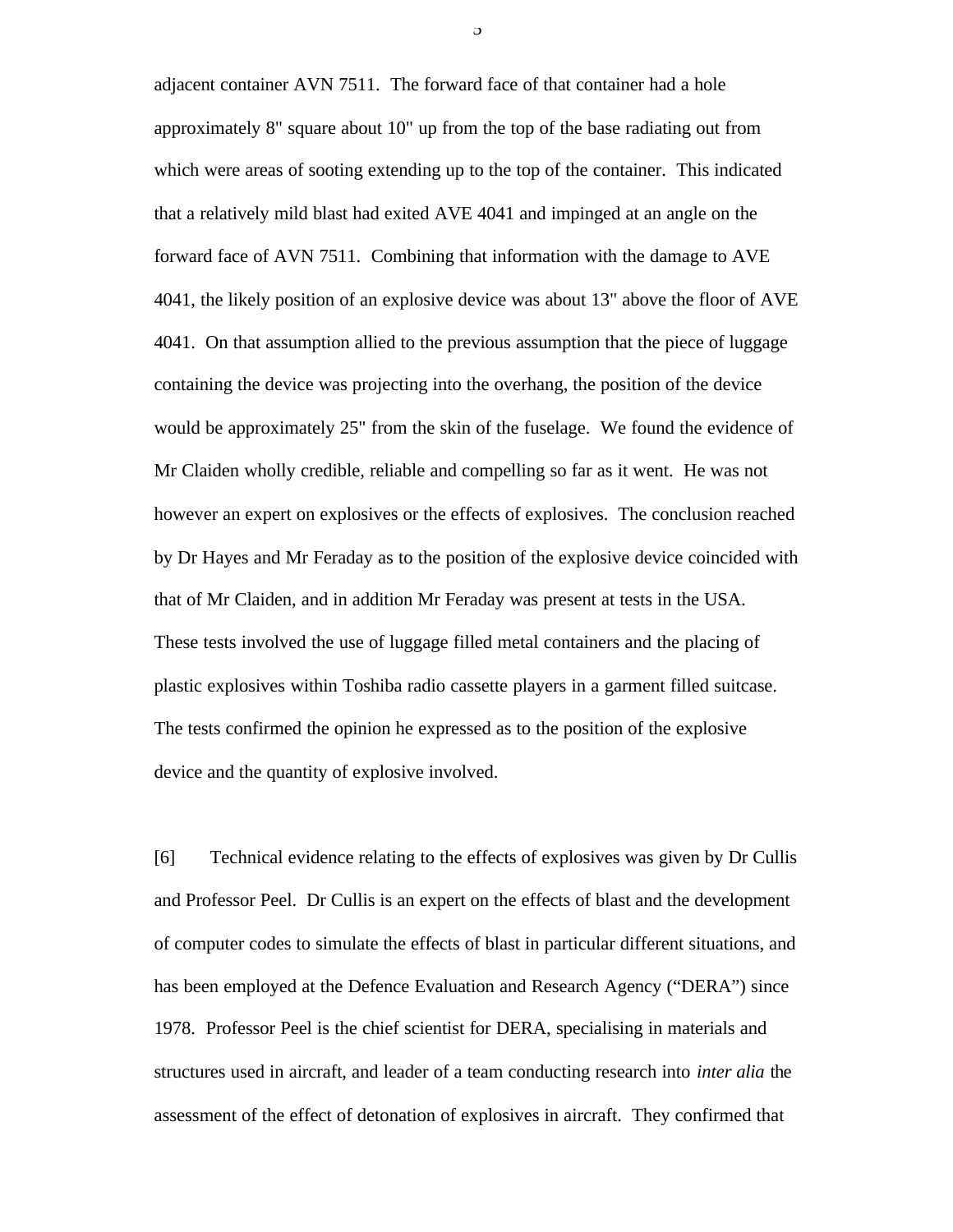the presence of pitting and carbon deposits which would look like a very fine soot indicated a chemical explosion. The areas in which this would occur would have to be in line of sight with the explosive, and in particular, as far as pitting was concerned, there would have to be no intervening structure of sufficient mass to prevent explosive fragments impacting on the pitted area. The nature of the cracking in the floor panel of the container is typical of the sort of deformation which would be seen from blast loading, but the absence of pitting or sooting in that area would indicate that there must have been something such as another suitcase situated between the explosive device and the floor panel. On the other hand the pitting and sooting seen on the inner aspect of the horizontal base frame member of the container combined with downward deformation of that member confirms the view that the explosive device was situated above and in direct line of sight of that member and thus was likely to be situated partly at least in the overhang where the presence of a suitcase on the floor of the container would not inhibit the explosive products from striking that member. Further confirmation of the position of the explosive device came from the observation of crushing to the upper surface of the aircraft fuselage frame 700 and pitting and sooting of the two neighbouring frames, this being the area adjacent to the lower after end of the container. Professor Peel's evidence also included a substantial complex section on the nature of impulse loading, the critical level of impulse for failure of aluminium alloy sheet of the type used for the fuselage skin, and the calculation of both the stand-off distance and the size of the explosive charge from the size of the shattered zone and the petalled zone. These calculations indicated a charge of about 450 grammes and a stand-off distance of 610 millimetres, which would take the explosion 200 millimetres inside the container. We do not consider it necessary to go into detail about these complex calculations, as the

 $\Omega$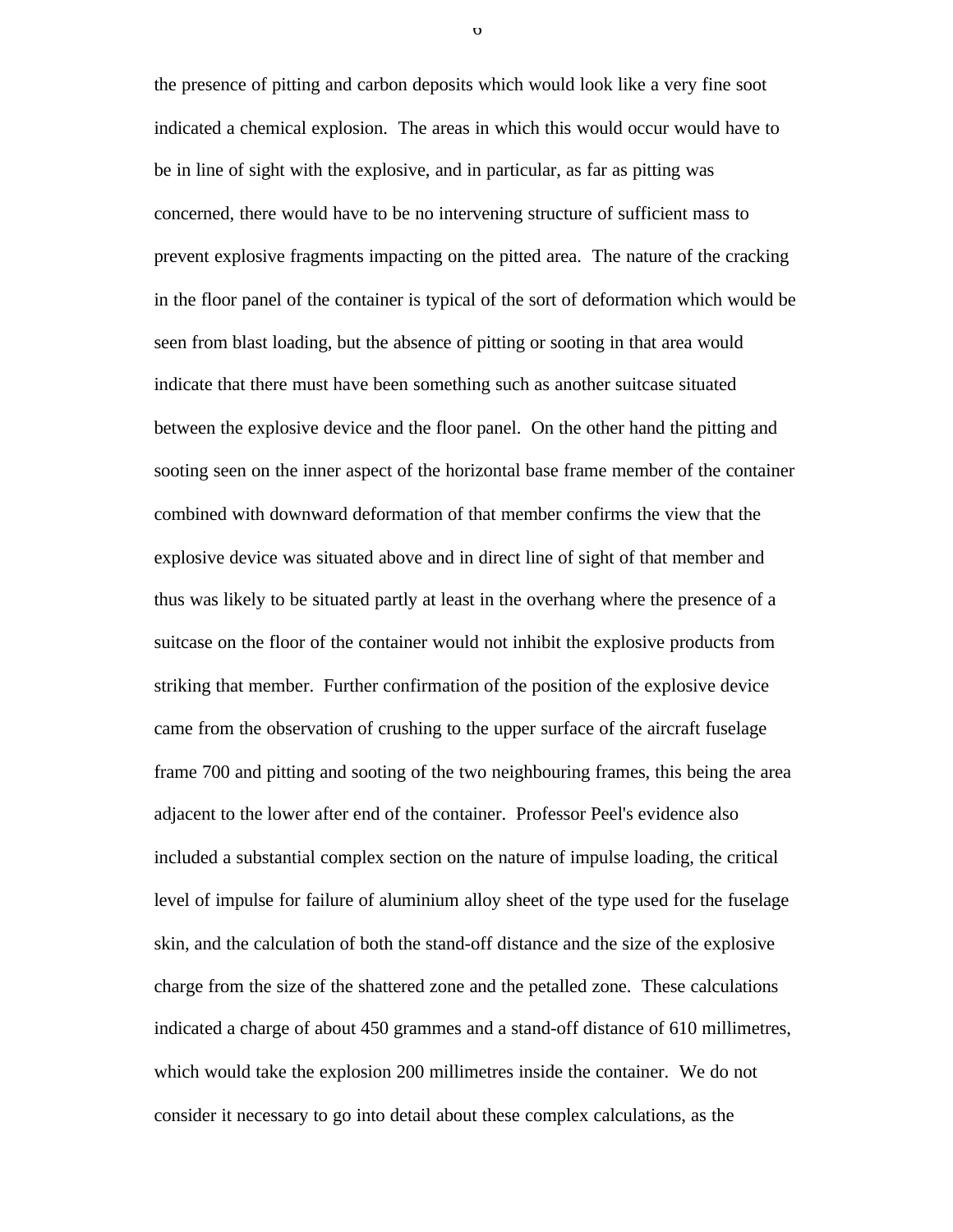physical evidence of damage to the hull, the container, and, as we shall see later, the contents of the container satisfies us beyond any doubt that the explosion occurred within the container, and the calculations serve merely to confirm that view. We should add that this section of his evidence also dealt with the effect, if any, of the concept of Mach stem formation, but we do not consider it necessary to go into any detail about that, as we accept his evidence that although that concept was considered as a means of assessing stand-off distance, it was not actually used.

[7] In addition to the evidence of these experts who were all clear that the damage to the aircraft was caused by an explosion, there was also evidence from Dr Douse, who has specialised for many years in the trace analysis of drugs and explosives and in 1988 worked with RARDE. He pioneered the use of capillary gas chromatography, which is now a well recognised procedure. He examined for the presence of explosive residues two pieces of metal (labels 270.1 and 270.3) which had been identified as the two major parts of the outboard base frame member of container AVE 4041. The procedures involved, which were described in great detail in Dr Douse's evidence, ended with traces on which peaks at particular points may indicate the presence of different types of explosives. These include different variations of nitrotoluene, nitroglycerin, PETN and RDX. There may also be other peaks which result from non-explosive co-extractives. The traces relating to 270.1 and 270.3 indicated the presence of PETN and RDX. These are chemicals used in the manufacture of plastic explosives, including Semtex. In cross-examination it was suggested to him that a report by Professor Caddy presented to Parliament in 1996 on the possible contamination of a centrifuge used at RARDE vitiated his conclusions. However, while that report did indeed suggest that a centrifuge was contaminated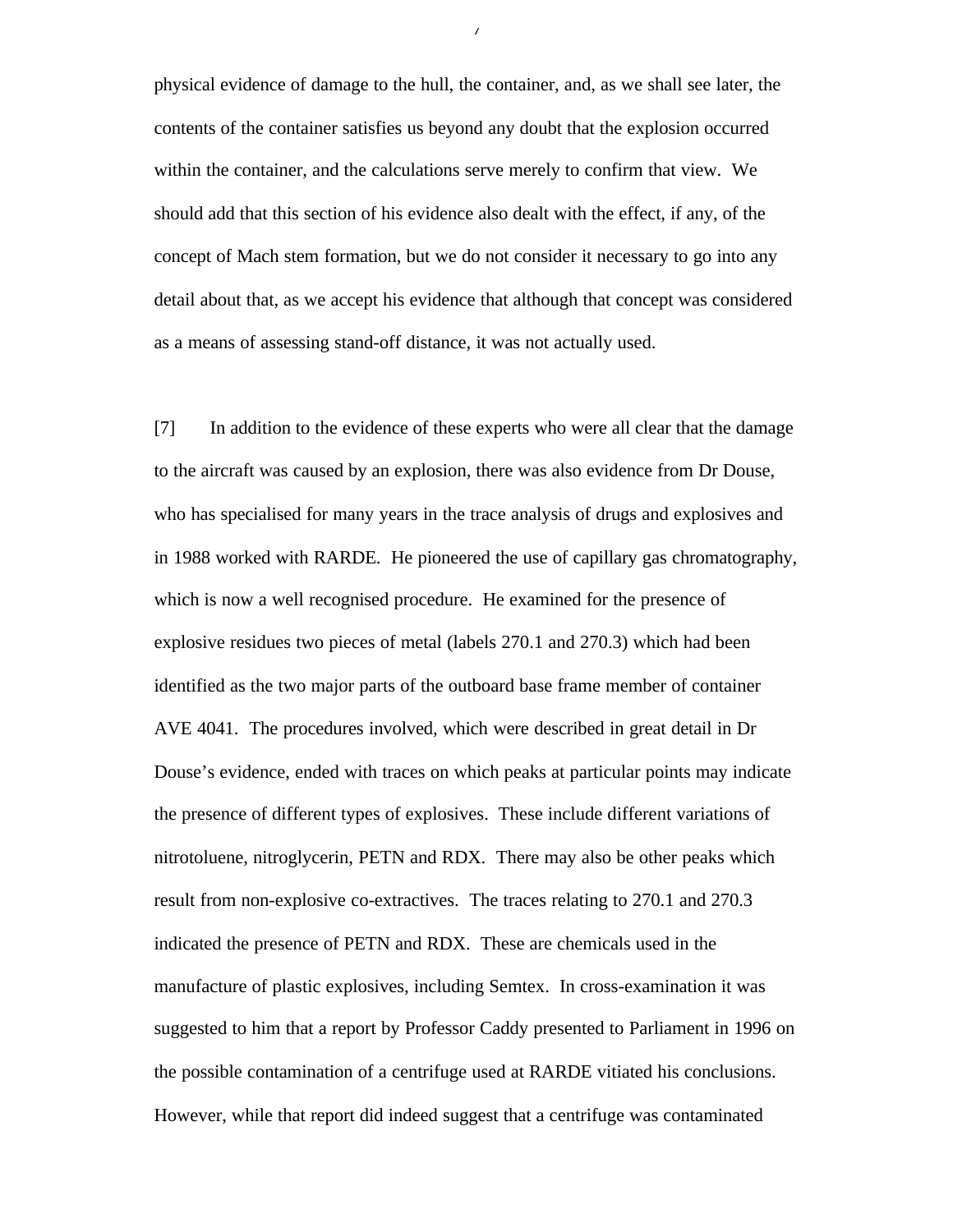with RDX, it also made clear that certain examinations carried out in the period which included December 1988 were not affected, and in the list of such examinations was included the examination of the Lockerbie debris carried out by Dr Douse. It was further suggested to him that the traces disclosed peaks which were consistent with the presence of TNT, DNT and nitroglycerin, but for the detailed reasons which he gave in his evidence he was entirely satisfied that the peaks in question related not to these forms of explosive but to non-explosive co-extractives. We see no reason to doubt the conclusion to which this very experienced expert came. Finally it was submitted that inadequate precautions were taken at the laboratory by way of the use of control swabs of clothing and equipment to prevent the risk of distorted results because of contamination. There was however a description both by Dr Douse and Dr Hayes of the precautions taken to prevent contamination, and we are satisfied that these precautions were adequate to prevent any risk that Dr Douse's tests were vitiated by any contamination.

[8] From this evidence we are entirely satisfied that the cause of the disaster was the explosion of a device which was contained within the aircraft. We would also be satisfied that the device was within container AVE 4041, but any possible doubts about that would be dispelled by the evidence relating to the examination of the apparent contents of that container, to which we now turn.

[9] During the course of the massive ground search, a large quantity of luggage and clothing was collected and labelled. Within a few days of the disaster it was established that an explosion had occurred, and accordingly the searchers were asked in particular to recover any items which appeared to be scorched or blackened or

 $\circ$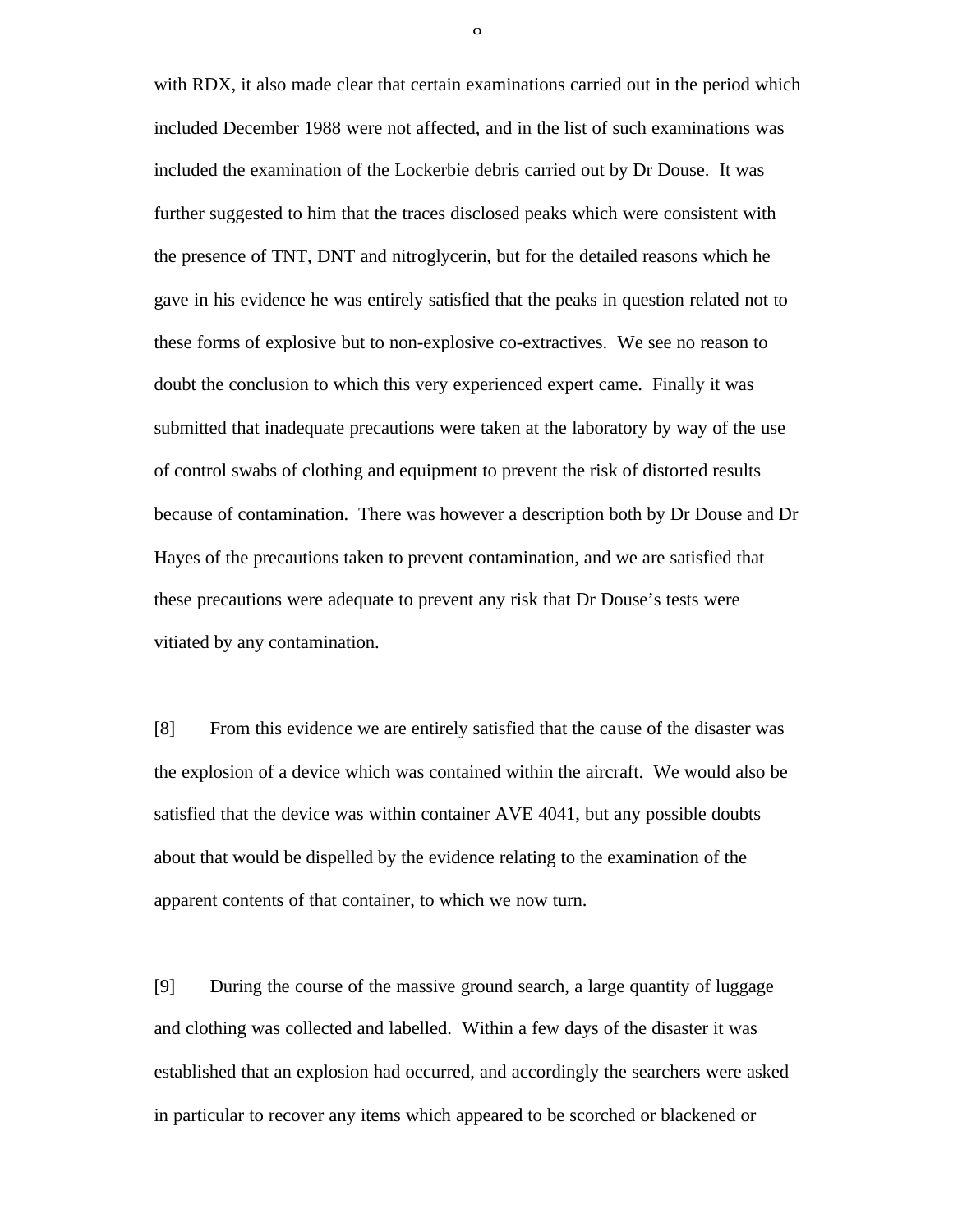otherwise had the appearance of having been involved in an explosion. Any such items were then submitted to the Forensic Explosives Laboratory at RARDE for detailed examination, the principal forensic scientists involved being Dr Hayes and Mr Feraday. Fifty-six fragments which showed various signs of explosives damage were identified as forming part of what had been a brown hardshell Samsonite suitcase of the 26" Silhouette 4000 range ("the primary suitcase"). The nature of the damage indicated that it had been inflicted from within the suitcase. A further twenty-four items of luggage were identified by their characteristic explosives damage as having been in relatively close proximity to the explosive device. Within many of these items there were found fragments of what appeared to be parts of the primary suitcase, and also fragments of what appeared to have been a radio cassette player. Other similar fragments were found in clothing which from their charred appearance were considered to have been contained in the primary suitcase. In addition, when examining a data plate which had been attached to AVE 4041, Mr Claiden recovered a piece of debris which appeared to be a small piece of circuit board. The number of fragments associated with the clothing in close contact with the explosion and the extent of the shattering of these fragments indicated that the explosive charge had in all probability been located within the radio. It was known at that time that in October 1988 the West German police had recovered a Toshiba radio cassette player which had been modified to form an improvised explosive device. Mr Feraday visited West Germany to examine this device, and ascertained that the fragments in his possession and in particular the piece of circuit board recovered by Mr Claiden did not originate from the same model. However, he considered that there was a sufficient similarity to make it worth investigating other models of Toshiba players. It was found that there were seven models in which the printed circuit board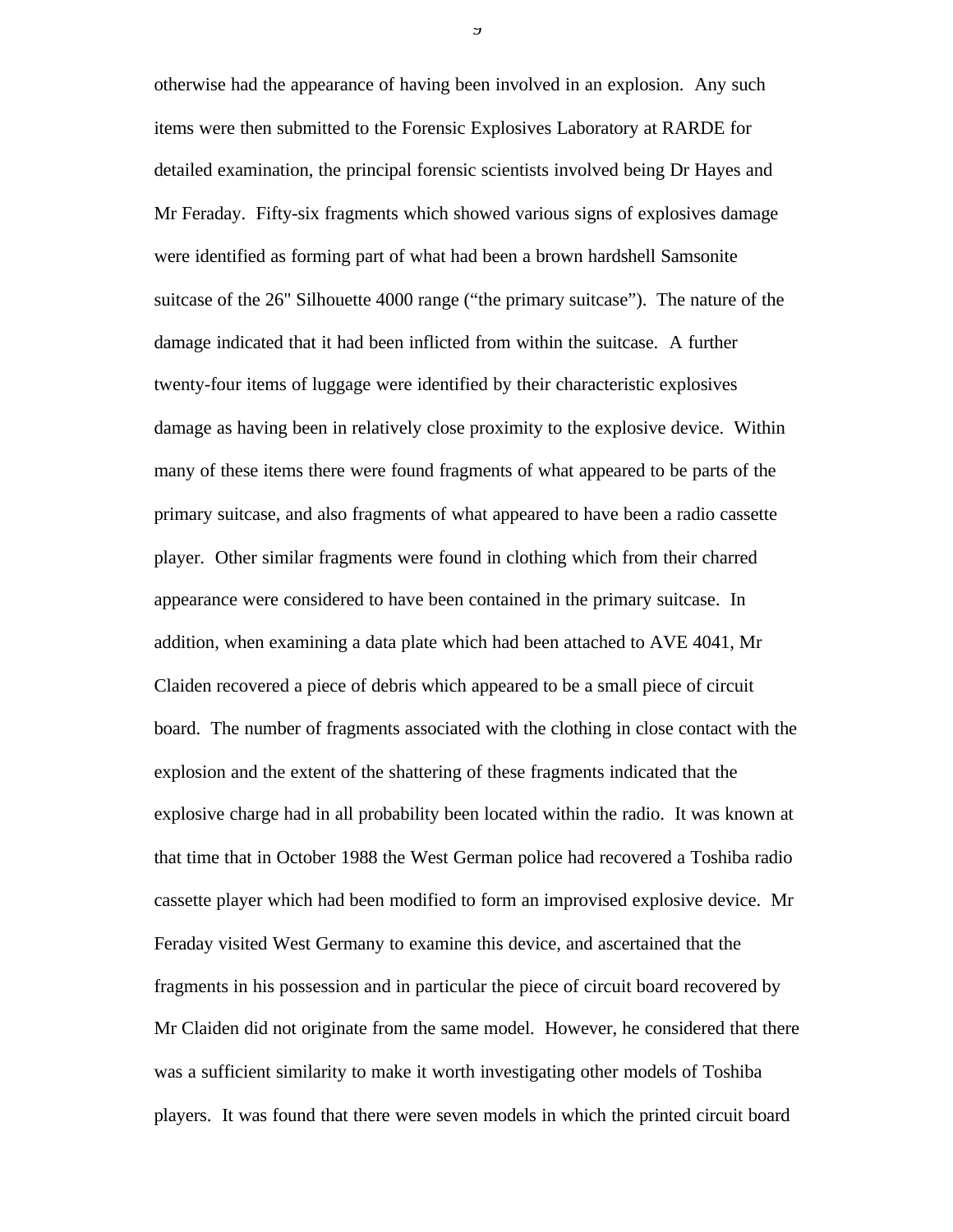bore precisely the same characteristics as the fragments. Subsequently, when the blast damaged clothing was examined in detail there were found embedded in two different Slalom brand shirts, a Babygro, and a pair of tartan checked trousers, fragments of paper which on examination proved to be from an owner's manual for a Toshiba RT-SF 16 BomBeat radio cassette player. All the other fragments thought to have originated from the radio containing the explosive were consistent with having come from an RT-SF 16. Other fragments of plastic associated with the radio were found in other items of clothing considered to have been in the primary suitcase, namely a white T-shirt, cream pyjamas, a herringbone jacket, and brown herringbone trousers, as well as in the four items in which the fragments of paper were found. The conclusion reached by the forensic scientists was that the nature of the fragments and their distribution left no doubt that the explosive charge was contained within the Toshiba radio, and we agree with that conclusion. Having regard to the presence of fragments of an RT-SF 16 owner's manual, we also accept that it was that model of Toshiba radio that was involved.

[10] As we have noted, a substantial quantity of clothing was examined at RARDE. The primary concern was to ascertain what clothing showed signs of explosion damage, and then, if possible, to differentiate between clothing likely to have been contained within the suitcase that contained the explosive device and clothing in adjacent suitcases. The method adopted by the forensic scientists was to treat as a high probability that any explosion damaged clothing which contained fragments of the radio cassette player, the instruction manual, and the brown fabric-lined cardboard partition from within the suitcase to the exclusion of fragments of the outer shell, was within the primary suitcase. Where clothing carried neither fragments of the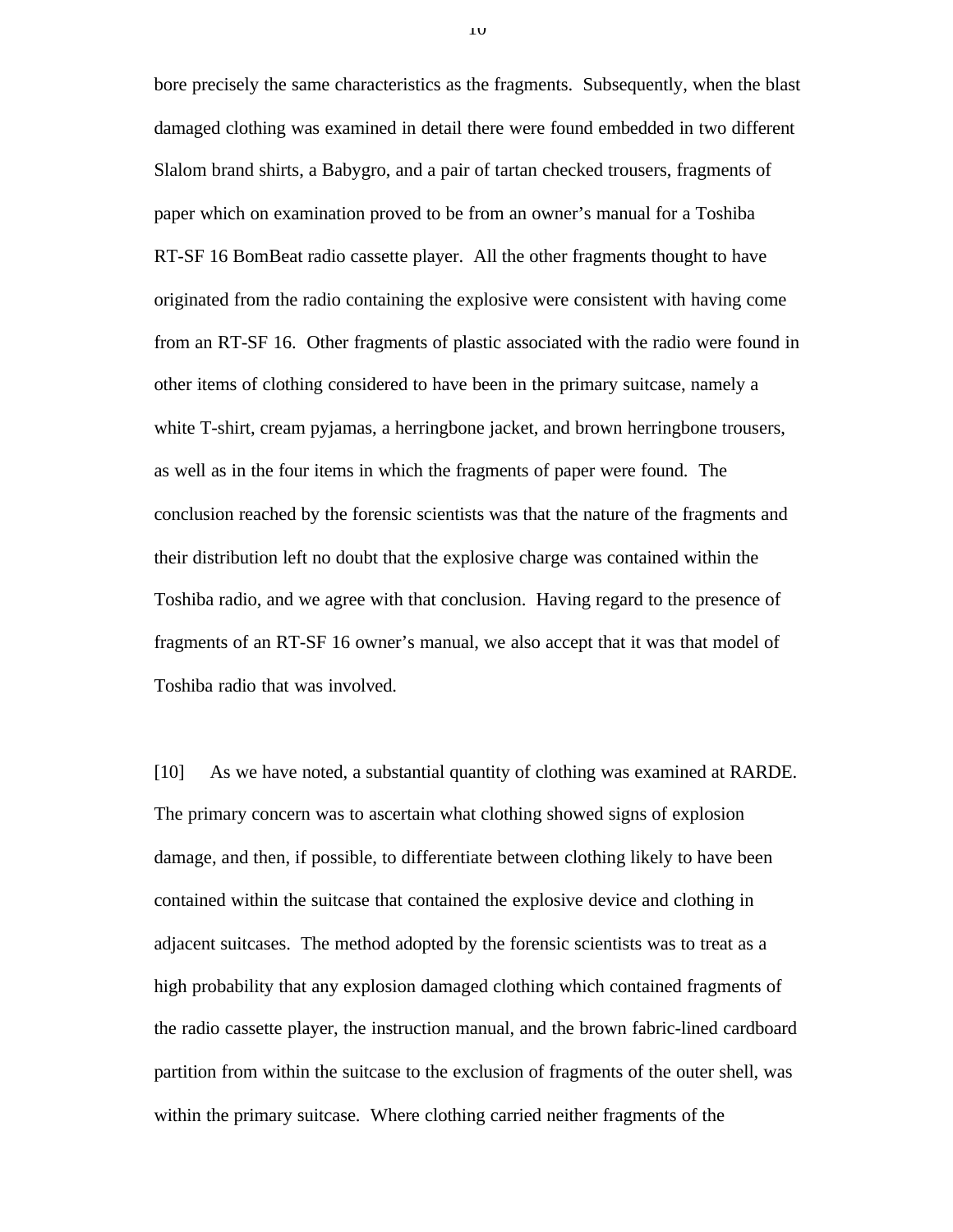explosive device nor of one or more of the suitcase shells that would have surrounded it, or where it variously carried fragments of the suitcase shells with or without fragments of the explosive device, its specific location was problematic, although the possibility that it was contained in the primary suitcase could not be discounted. There were twelve items of clothing and an umbrella of which fragments were recovered and examined which fell within the first category and accordingly in their opinion had been contained within the primary suitcase. These items were:-

- 1) A charred fragment of white cotton material which from the details of the stitching and method of assembly appeared most likely to have originated from a white T-shirt of Abanderado brand. Contained within this fragment there were found a piece of loudspeaker mesh and eleven plastic fragments which could have come from a Toshiba radio, and some blue/white fragments consistent with having come from a Babygro (see item 5).
- 2) Explosion damaged fragments of brown tartan patterned material two of which still retained parts of labels which identified them as having formed part of a pair of Yorkie brand trousers size 34. Contained within one of these fragments there were found fragments of the lining and internal divider of the primary suitcase, five black plastic fragments which could have come from a Toshiba radio, four fragments of an RT-SF 16 owner's manual, and five clumps of blue/white fibres consistent with having come from a Babygro.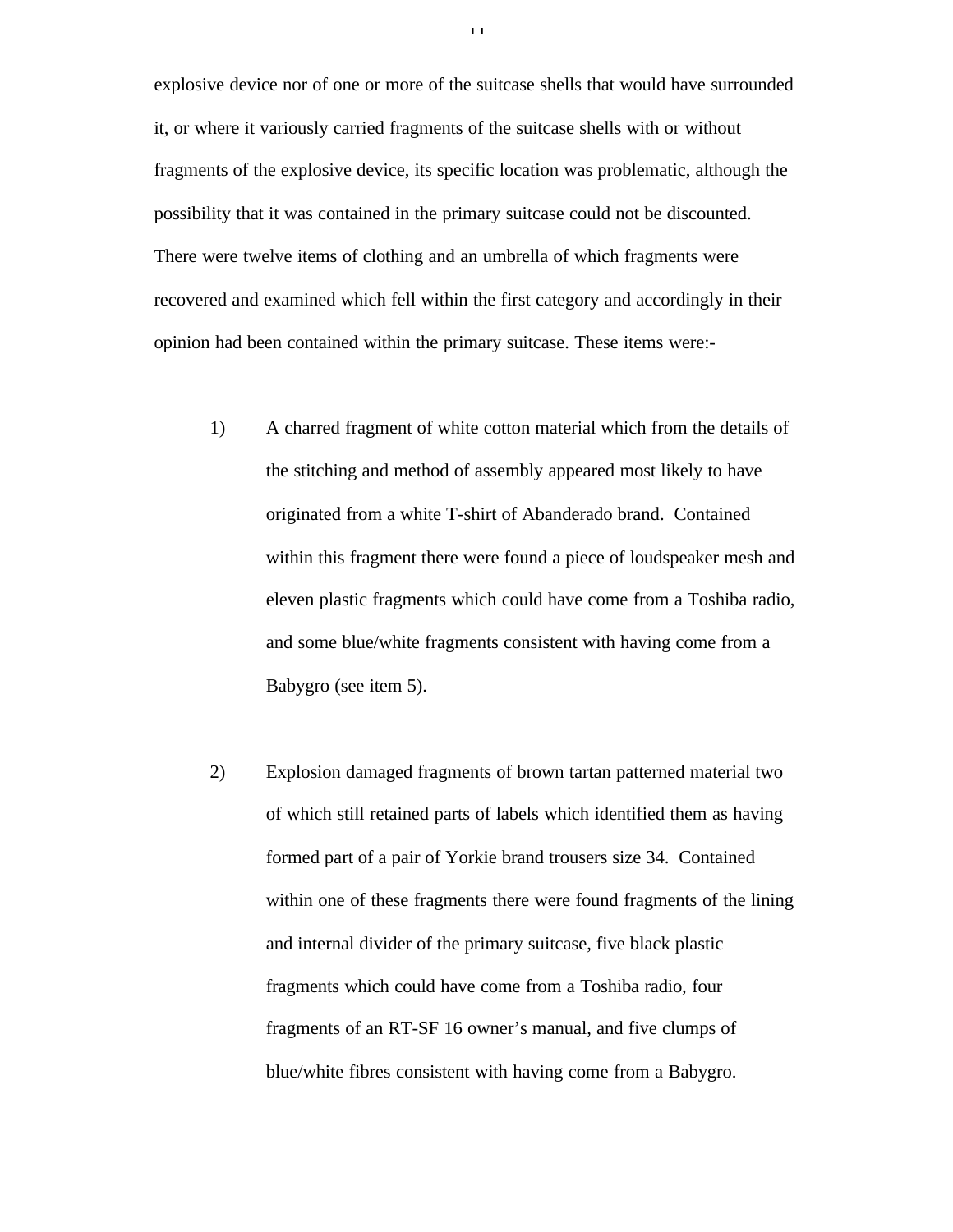- 3) Four charred and disrupted fragments of grey cloth which in terms of colour, weave and texture appeared to have a common origin. One of these fragments had sewn on to it a "Slalom" label, and all the fragments were consistent with having come from a grey Slalom brand shirt. Contained within one of these fragments (bearing the police label PI/995) there were found a number of items. We shall return to this fragment later, as the defence contended that there were a number of factors surrounding its finding and examination which affected the reliability of the evidence relating to it.
- 4) Six charred fragments of white material with a fine blue pin-stripe. Although there were no identifying marks on any of these fragments, their colour, weave, texture and construction indicated that their origin was from a shirt closely similar to a Slalom brand shirt. Contained within these fragments there were found sixteen fragments of black plastic and four fragments of loudspeaker mesh which could have come from a Toshiba radio and fragments of an RT-SF 16 owner's manual.
- 5) Four explosion-damaged fragments of light brown herringbone woven cloth. Although there were no identifying marks on any of these fragments, their colour, weave, texture and construction indicated that their origin was from a pair of Yorkie brand trousers. Six pieces of

 $\overline{12}$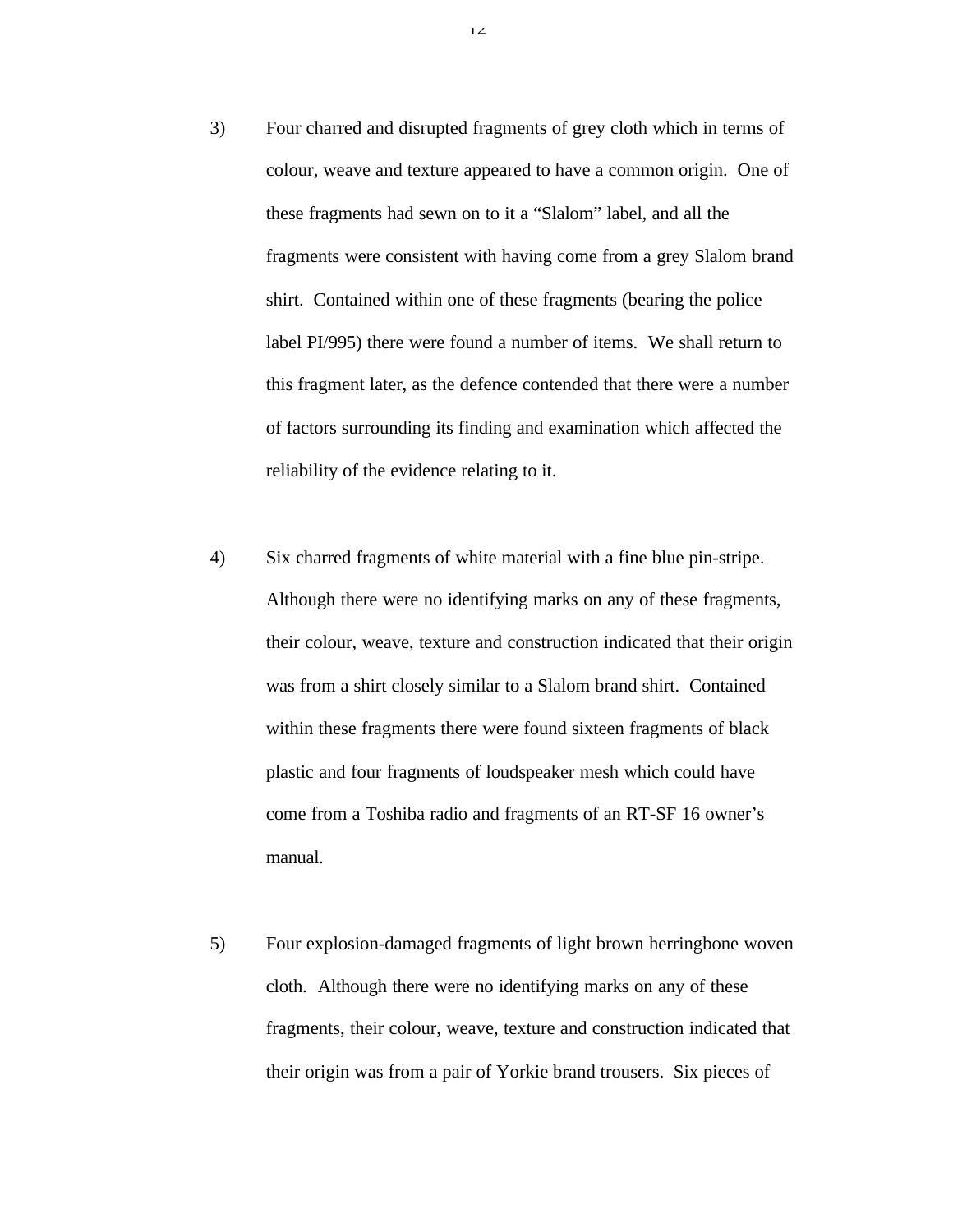black plastic and a fragment of the divider of the primary suitcase were found contained therein.

- 6) Three explosion-damaged fragments of herringbone patterned brown tweed cloth. Although there were no identifying marks on any of these fragments, their colour, weave, texture and construction indicated that their origin was from a tweed jacket similar in all respects to a control sample obtained by police officers. These fragments contained fragments of black plastic and suitcase divider.
- 7) Four fragments of cream coloured material with a pattern of brown stripes. One of these was a substantial item clearly identifiable as the remains of a pair of pyjama trousers. Although there were no identifying marks on any of these fragments, their colour, pattern and construction indicated that their origin was from a pair of Panwear brand pyjamas. They contained fragments of black plastic and fragments of lining from the primary suitcase.
- 8) Thirteen very severely damaged fragments, many extremely small, of blue fibrous material. One fragment consisted of two overlaid pieces of material, one being a blue fibrous material and the other being knitted white ribbed material. Between these two pieces there was trapped the remains of a label printed in different colours containing information about age, height, composition and "made in Malta". This composite fragment matched closely in all significant respects the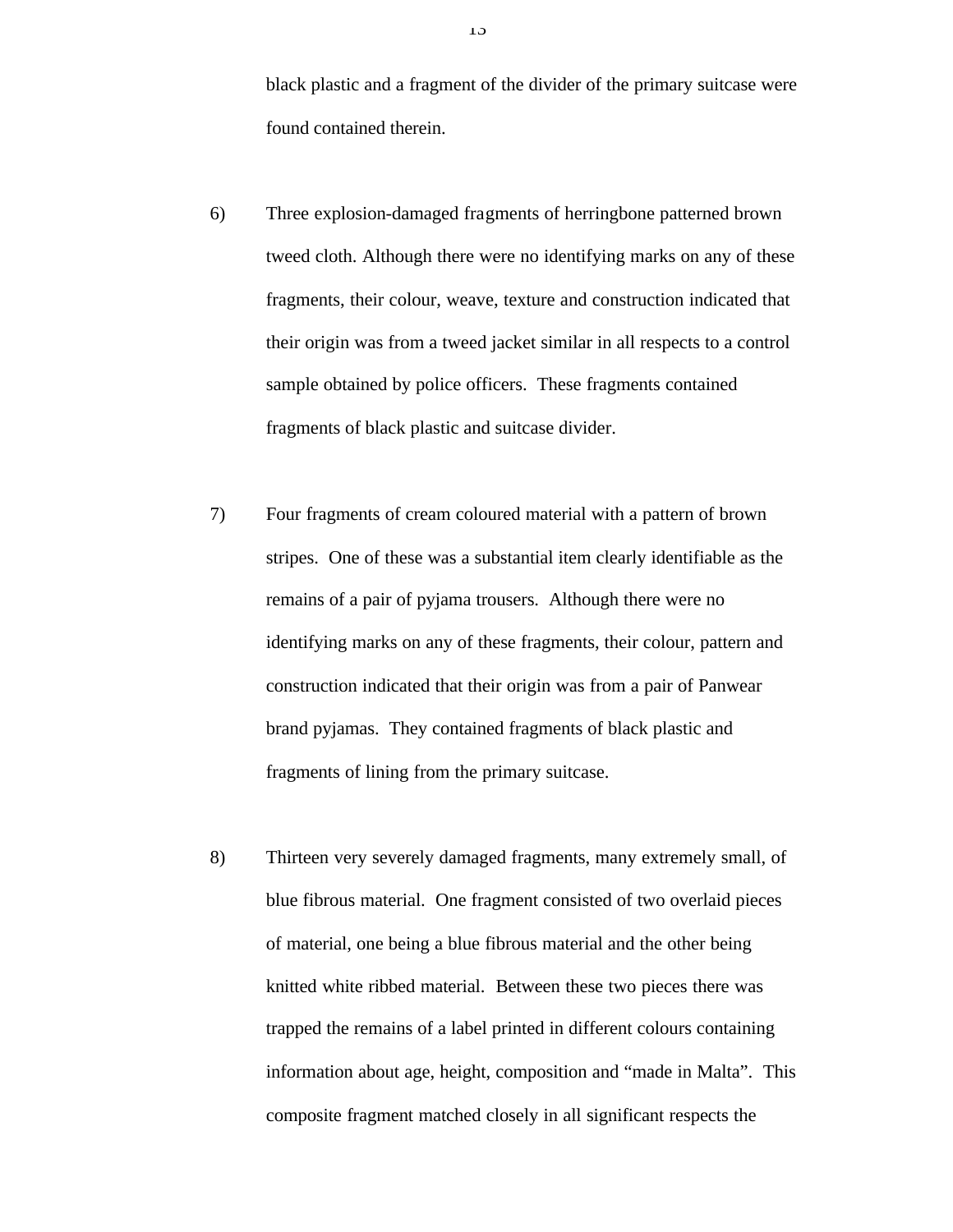labelled neck section of a Babygro Primark brand. The material of the other fragments also matched the material of the same brand. Adhering to these various fragments were fragments of black plastic, wire, paper fragments from the Toshiba owner's manual, and fragments of the divider of the primary suitcase.

- 9) Three fragments of a black nylon umbrella. The major fragments comprised part of the canopy, ribbing and handle stem, shredded and partly collapsed indicating close involvement with an explosion. Strongly adherent to the canopy material were blue and white fibres, similar in appearance to the Babygro fibres. A second fragment was a piece of silver coated black plastic with fluted surface corrugations similar to part of the locking collar of the umbrella, and this was found in a fragment of the tartan checked trousers (item 2 above).
- 10) A fragment of an explosion damaged knitted brown woollen cardigan. This item had sewn on to it a label inscribed "Puccini design".

The remaining three items had clearly been very closely involved with the explosion, but there was insufficient material to enable identification to be made of their origin.

[11] The nature and extent of the damage to this clothing together with the items embedded therein confirmed, if confirmation were necessary, that the explosion had occurred within container AVE 4041, and also established beyond doubt that the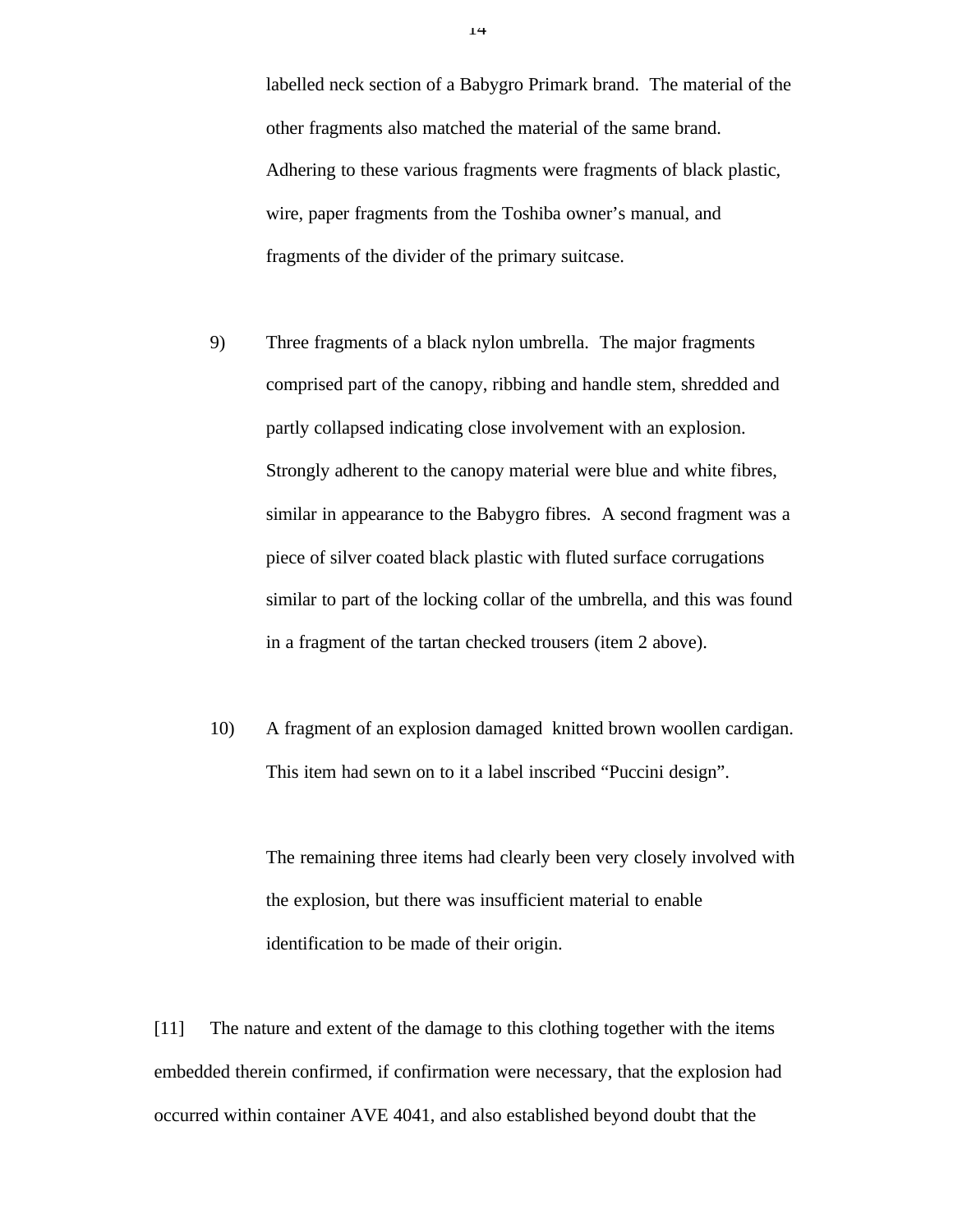explosive device was contained within a Toshiba RT-SF 16 radio cassette player which had been within a brown Samsonite suitcase which also contained the items of clothing enumerated above.

[12] It will be recalled that four of the items identified as having been in the primary suitcase were identifiable by labels as having been of Yorkie, Slalom, Primark and Puccini brands. In August 1989 police officers visited Malta in an attempt to trace the source of these items. After a visit to Yorkie Clothing, on 1 September they went to Mary's House, Tower Road, Sliema. This was a shop run by the Gauci family, Tony Gauci being one of the partners. Mr Gauci's evidence was that he was visited by police officers in September 1989. He was able to tell them that he recalled a particular sale about a fortnight before Christmas 1988, although he could not remember the exact date. His recollection was that the Christmas lights were just being put up. It was midweek, possibly Wednesday. The time was about 6.30pm. The purchaser was a man, and the witness recognised him as being a Libyan. The conversation with the purchaser was probably in a mixture of Arabic, English and Maltese. Many Libyans visit his shop, and when he hears them speaking he can tell the difference between a Libyan and, say, a Tunisian or an Egyptian. He bought an assortment of clothing, but it did not appear to the witness that the nature of what he was buying was of importance. Amongst the items which the witness remembered selling were two pairs of Yorkie trousers, two pairs of striped pyjamas of the same brand as the Panwear fragment, a tweed jacket, a blue Babygro, two Slalom shirts collar size 16½ , two cardigans, one brown and one blue, and an umbrella. The order number seen on the fragment of one of the pairs of Yorkie trousers was 1705, and the delivery note for this order showed that it was delivered on 18 November 1988. The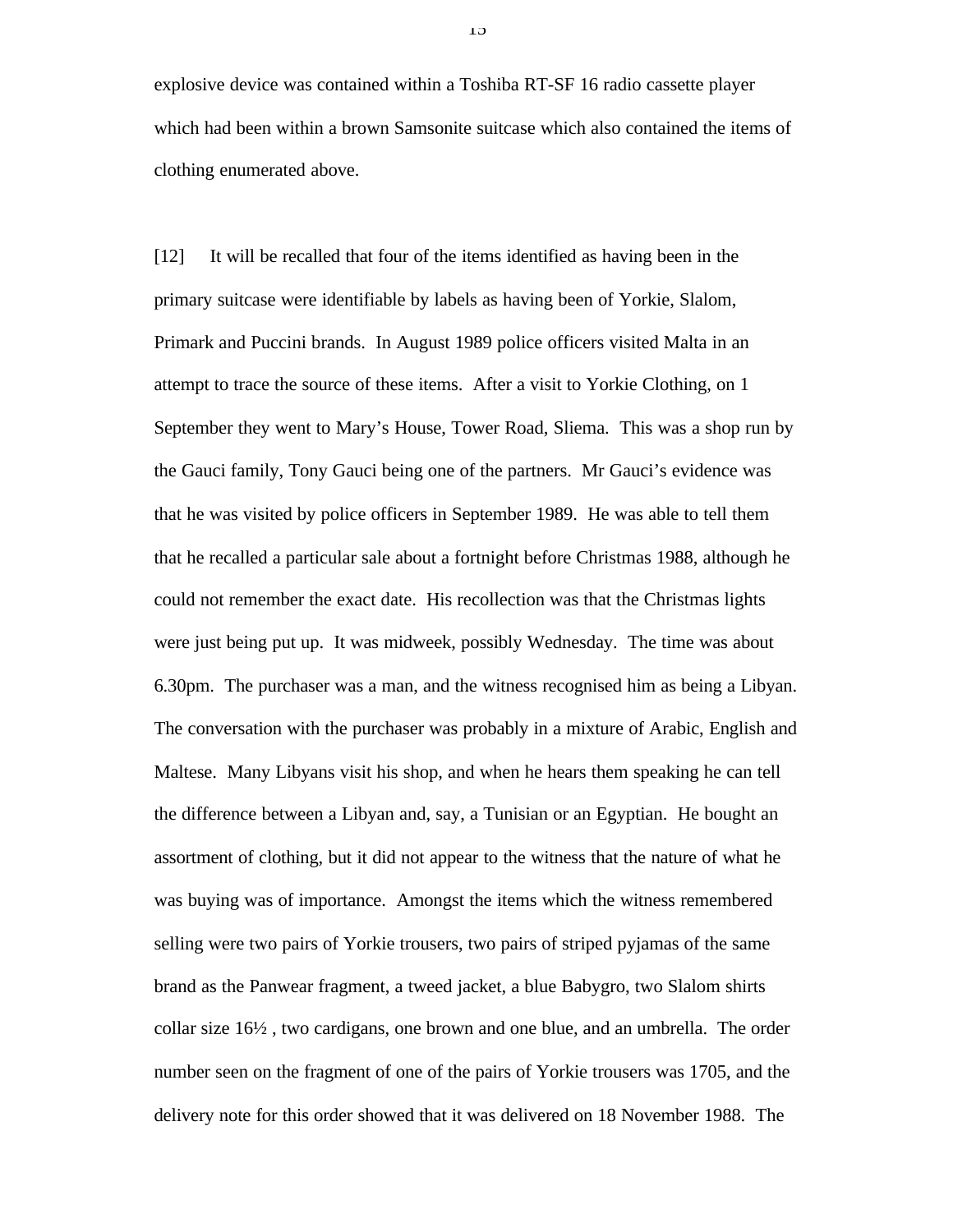police obtained either from Mr Gauci or from the manufacturers samples of all of these items, and these were the samples which were used by the forensic scientists when comparing them with the fragments. It may seem surprising that he was able to remember this particular sale in such detail some nine months afterwards, but he explained that the purchaser appeared to be taking little interest in the items he was buying. We are satisfied, however, that his recollection of these items is accurate. While it was never suggested to him that his recollection might have been assisted by the police officers, it is perhaps a measure of his accuracy that he was clear that the purchases did not include an Abanderado T-shirt, even though he did stock such items and it would be one in which the police were interested. While no doubt individual items could have been purchased in many other shops in Malta, or indeed in other parts of the world as many of them were exported, the exact match between so many of the items and the fragments found at Lockerbie is in our view far more than just a coincidence. We are therefore entirely satisfied that the items of clothing in the primary suitcase were those described by Mr Gauci as having been purchased in Mary's House. We shall return to Mr Gauci's evidence in more detail in connection with the date of the sale and the identification of the purchaser.

[13] We now turn to another crucial item that was found during the search of the debris. On 13 January 1989 DC Gilchrist and DC McColm were engaged together in line searches in an area near Newcastleton. A piece of charred material was found by them which was given the police number PI/995 and which subsequently became label 168. The original inscription on the label, which we are satisfied was written by DC Gilchrist, was "Cloth (charred)". The word 'cloth' has been overwritten by the word 'debris'. There was no satisfactory explanation as to why this was done, and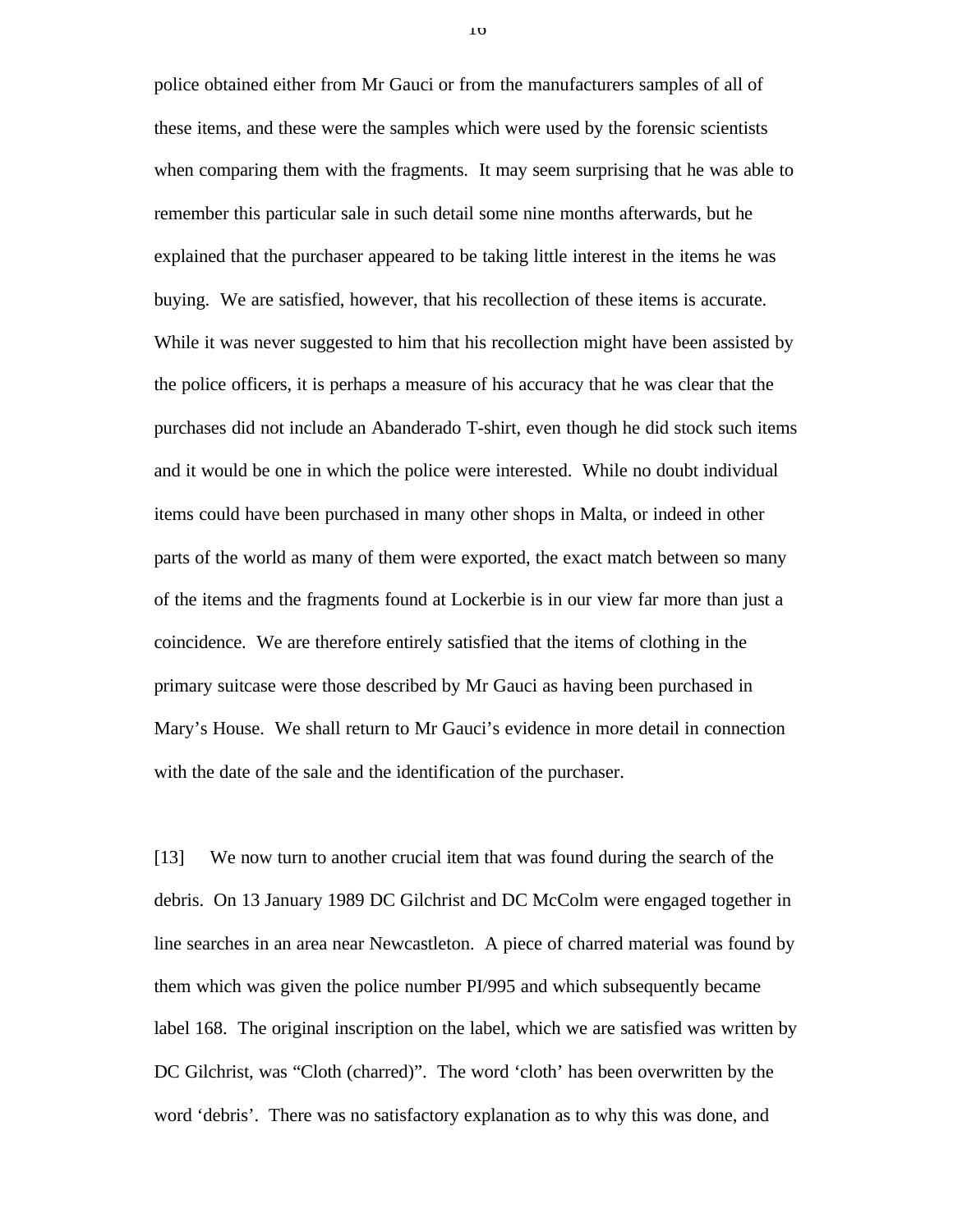DC Gilchrist's attempts to explain it were at worst evasive and at best confusing. We are, however, satisfied that this item was indeed found in the area described, and DC McColm who corroborated DC Gilchrist on the finding of the item was not crossexamined about the detail of the finding of this item. This item was logged into the property store at Dextar on 17 January 1989. It was suggested by the defence that there was some sinister connotation both in the alteration of the original label and in the delay between the finding of the item and its being logged in to Dextar. As we have indicated, there does not appear to be any particular reason for the alteration of the label, but we are satisfied that there was no sinister reason for it and that it was not tampered with by the finders. As far as the late logging is concerned, at that period there was a vast amount of debris being recovered, and the log shows that many other items were only logged in some days after they had been picked up. Again therefore we see no sinister connotation in this. Because it was a piece of charred material, it was sent for forensic examination. According to his notes, this item was examined, initially on 12 May 1989, by Dr Hayes. His notes show that it was found to be part of the neckband of a grey shirt, and when the control sample was obtained it appeared similar in all respects to the neckband of a Slalom shirt. It was severely explosion damaged with localised penetration holes and blackening consistent with explosive involvement. Embedded within some of the penetration holes there were found nine fragments of black plastic, a small fragment of metal, a small fragment of wire, and a multi-layered fragment of white paper (subsequently ascertained to be fragments from a Toshiba RT-SF 16 and its manual). There was also found embedded a fragment of green coloured circuit board. The next reference to that last fragment occurs in a memorandum sent by Mr Feraday to CI Williamson on 15 September 1989 enclosing a Polaroid photograph of it and asking for assistance in trying to identify it. Again the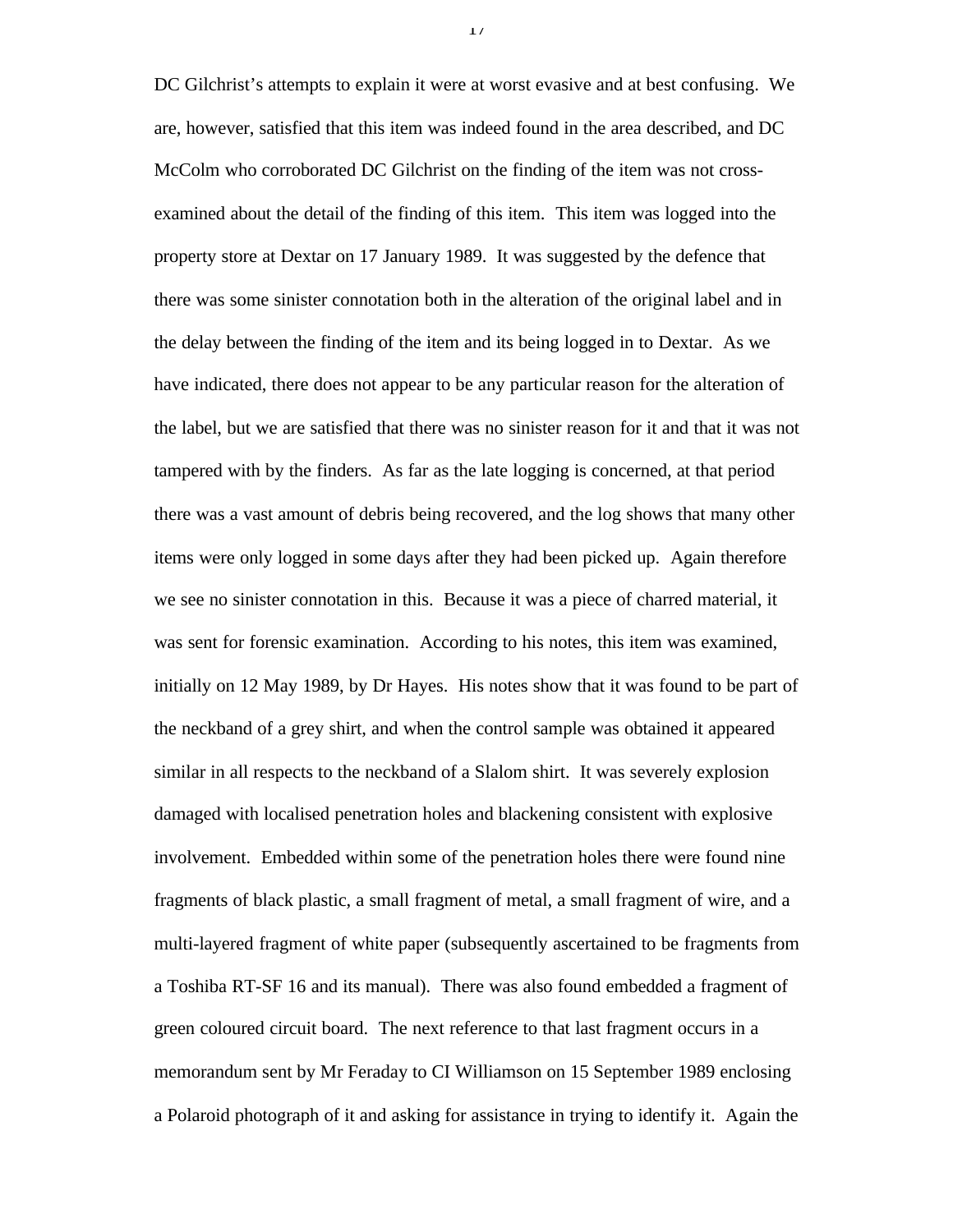defence sought to cast doubt on the provenance of this fragment of circuit board, for three reasons. In the first place, Dr Hayes' note of his examination was numbered as page 51. The subsequent pages had originally been numbered 51 to 55, but these numbers had been overwritten to read 52 to 56. The suggestion was put to Dr Hayes that the original pages 51 to 55 had been renumbered, the original page 56 had been removed, and that thus space was made for the insertion of a new page 51. Dr Hayes' explanation was that originally his notes had not been paginated at all. When he came to prepare his report based on his original notes, he put his notes into more or less chronological order and added page numbers at the top. He assumed that he had inadvertently numbered two consecutive pages as page 51, and after numbering a few more pages had noticed his error and had overwritten with the correct numbers. Pagination was of no materiality, because each item that was examined had the date of examination incorporated into the notes. The second reason for doubt was said to be that in most cases when a fragment of something like a circuit board was found in a piece of clothing, Dr Hayes' practice was to make a drawing of that fragment and give it a separate reference number. There was no drawing of this fragment on page 51, and the designation of the fragment as PT/35(b) was not done until a later date. Finally it was said that it was inexplicable that if this fragment had been found in May 1989 and presumably photographed at the time, his colleague Mr Feraday should be sending a memorandum in September 1989 enclosing a Polaroid photograph as being "the best I can do in such a short time". Dr Hayes could not explain this, and suggested that the person to ask about it would be the author of the memorandum, Mr Feraday, but this was not done. While it is unfortunate that this particular item which turned out to be of major significance to this enquiry despite its miniscule size may not initially have been given the same meticulous treatment as most other items, we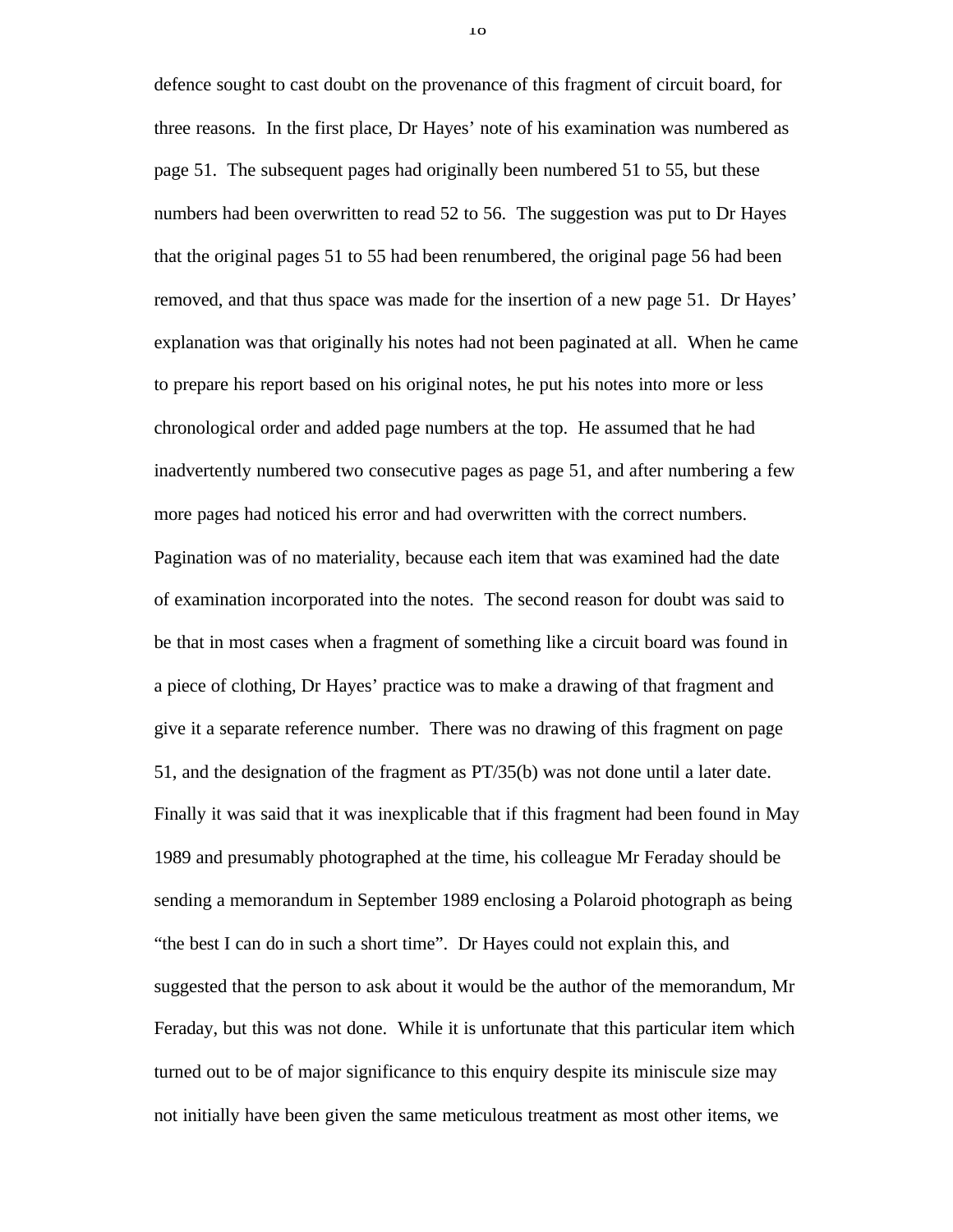are nevertheless satisfied that the fragment was extracted by Dr Hayes in May l989 from the remnant of the Slalom shirt found by DC Gilchrist and DC McColm.

[14] Over the ensuing months extensive investigations were carried out by CI Williamson and other police officers within the printed circuit board industry in an attempt to trace the origin of the fragment, but these were fruitless. In about June 1990 CI Williamson received information from an FBI officer named Thurman as a result of which he and Mr Feraday visited FBI headquarters in Washington. They were there shown a timing device known as an MST-13 (label 420). On examination it was found that there was an area on a printed circuit board within that timer which was identical to the recovered fragment except that the Washington device had double-sided solder masking whereas the fragment PT/35(b) was solder masked on one side only. Subsequent enquiries led to a commission rogatoire being obtained, which enabled judicial and police authorities in Switzerland to carry out enquiries on behalf of the Scottish police. In November 1990 and January 1991 there were judicial interviews of two persons, Edwin Bollier and Erwin Meister, the partners in the firm of MEBO, a firm which was engaged in the design and manufacture of various electronic items. There was a further interview with Scottish police officers in May 1991. During the course of these interviews, a number of items were handed over including a quantity of documentation, three timers (two MST-13s and an Olympus), and various components of timers including circuit boards. The detailed examination of these items by Dr Hayes and Mr Feraday and comparison with the fragment of green circuit board left them in no doubt that the fragment originated from an area of the connection pad for an output relay of a circuit board of single solder-mask type of an MST-13 timer. We accept the conclusion to which the forensic scientists came.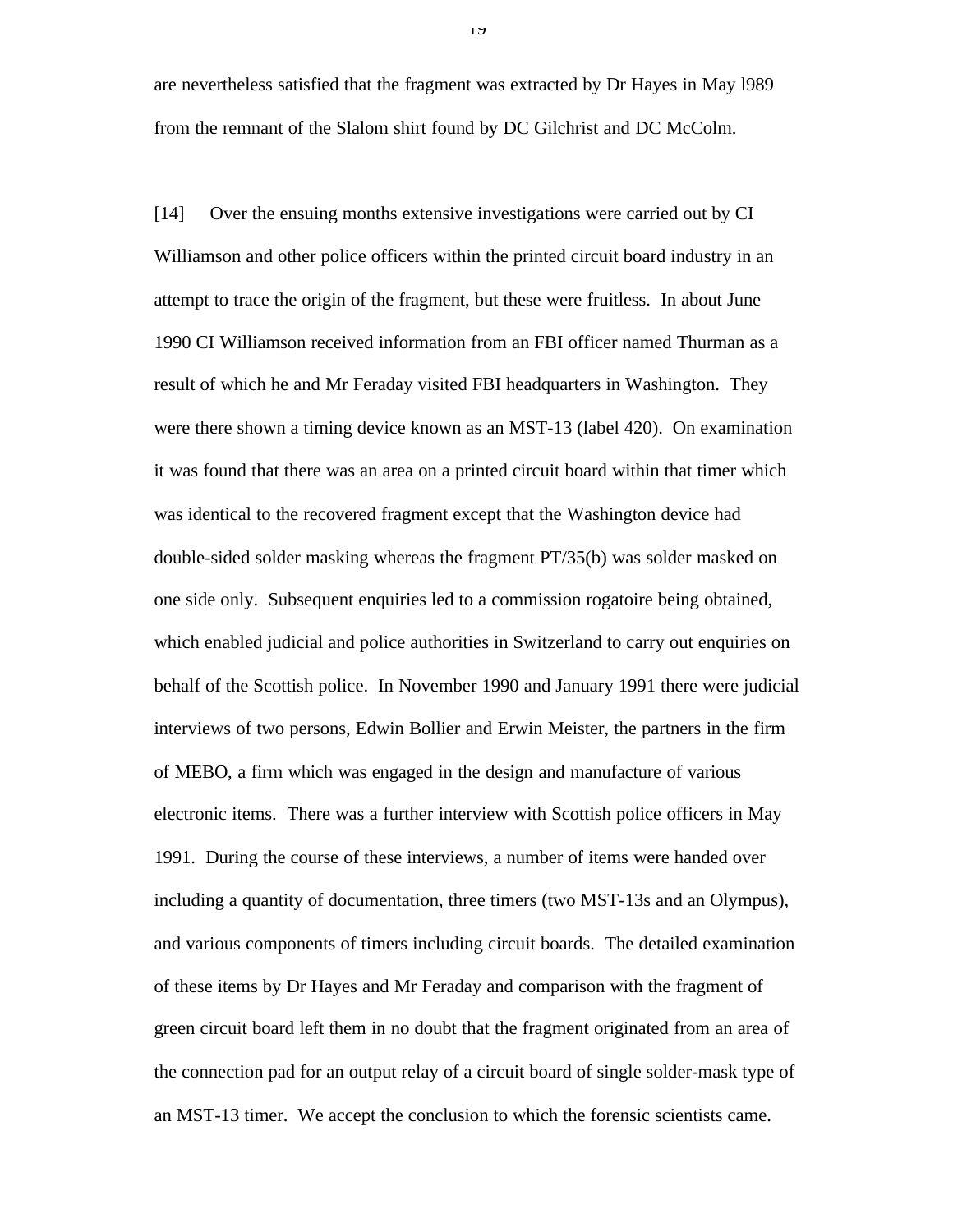[15] The evidence which we have considered up to this stage satisfies us beyond reasonable doubt that the cause of the disaster was the explosion of an improvised explosive device, that that device was contained within a Toshiba radio cassette player in a brown Samsonite suitcase along with various items of clothing, that that clothing had been purchased in Mary's House, Sliema, Malta, and that the initiation of the explosion was triggered by the use of an MST-13 timer.

[16] We now turn to consider the evidence relating to the provenance of the primary suitcase and the possible ways in which it could have found its way into AVE 4041. This involves consideration of the procedures at various airports through which it may have passed.

[17] The Crown case is that the primary suitcase was carried on an Air Malta flight KM180 from Luqa Airport in Malta to Frankfurt, that at Frankfurt it was transferred to PanAm flight PA103A, a feeder flight for PA103, which carried it to London Heathrow Airport, and that there, in turn, it was transferred to PA103. This case is largely dependent on oral and documentary evidence relating to the three airports. From this evidence, it is alleged, an inference can be drawn that an unidentified and unaccompanied item of baggage was carried on KM180 and transferred to PA103A at Frankfurt and PA103 at Heathrow.

[18] When an intending passenger checks in baggage for carriage in an aircraft hold, a numbered tag is attached to each item. Part of the tag is removed and given to the passenger to act as a receipt. The portion attached to the item of baggage bears,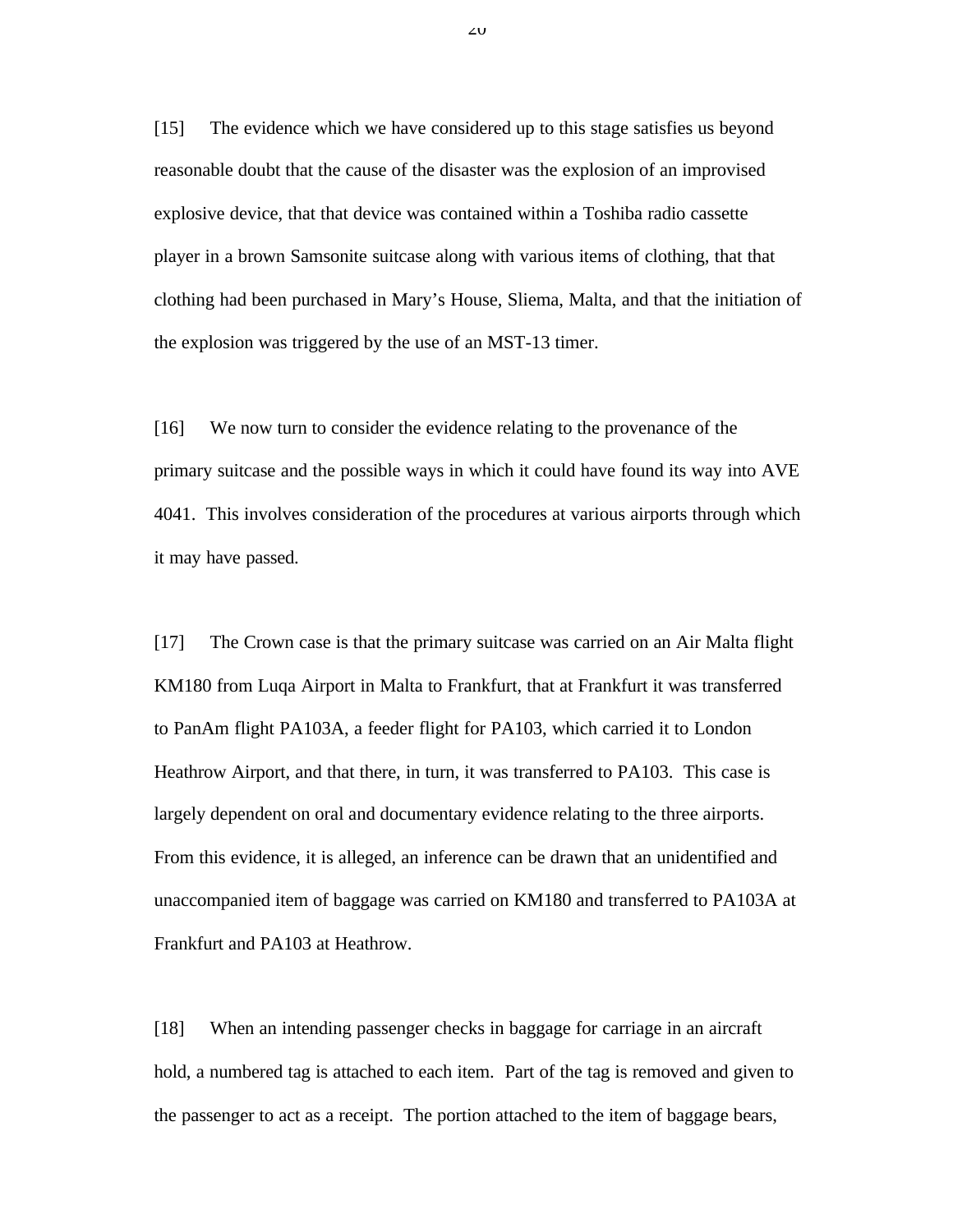ordinarily, the name of the airline, or the first airline, on which the passenger is to travel and the destination. Where the journey is to be completed in more than one leg or stage, the tag also carries the name of any intermediate airport. The purpose of the tag is to enable the baggage handlers at the airport of departure, at any intermediate airport and at the destination to deliver or transfer the item to the correct flight and return it to the passenger at the final destination. In 1988, tags preprinted with the name of the destination airport were sometimes used when the journey was to be completed in one stage. Where there was more than one stage, the names of the destination and of any intermediate airport were normally written on the tag by hand at the time of check-in. Baggage checked in at the airport of departure is referred to as local origin baggage. Baggage which has to be handled at an intermediate airport is generally referred to as transit baggage. A distinction is normally made between two groups of transit baggage. Online baggage is baggage which arrives at and departs from an intermediate airport on aircraft of the same carrier: interline baggage arrives on an aircraft of one carrier and departs with a different carrier. The terminology is, however, not always used consistently. Baggage is intended to be carried on the same aircraft as the passenger to whom it belongs, but from time to time baggage is misdirected or delayed and has to be carried on a different flight. Such items are identified by an additional special tag, known as a rush tag, and are normally only sent in response to a request from the destination airport, following a claim made by a passenger for baggage which has not been delivered at the destination. The evidence led on this point related only to practice at Luqa airport, but seemed to reflect international practice. A passenger aircraft may also carry items of mail and other freight.

 $\angle 1$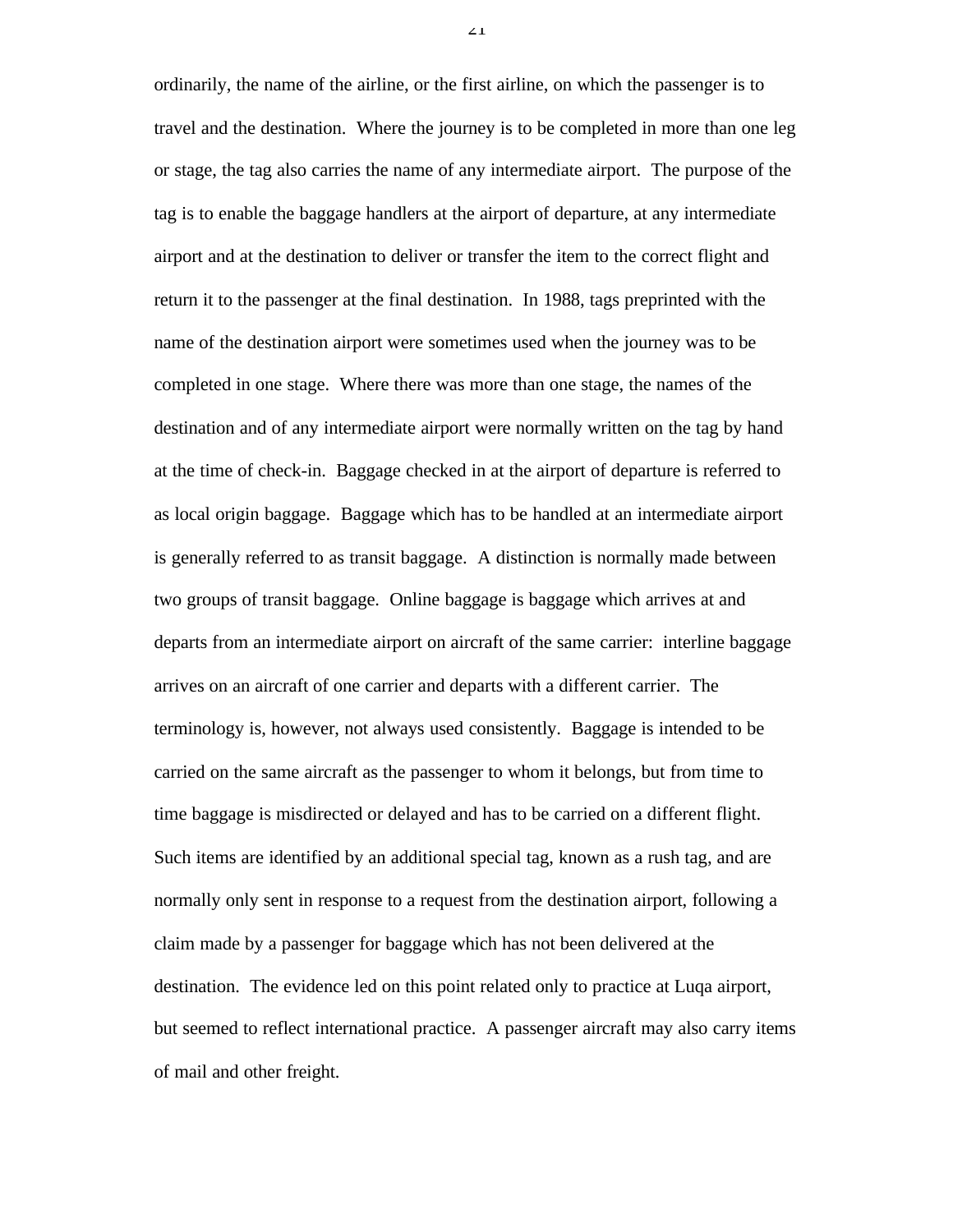[19] In 1988, and for some time before, airline operators and airport authorities generally were well aware of the risk that attempts might be made to place explosive devices on passenger aircraft and had in place systems intended to minimise that risk. In particular, it was normal to take steps to prevent items of baggage travelling on an aircraft unaccompanied by the passenger who had checked them in, unless there was sufficient reason to regard the items as safe. It was normal to put certain questions to passengers who checked in baggage for a flight and to ensure that every passenger who had checked in baggage at the departure airport had boarded the aircraft, or that safety was otherwise assured, before it was allowed to depart. Similarly, steps were taken to check that transit baggage did not travel without the accompanying passenger. These steps varied between different airports and different carriers. By 1988, PanAm had brought into operation a system of x-raying interline baggage at Frankfurt and Heathrow. The availability of that facility led to changes in the way in which interline passengers and baggage were handled.

[20] PA103 took off from Heathrow shortly before 1830 on 21 December 1988. It was the last transatlantic PanAm flight to depart on that day. Heathrow was therefore the last place at which an explosive device could have been introduced into the hold of the aircraft. Before its departure, the aircraft was parked at stand K14. It had previously been checked and an airworthiness sheet had been completed for it. PA103A arrived at stand K16 and passengers proceeding to New York were instructed to go direct to gate 14. The boarding of passengers, both those originating at Heathrow and those transferring from PA103A, proceeded normally except that one passenger who had checked in two items of baggage at Heathrow failed to appear at the gate. The passenger was an American citizen and a decision was taken that the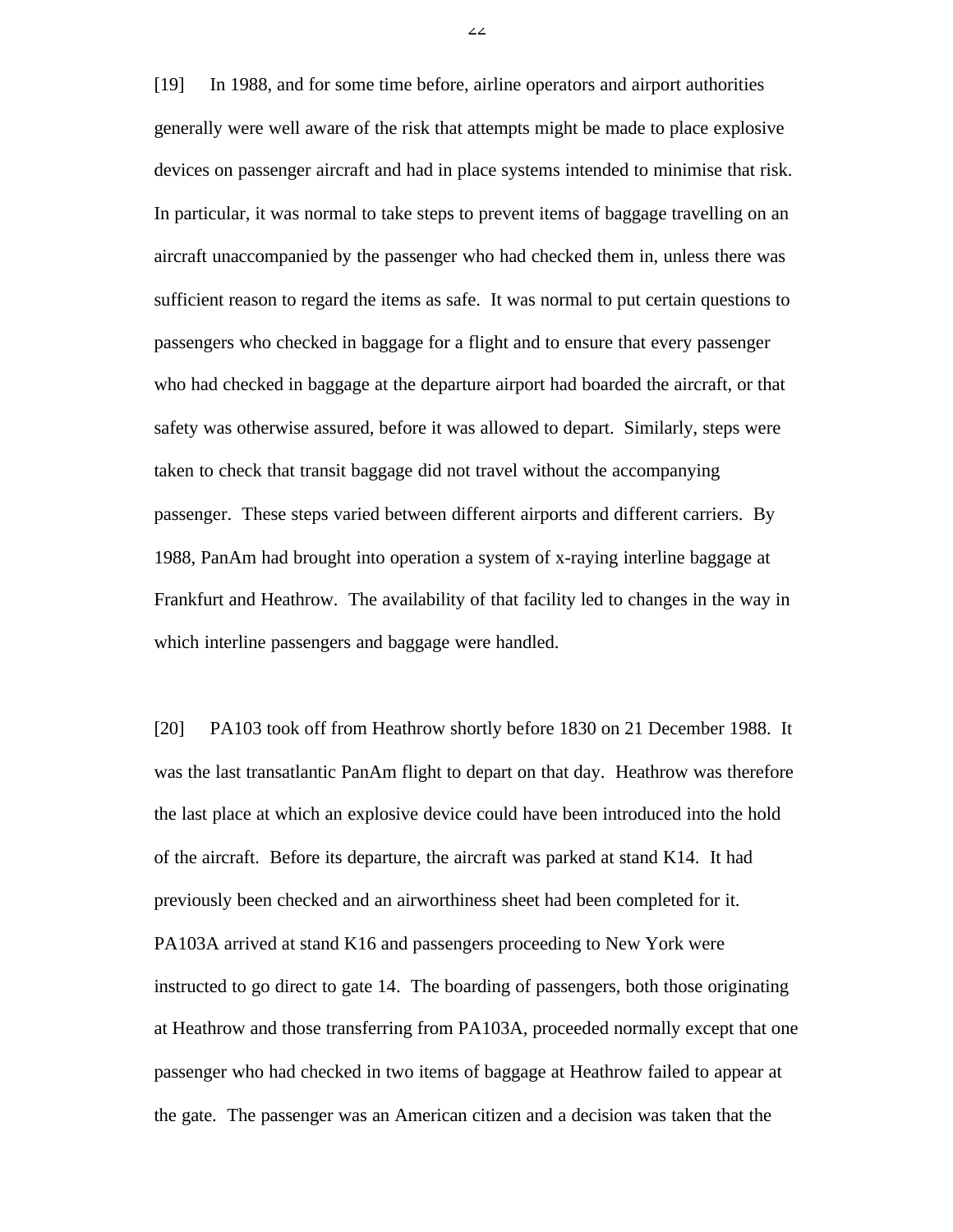aircraft could depart despite his non-appearance. It was later found that he had been drinking in a bar at the airport and missed the boarding call. There is no reason to connect that passenger or the items checked in by him with the explosive device.

[21] At Heathrow, as at Frankfurt, PanAm baggage was handled by employees of PanAm. Security duties for PanAm were carried out by employees of Alert Security, an affiliate company of PanAm. Baggage checked in at Heathrow was sent to an area known as the baggage build-up area before being taken to the aircraft when it was ready for loading. The build-up area was adjacent to a roadway extensively used by persons within the airport. In December 1988 it was busier than usual because construction work was in progress at the airport. If, as was the case with a Boeing 747 aircraft, the baggage, or any of it, was to be loaded into containers to be placed in the aircraft, that was done in the build-up area. Interline baggage arriving at Heathrow was unloaded by airport employees and was sent to an area called the interline shed. This shed was a separate building within the airport terminal area. Baggage removed from incoming flights was brought to the outside of the shed by employees of a company called Whyte's, employed by the airport authority, and placed on a conveyor belt, which carried it into the shed. There was no security guard outside the shed, so that the placing of items on the conveyor belt was unsupervised. The interline shed dealt with baggage for other airlines, as well as baggage for PanAm. Within the shed, interline baggage for a PanAm flight was identified and separated from other airline baggage. It was taken to the PanAm x-ray machine, where it was examined by x-ray by an employee of Alert. After x-ray, it was placed in a container or set aside to await the outgoing flight.

 $\angle$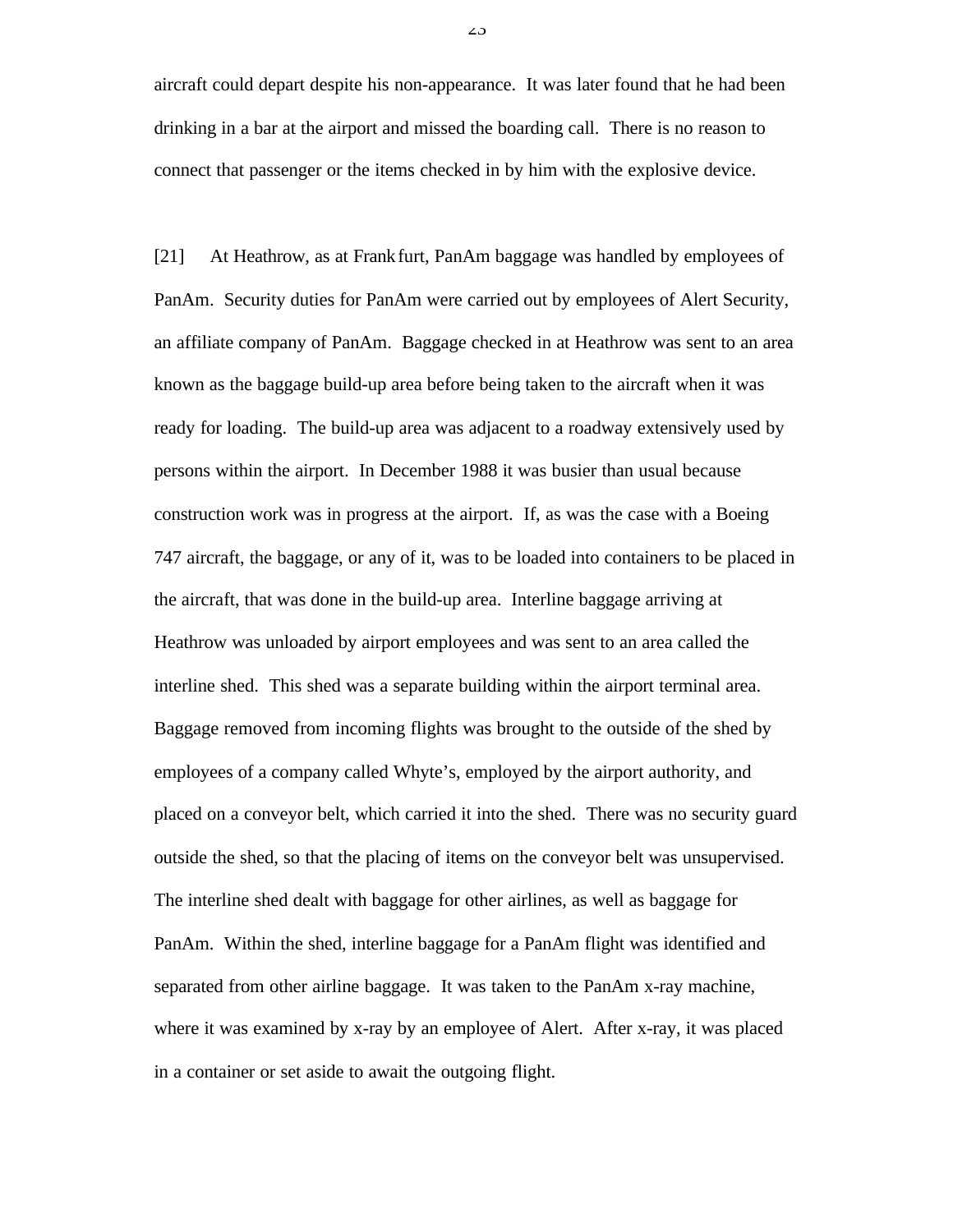[22] On 21 December 1988 the x-ray operator was Sulkash Kamboj. John Bedford, a loader-driver employed by PanAm, and Mr Parmar, another PanAm employee were working in the interline shed. Mr Bedford set aside container AVE 4041 to receive interline baggage for PA103. The container was identified as the container for PA103 by Mr Bedford who wrote the information on a sheet which was placed in a holder fixed to the container. A number of items were placed in that container. Later Mr Bedford drove the container to a position near the baggage build-up area and left it there. From there, the container was taken out to stand K16, and baggage for New York unloaded from PA103A was loaded into it. The incoming plane carried baggage loose in its hold, not in containers. The evidence of Mr Bedford together with that of Peter Walker, a supervisor in the baggage build-up area, and Darshan Sandhu, a chief loader, and with the container build-up sheet (production 1217), shows that container AVE 4041 contained both interline baggage which had been placed in it in the interline shed, and baggage unloaded from PA103A. When it was full, container AVE 4041 was driven directly to stand 14 and loaded into the hold. The evidence of Terence Crabtree, another driver-loader employed by PanAm, who was the crew chief for the loading of PA103, together with the load plan (production 1183), shows that the container was loaded in position 14 left, which corresponds to the position established by the forensic evidence. The plan also shows that container AVN 7511 was loaded in the adjacent position 21 left, again corresponding to the forensic evidence. There was also some baggage from PA103A which was loaded loose into the hold of PA103.

[23] Mr Bedford said that he recalled that on 21 December 1988 he had set aside container AVE 4041 for baggage for PA103. He recalled also that he had placed a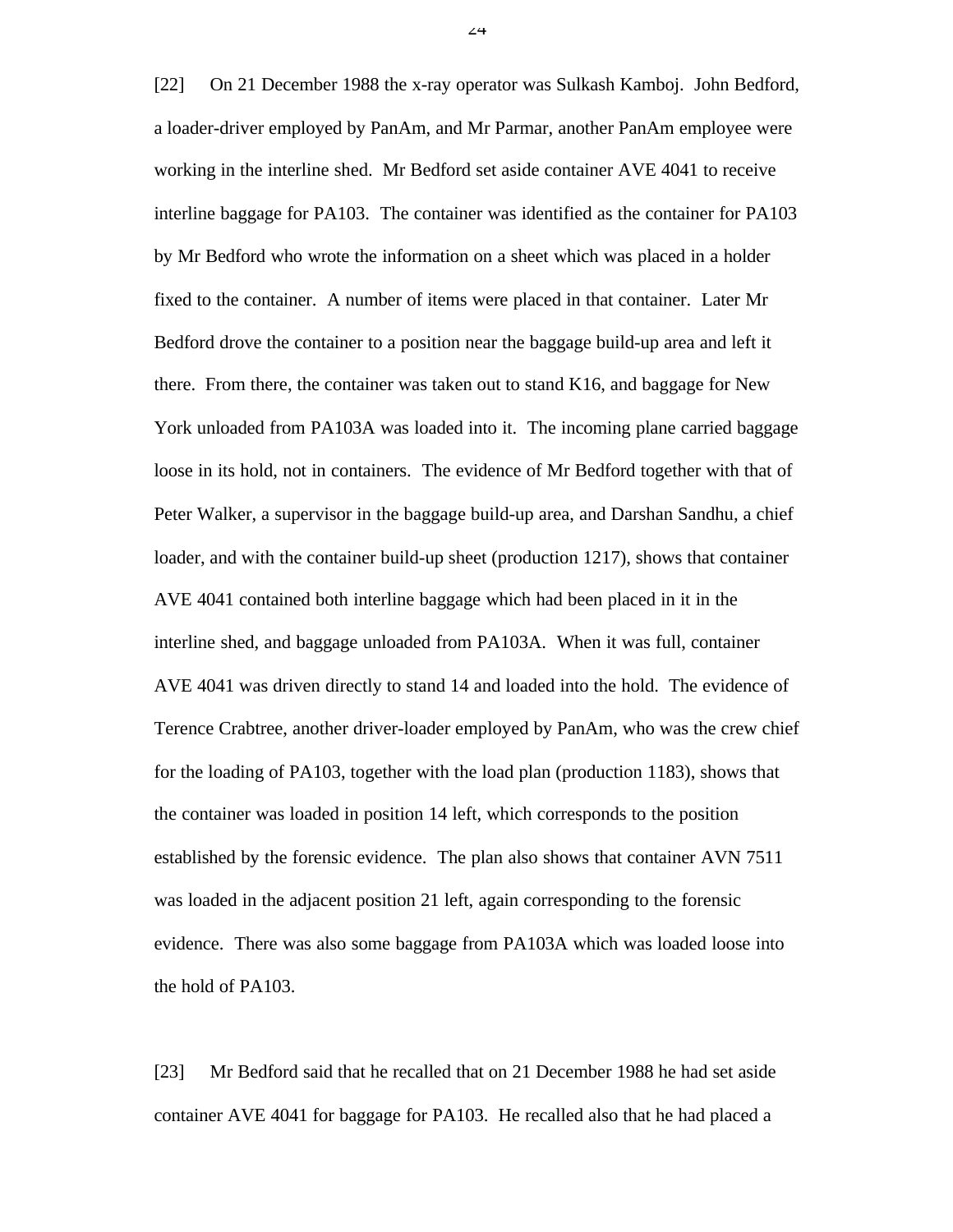number of suitcases in the container. These cases were placed on their spines in a row along the back of the container. He said that he had left the interline shed to have a cup of tea with Mr Walker in the build-up area. On his return, he saw that two cases had been added to the container. These cases were laid on their sides, with the handles towards the interior of the container, in the way that he would normally have loaded them. The arrangement of these cases was shown in a set of photographs (production 1114) taken in early January 1989 in Mr Bedford's presence. Mr Bedford said that he had been told by Mr Kamboj that he had placed the additional two suitcases in the container during his absence. Mr Kamboj denied that he had placed any suitcases in the container and denied also that he had told Mr Bedford that he had done so. Both witnesses were referred to a number of police statements which they gave at various times and to their evidence at the Fatal Accident Inquiry into the disaster, and it appears that each of the witnesses has consistently given the same account throughout. Mr Kamboj eventually conceded in evidence, in a half-hearted way, that what Mr Bedford said might be correct, but the contradiction is not resolved. Mr Bedford was a clear and impressive witness and he had no reason to invent what he said. Mr Kamboj was a less impressive witness, and he might have been anxious to avoid any possible responsibility. In our view, the evidence of Mr Bedford should be preferred on this point. The difference between the witnesses is not, however, material since for the purposes of this case what is important is that there is evidence that when the container left the interline area it had in it the two suitcases positioned as described above. Mr Bedford agreed that in statements to police officers and in evidence at the Fatal Accident Inquiry he had described one of the two cases lying on their sides as a brown or maroony-brown hardshell Samsonitetype case. He could not recollect that when he gave evidence in this case, but said

 $\angle$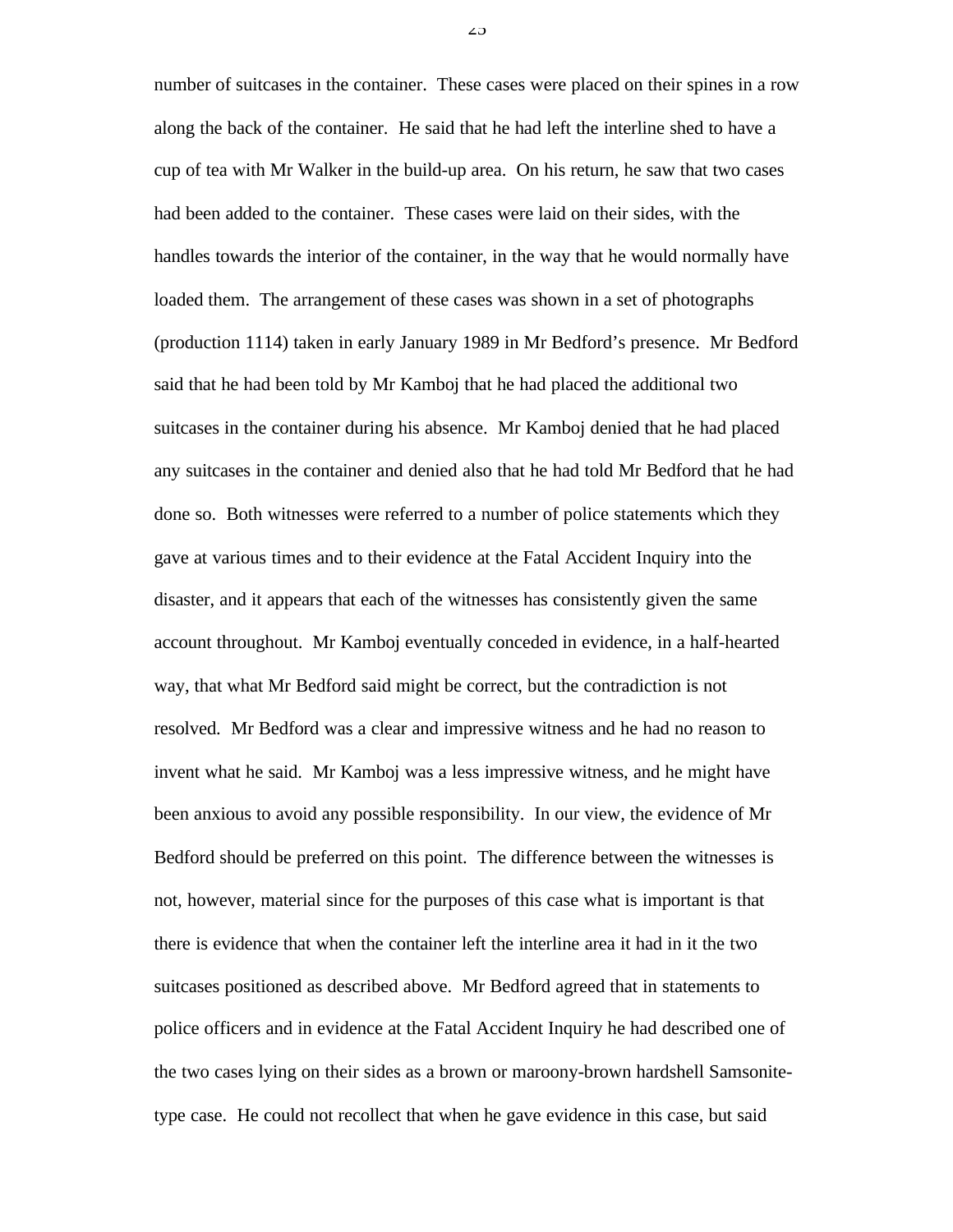that he had told the truth in his statements and earlier evidence. Mr Bedford also said that he had arranged with Mr Walker that because the incoming flight PA103A was a little delayed, and to wait for it would take him beyond his normal finishing time, he should take the container to the baggage build-up area and leave it there, and that he did so before leaving work soon after 5.00pm. Mr Walker could not recall what had happened, but accepted that he had told investigating police officers soon after the event that he recalled seeing Mr Bedford at about 5.00pm and that Mr Bedford had said that he was going home, but that there was no conversation about leaving a container at the build-up area. Mr Walker's evidence at the FAI in regard to whether or not he was aware of a container being brought to the build-up area differed from his original police statement and he was unable to explain the difference. There is, however, no reason to doubt Mr Bedford's evidence that he did take AVE 4041 to the build-up area and leave it there.

[24] It emerges from the evidence therefore that a suitcase which could fit the forensic description of the primary suitcase was in the container when it left the interline shed. There is also a possibility that an extraneous suitcase could have been introduced by being put onto the conveyor belt outside the interline shed, or introduced into the shed itself or into the container when it was at the build-up area. To achieve that, the person placing the suitcase would have had to avoid being detected, but the evidence indicates that a person in possession of a pass for the airside area would not be likely to be challenged, and there were a very large number of passes issued for Heathrow, a substantial number of which were not accounted for. The person placing the suitcase would also have required to know where to put it to achieve the objective.

 $\angle$ O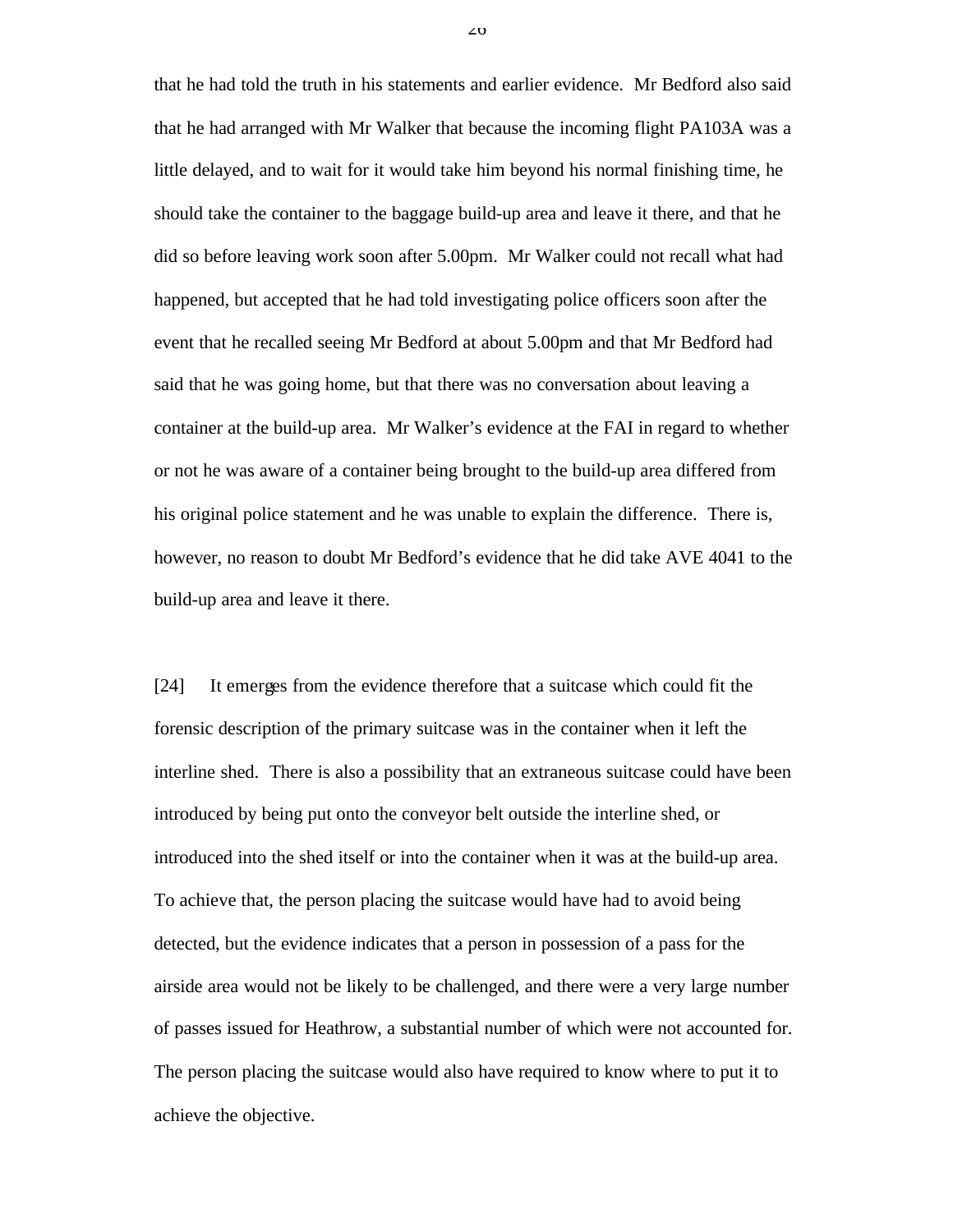[25] It was argued on behalf of the accused that the suitcase described by Mr Bedford could well have been the primary suitcase, particularly as the evidence did not disclose that any fragments of a hard-shell Samsonite-type suitcase had been recovered, apart from those of the primary suitcase itself. It was accepted, for the purposes of this argument, that the effect of forensic evidence was that the suitcase could not have been directly in contact with the floor of the container. It was submitted that there was evidence that an American Tourister suitcase, which had travelled from Frankfurt, fragments of which had been recovered, had been very intimately involved in the explosion and could have been placed under the suitcase spoken to by Mr Bedford. That would have required rearrangement of the items in the container, but such rearrangement could easily have occurred when the baggage from Frankfurt was being put into the container on the tarmac at Heathrow. It is true that such a rearrangement could have occurred, but if there was such a rearrangement, the suitcase described by Mr Bedford might have been placed at some more remote corner of the container, and while the forensic evidence dealt with all the items recovered which showed direct explosive damage, twenty-five in total, there were many other items of baggage found which were not dealt with in detail in the evidence in the case.

[26] At Frankfurt Airport, baggage for most airlines was handled by the airport authority, but PanAm had their own security and baggage handling staff. Frankfurt had a computer controlled automated baggage handling system, through which baggage was passed. Each item of baggage was placed in an individually numbered tray as it was taken into the system. The trays were placed on conveyor belts and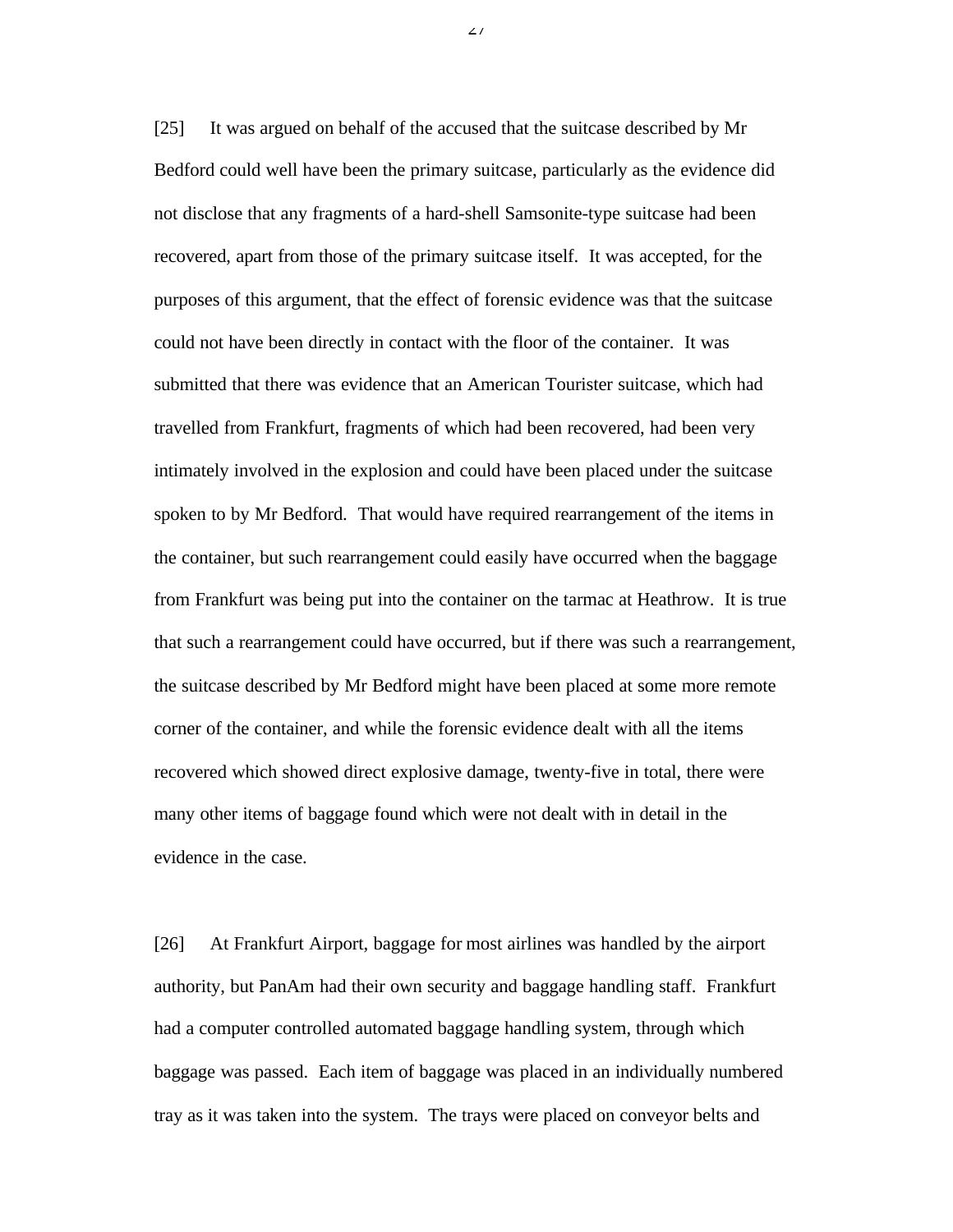instructions were fed into the computer to identify the flight to which the baggage was to be sent, the position from which the aircraft was to leave and the time of the flight. The trays were dispatched to a waiting area where they circulated until an instruction was fed in to summon the baggage for a particular flight, whereupon the items would be automatically extracted from the waiting area and sent to the departure point. Local origin baggage was received at check-in desks. There was no detailed evidence as to how the check-in staff dealt with it, but such baggage was passed into the system. Transit baggage was taken to one of two areas, identified as V3 and HM respectively, where it was fed into the system at points known as coding stations. All baggage at the airport went through the automated system, with the exception of transit baggage when there was less than 45 minutes interval between flights. In that case, baggage might be taken from one aircraft to another without going through the system.

[27] There were seven coding stations in V3. One such station is shown in photographs in production 1053. The general practice was that baggage from an incoming flight was brought either to HM or to V3 in wagons or containers. On arrival, the baggage from a flight would be directed by an employee called the interline writer to one or more of the coding stations. The proper practice was that each coding station should not deal with baggage from more than one incoming flight at a time. Normally there were two employees at each coding station. One would lift the items of baggage from the wagon or container and place each item in a tray. The other would enter into the computer, in a coded form, the flight number and destination for the outgoing flight, taking the information from the tag attached to the item. There was evidence that from time to time there might be an additional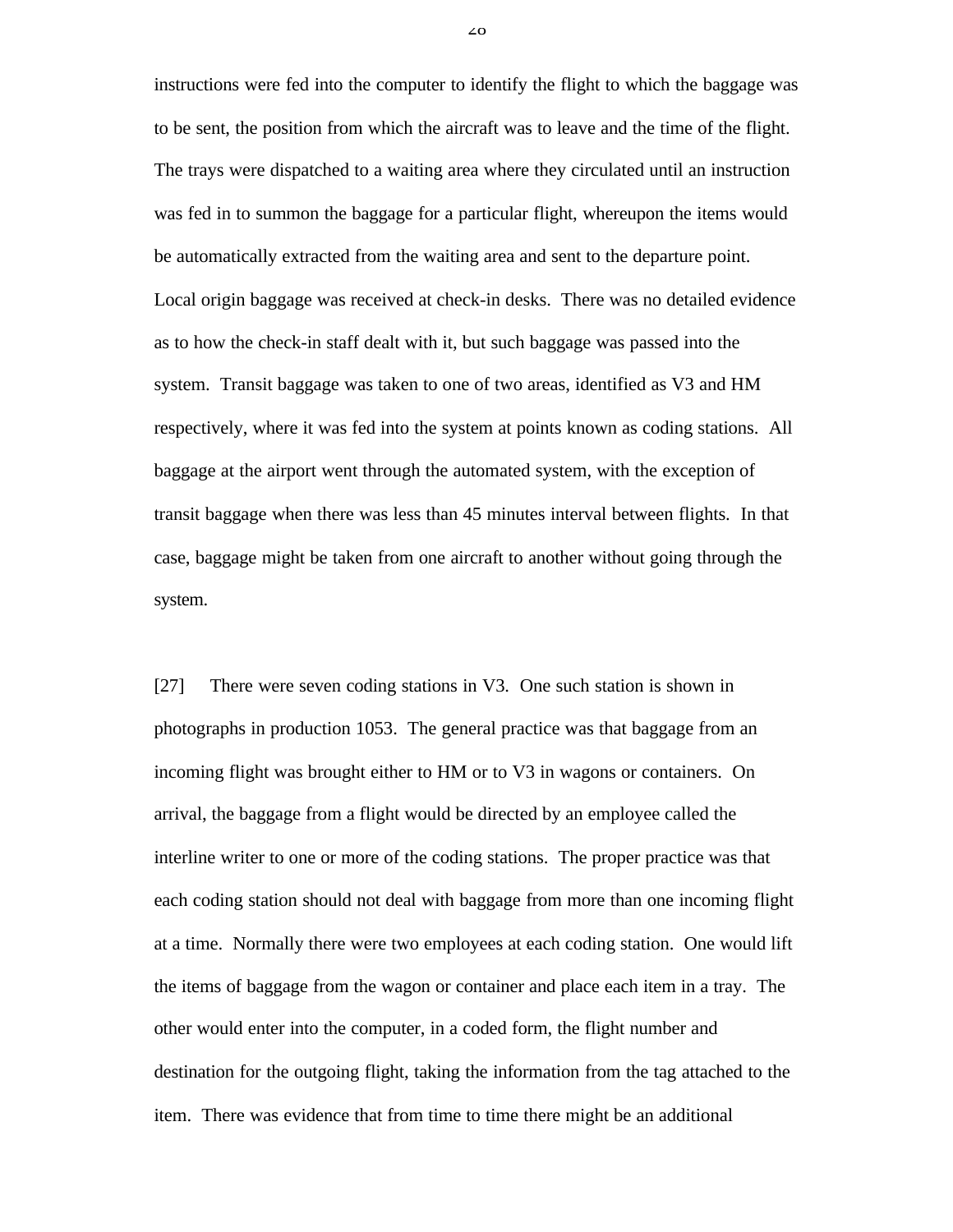employee at a coding station, who would assist in removing the baggage and placing it in trays, and that the details from the tag might be read out to the coder by the person putting the item into a tray. Rush tag items were dealt with in the same way as other items. Items which arrived at a coding station without a legible tag were sent to an error area to be dealt with there. Records were kept identifying the staff working at particular stations, the arrival times of aircraft, the arrival times of consignments of baggage at HM or V3, and the station or stations to which the baggage from a particular flight was sent. The computer itself retained a record of the items sent through the system so that it was possible, for a limited period, to identify all the items of baggage sent through the system to a particular flight. After some time, however, that information would be lost from the system. The baggage control system contained its own clock, and there was a tendency for the time recorded by that clock to diverge from real time. The baggage control clock was therefore reset at the start of each day, by reference either to the main computer clock or to the employee's watch. The divergence was progressive and by 4.00pm or 5.00pm the discrepancy might be as much as two or three minutes. Times entered in other records were obtained by the staff from the airport clock or from their own watches.

[28] PanAm had x-ray equipment at Frankfurt, which was used to x-ray interline baggage. The system was that baggage arriving at the departure gate for a PanAm flight would be separated into categories, according to the flight programme. In the case of PA103A, that meant that the loaders would separate baggage for London, baggage for New York, and interline baggage. The last category would be taken to the x-ray equipment and examined and returned to be loaded. The practice of PanAm at Frankfurt was to carry out a reconciliation between local origin passengers and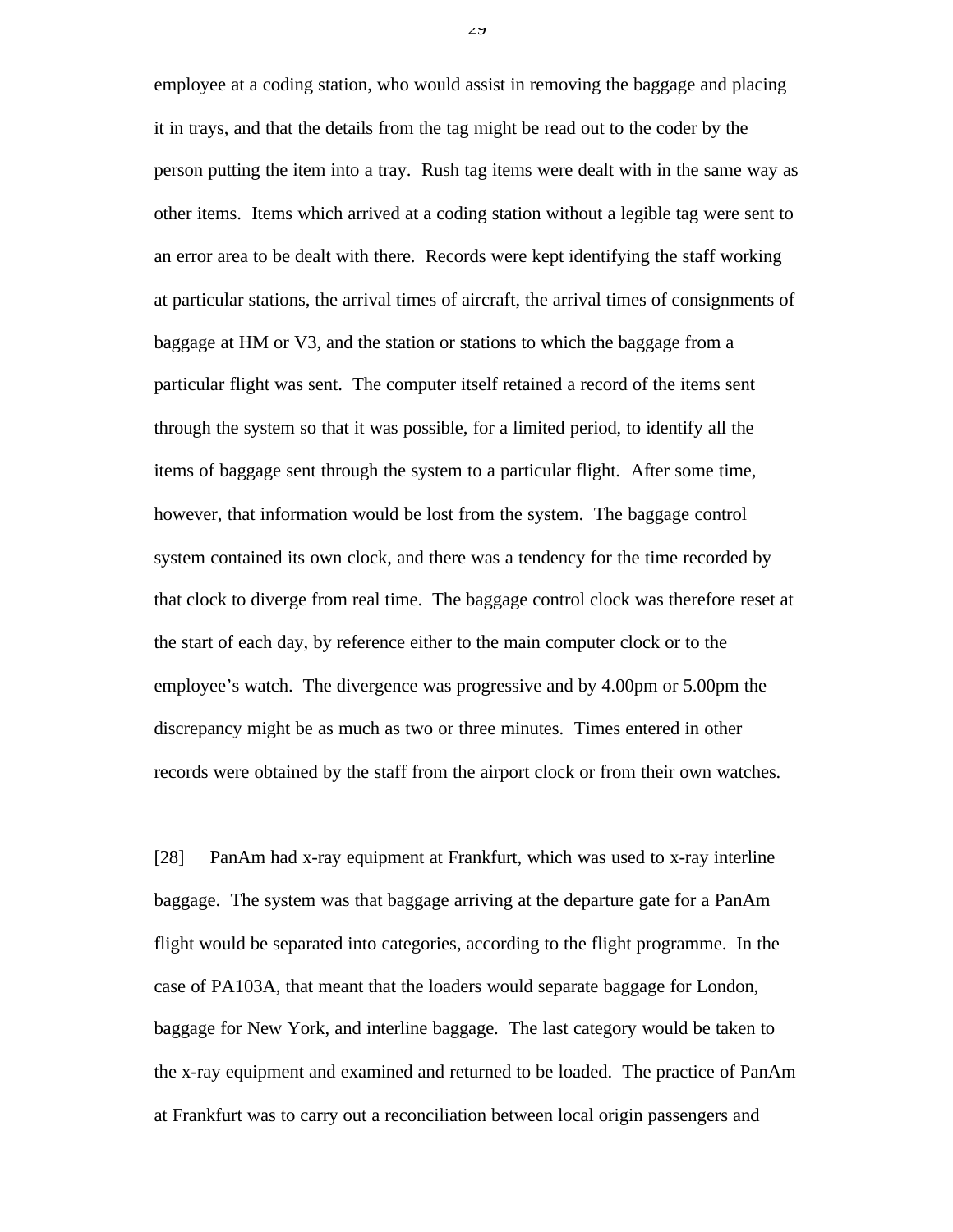baggage and online passengers and baggage, to ensure that every such passenger who had baggage on the flight was accounted for, but there was no attempt to reconcile interline passengers and their baggage. Reconciliation of interline passengers would have been difficult because the staff at the gate would not have any knowledge of an interline passenger until the passenger appeared to check in at the gate and receive a boarding card there. There was evidence from two witnesses, Roland O'Neill, the load master for PA103A, and Monika Diegmuller, a check-in supervisor, that there was a reconciliation of interline passengers and baggage, but there was overwhelming evidence to the contrary and their evidence on this point is not acceptable. The evidence that there was no reconciliation came from Herbert Leuniger, PanAm's director at Frankfurt, and Wolf Krommes, a duty station manager with PanAm. Further, in March 1988, Alan Berwick, the head of security for a wide area including the Middle East, after discussion with Martin Huebner, the security officer for PA at Frankfurt, sent a memorandum (production 1170) to Mr Sonesen, the company officer in New York to whom he reported, requesting a corporate decision on the question whether, in view of the existence of the x-ray facility, there should be any reconciliation. The reply (production 1171) emphatically instructed that if baggage had been x-rayed, the aircraft should leave, even if the interline passenger to whom it belonged had not boarded, and that there should be no reconciliation. In early 1989, Mr O'Neill gave a statement to two FAA investigators in terms which implied that there was normally no reconciliation.

[29] The evidence of Joachim Koscha, who was one of the managers of the baggage system at Frankfurt in 1988, taken with production 1068, shows that flight KM180 reached its parking position at 1248 on 21 December 1988. Since it was not a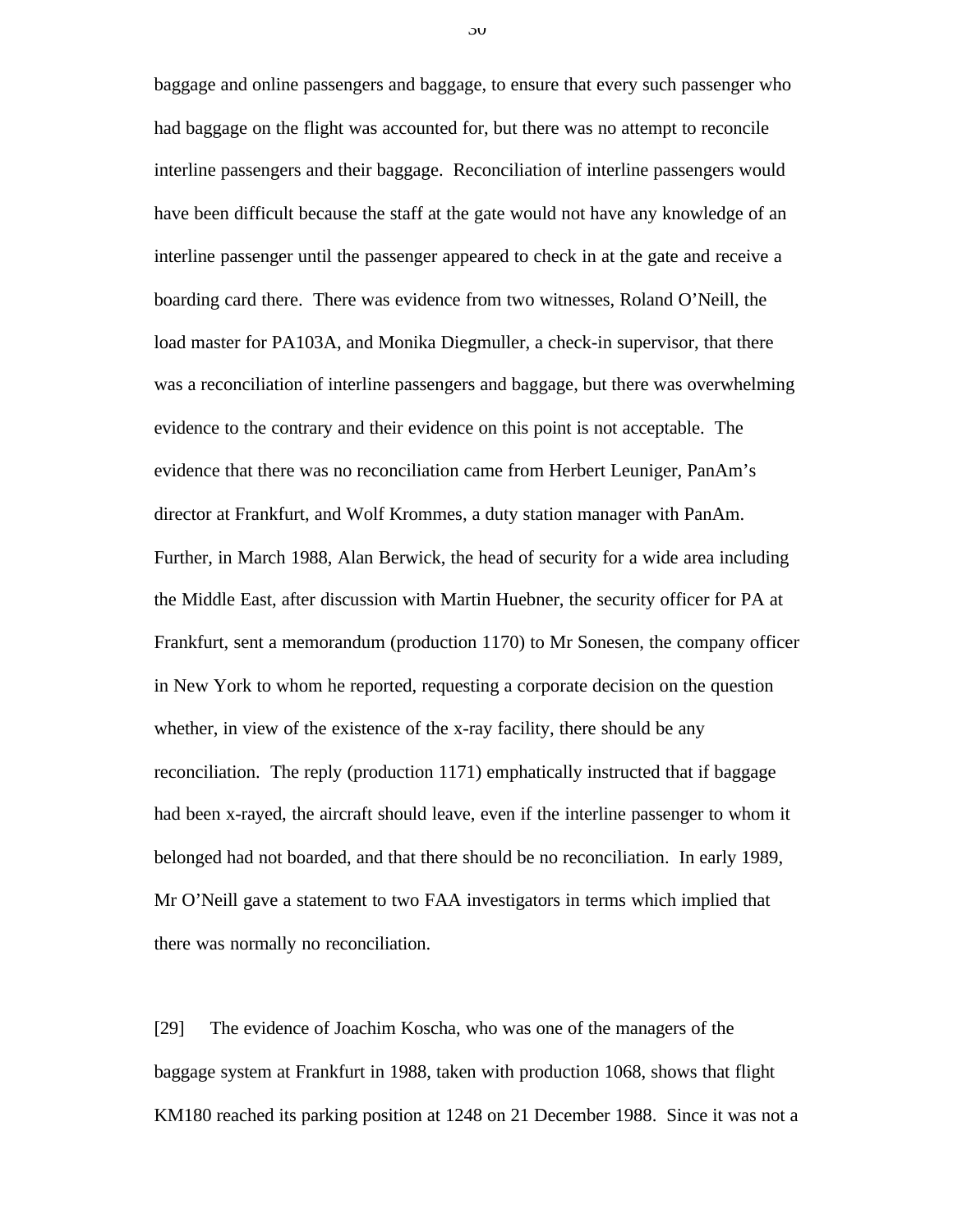PanAm flight it was unloaded by employees of the airport authority. According to the record, it was unloading between 1248 and 1300. Andreas Schreiner was in charge of monitoring the arrival of baggage at V3 on 21 December 1988. He made the following record on a document called the interline writer's sheet (production 1092):-

| Flug         | Pos. | <b>ONB</b> | Ank. | DW/V  | Anzahl | Wag. | Direkt | Von            |
|--------------|------|------------|------|-------|--------|------|--------|----------------|
| no.          |      |            |      | w-Nr. |        |      | Pos.   | V <sub>3</sub> |
| <b>KM180</b> | 141  | 1248       | 1301 | 146   |        |      |        |                |

That bears to record one wagon of baggage from KM180, in position at 1248, arriving at V3 at 1301. Mr Schreiner's evidence was that coding would generally begin three to five minutes after the arrival of the baggage at V3. Mr Schreiner also said that luggage was always delivered from one flight only. Mr Schreiner and Mr Koscha further identified production 1061 as a work sheet completed by a coder to record baggage with which he dealt. The name of the coder in question was Koca, who was not called as a witness. The relevant part of production 1061 is as follows:-

| Intestell | Flug Nr.     | Kodierzeit |      | Cont. Nr. | Wag. | Kodierer |
|-----------|--------------|------------|------|-----------|------|----------|
|           |              | Beginn     | Ende |           |      | Name     |
| 206       | <b>KM180</b> | 1304       | 1310 | $- -$     |      | Koca     |
|           |              |            |      |           |      |          |
|           |              |            |      |           |      |          |
|           |              |            |      |           |      |          |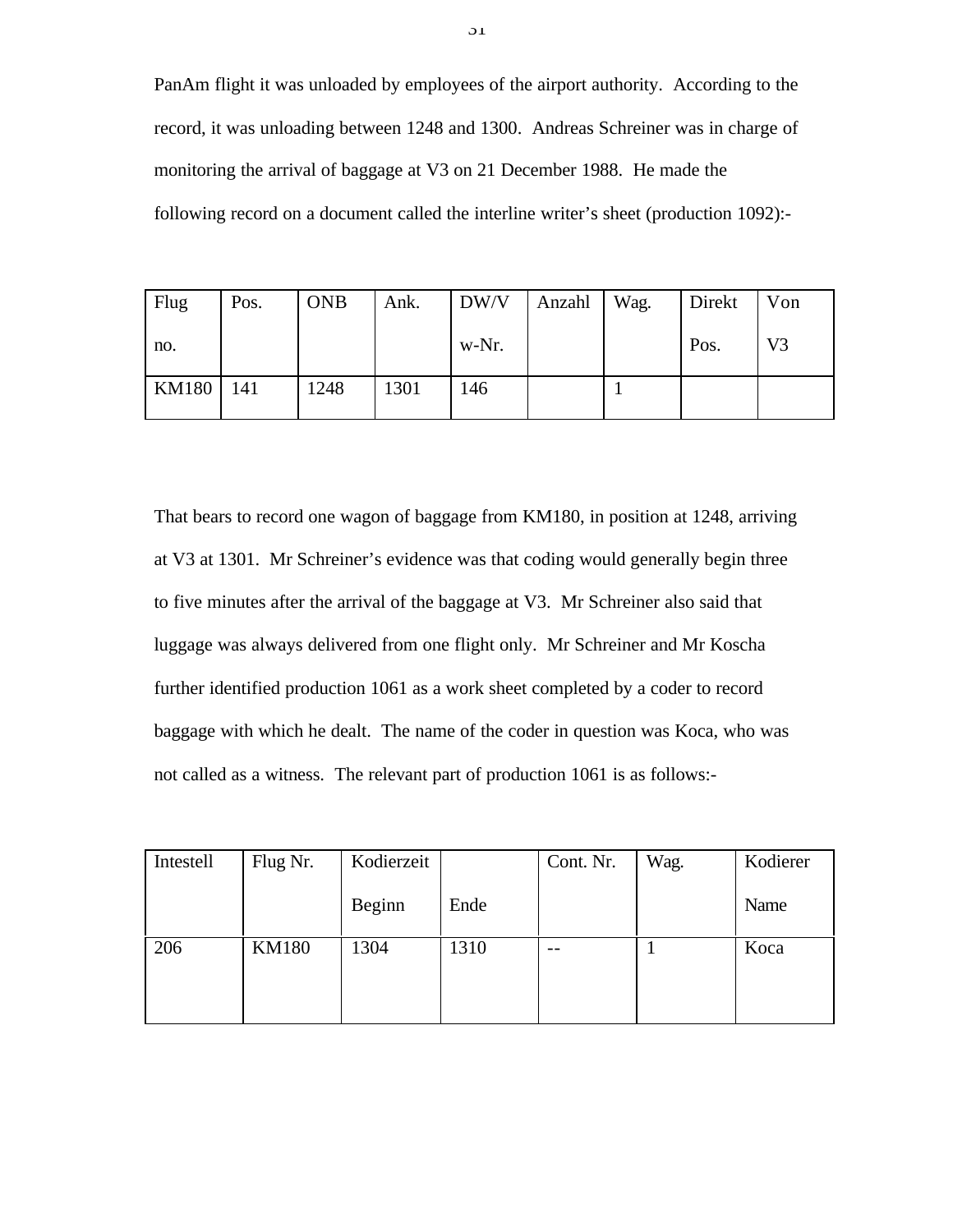That record bears to show that one wagon of baggage from KM180 was coded at station 206 in V3 between 1304 and 1310. It was suggested that the figure for the completion of coding might be 1316, but Mr Schreiner preferred the reading 1310, which is more consistent with what can be seen on the document. There is also documentary evidence (production 1062) that the aircraft used for PA103A arrived from Vienna (as flight PA124) and was placed at position 44, from which it left for London at 1653.

[30] Mrs Bogomira Erac, a computer programmer employed at the airport, was on duty on 21 December 1988. She heard of the loss of PA103 during the evening of that day and realised that PA103A had departed during her period on duty. She was interested in the amount of baggage on the Frankfurt flight, and on the following morning she decided to take a printout of the information as to baggage held on the computer in case it should contain any useful information. She did not at once identify any such information, but retained the printout, which later was given to investigators. The printout is production 1060, and includes the following entry:-

| Container no.   Flight no.   Counter no. |                   |                 | Time leave store  | Time at gate |
|------------------------------------------|-------------------|-----------------|-------------------|--------------|
| B8849                                    | F <sub>1042</sub> | $S0009 + Z1307$ | $TO   HSS3+Z1517$ | B044+Z1523   |

The document itself contains no column headings, and those set out above are derived from the evidence showing how the printout is to be interpreted, by reference to the codes in operation at the time. The document therefore bears to record that an item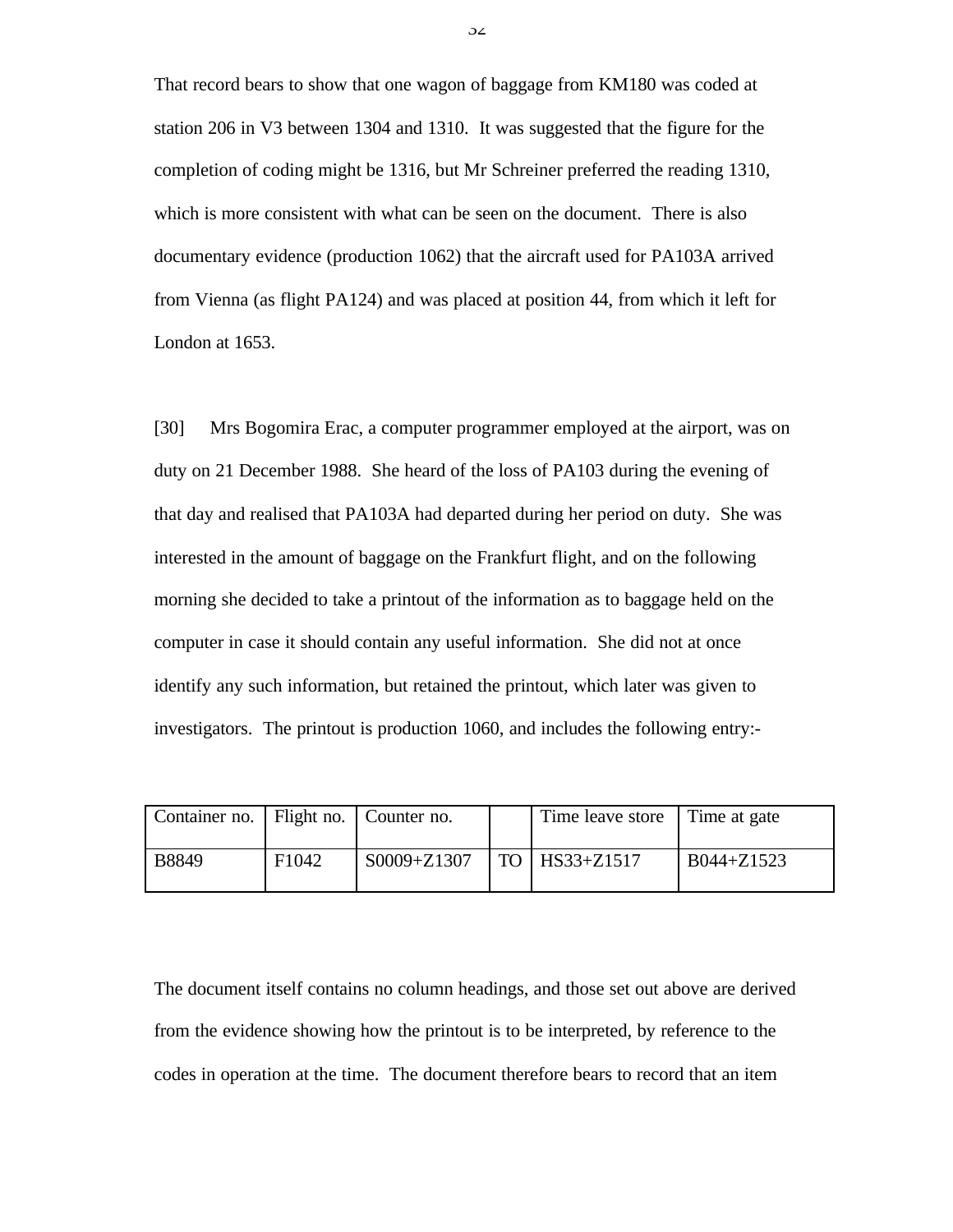coded at station 206 at 1307 was transferred and delivered to the appropriate gate to be loaded on board PA103A.

[31] The documentary evidence as a whole therefore clearly gives rise to the inference that an item which came in on KM180 was transferred to and left on PA103A. Evidence led in connection with KM180 established that there was no passenger who had an onward booking from Frankfurt to London or the United States and that all the passengers on KM180 retrieved all their checked-in baggage at their destinations. The Malta documentation for KM180 does not record that any unaccompanied baggage was carried. Defence counsel submitted that there was no evidence that baggage sent to the gate was actually loaded onto the flight, nor was there any count of the number of bags loaded. There was however evidence from Mr Kasteleiner that it could be taken from the documents that no baggage was left at the gate and it can be inferred that all items sent there were loaded. It follows that there is a plain inference from the documentary record that an unidentified and unaccompanied bag travelled on KM180 from Luqa airport to Frankfurt and there was loaded on PA103A.

[32] Defence counsel submitted that for a number of reasons that inference could not, or not safely, be drawn. In the first place, it was submitted that there was room for error because the computer time could diverge from real time and because the times entered by the operators could be inaccurate, either because the clock or watch relied on was inaccurate or because the entries were not correctly made. It was further suggested that recording of the place from which an item had come would have been of less importance to the operators than ensuring that it went to the right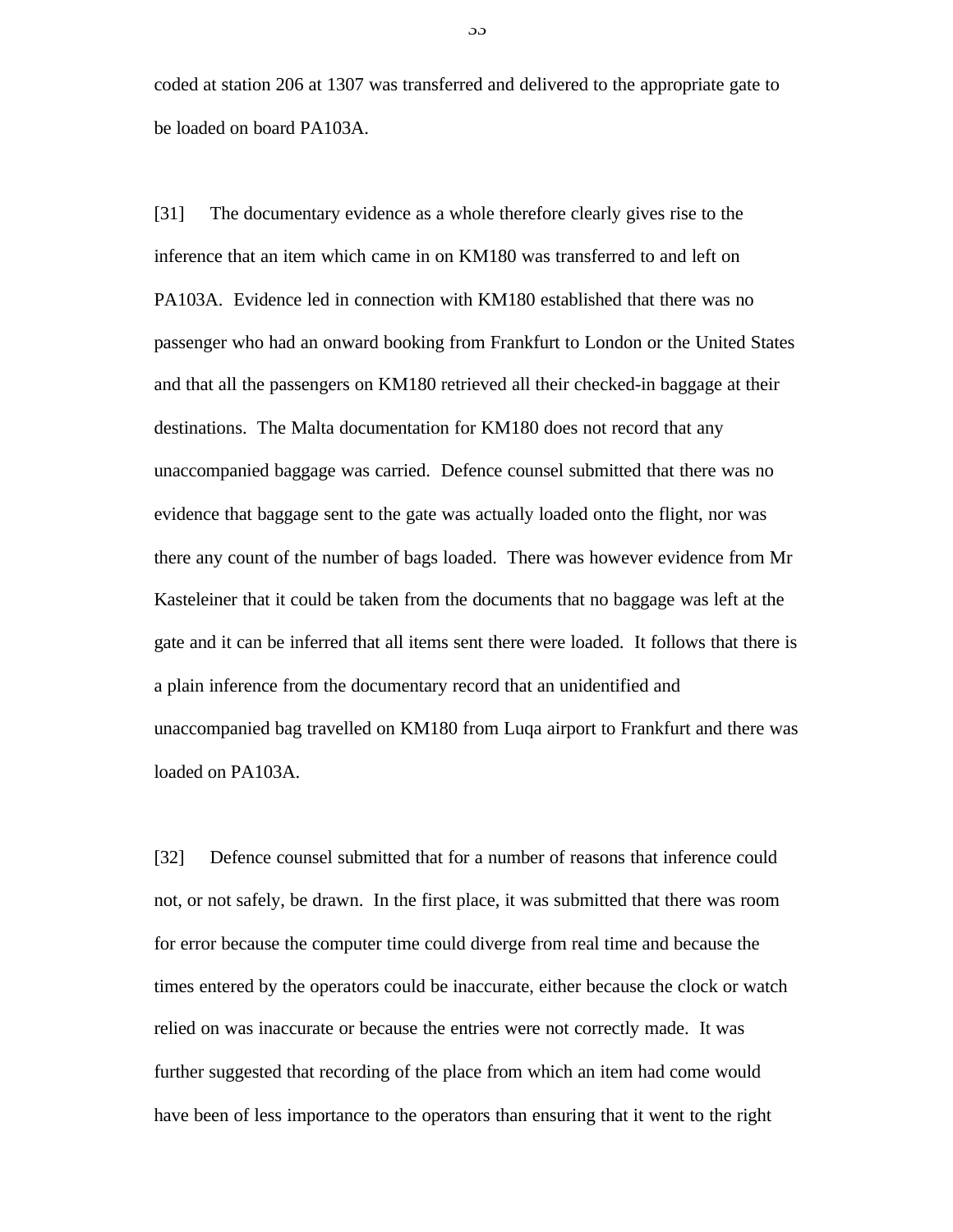flight, and that the operators would have an interest to suggest that they had been fully occupied while the accuracy of the records was not a matter of material importance to them. It was also pointed out that the person who made the critical entry in production 1061 had not been called to give evidence, although his name was on the Crown witness list, and that there was no explanation for his absence. We accept that the possibilities of error exist, but the computer clock was reset at the start of each day (although the precise time at which it was reset was not stated) and there was an interest in accurate time-keeping since one of the purposes of keeping records was to be able to trace baggage consignments through the system. The records were records regularly kept for the purposes of the airport business, and can be accepted in the absence of some reason to doubt their accuracy. It was also argued that a very minor discrepancy in the time recording could mean that the inference which the Crown sought to draw would be erroneous, particularly since there might be errors the effect of which was cumulative. Again this is true, but the suspect case was recorded as being coded in the middle of the time attributed to baggage from KM180, so that the possible significance of such errors is reduced.

[33] A further point made by the defence was that the records themselves displayed errors which demonstrated that they could not be relied on. Counsel for the defence referred to two particular matters. The first concerned entries relating to interline baggage which arrived at V3 between 1221 and 1237 on 21 December 1988. It is recorded that four wagons of baggage came from LH669, a Lufthansa flight from Damascus. The worksheets in production 1061 record that one and a half wagons from that flight were coded at station 202 between 1258 and 1307 and one wagon was coded at station 207 between 1303 and 1309. There is no other record of coding of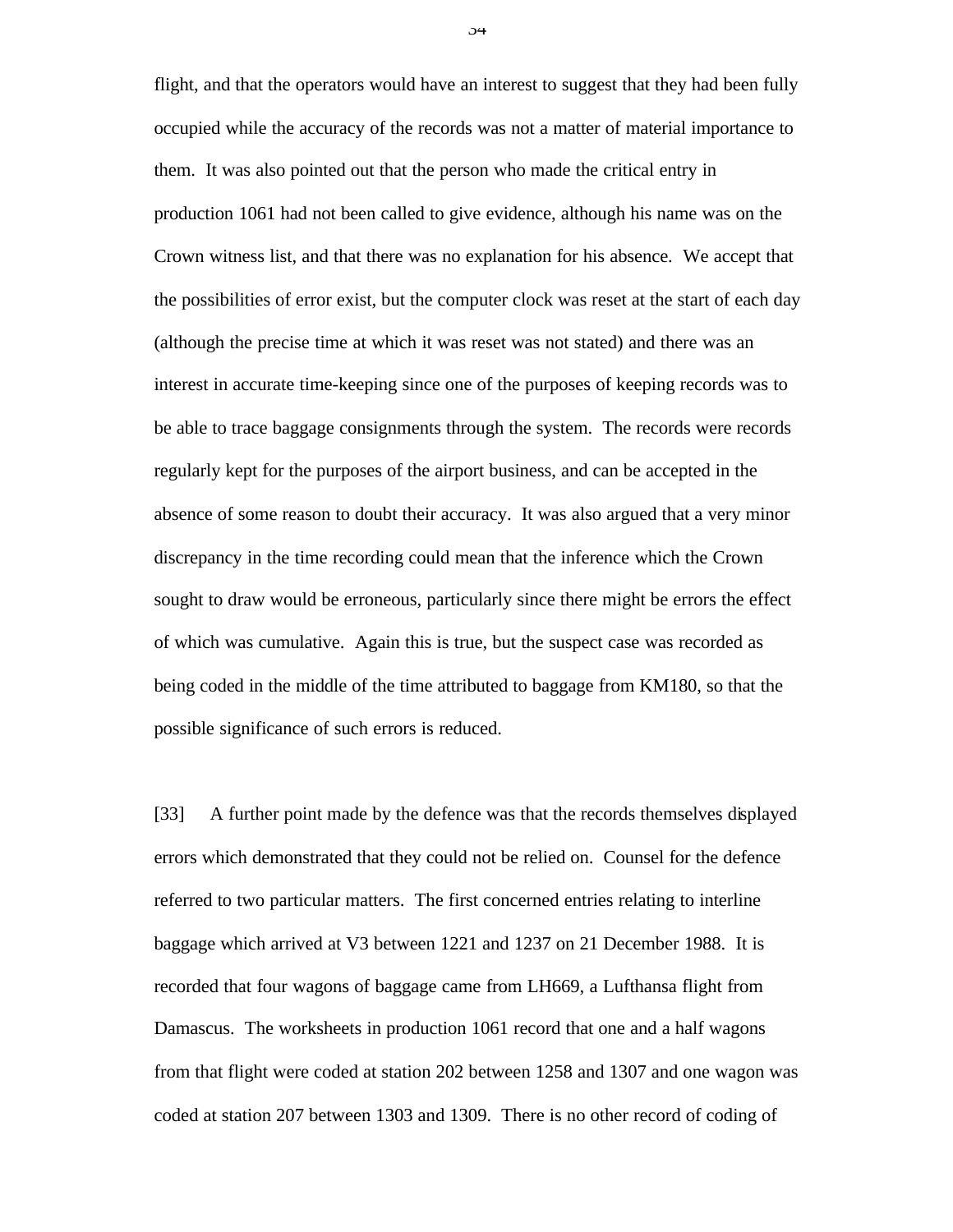baggage from that flight, so that on the face of the records one and a half wagons are not accounted for. In view of the timing, it was submitted, it was possible that baggage from LH669 was being dealt with at the same time as baggage from KM180 and that the suspect bag might have come from the Damascus flight. The witness Joachim Koscha, however, referred to notes in the records which indicated that wagons of luggage from that flight had been taken to Customs, as happened from time to time, and gave evidence that wagons taken to Customs might be reloaded in different ways, which might account for the discrepancy. Reference was also made to a number of other instances in which the records showed small discrepancies in the commencing and finishing times entered for coding particular consignments, which on their face seem to show that baggage from more than one flight might have been coded at the same station at the same time. Reference was also made to another item in production 1060. In this instance, the entry is as follows:-

| Container no.   Flight no.   Counter no. |                   |                 | Time leave store | Time at gate |
|------------------------------------------|-------------------|-----------------|------------------|--------------|
| <b>B5620</b>                             | F <sub>1042</sub> | $S0074 + Z1544$ | HV20+Z1546       | BO44+Z1549   |

When interpreted in the same manner as the entry previously referred to, this bears to show that an item coded at a station in HM at 1544 on 21 December also was sent to PA103A, and reference to the coders' records bears to show that baggage from flight LH1071 from Warsaw was being encoded at that station at that time. It was agreed that no passenger from that flight transferred to PA103A, so that the records seem to show the presence of another unaccompanied bag on that flight. In addition it was suggested that the records and other evidence showed, or might show, that additional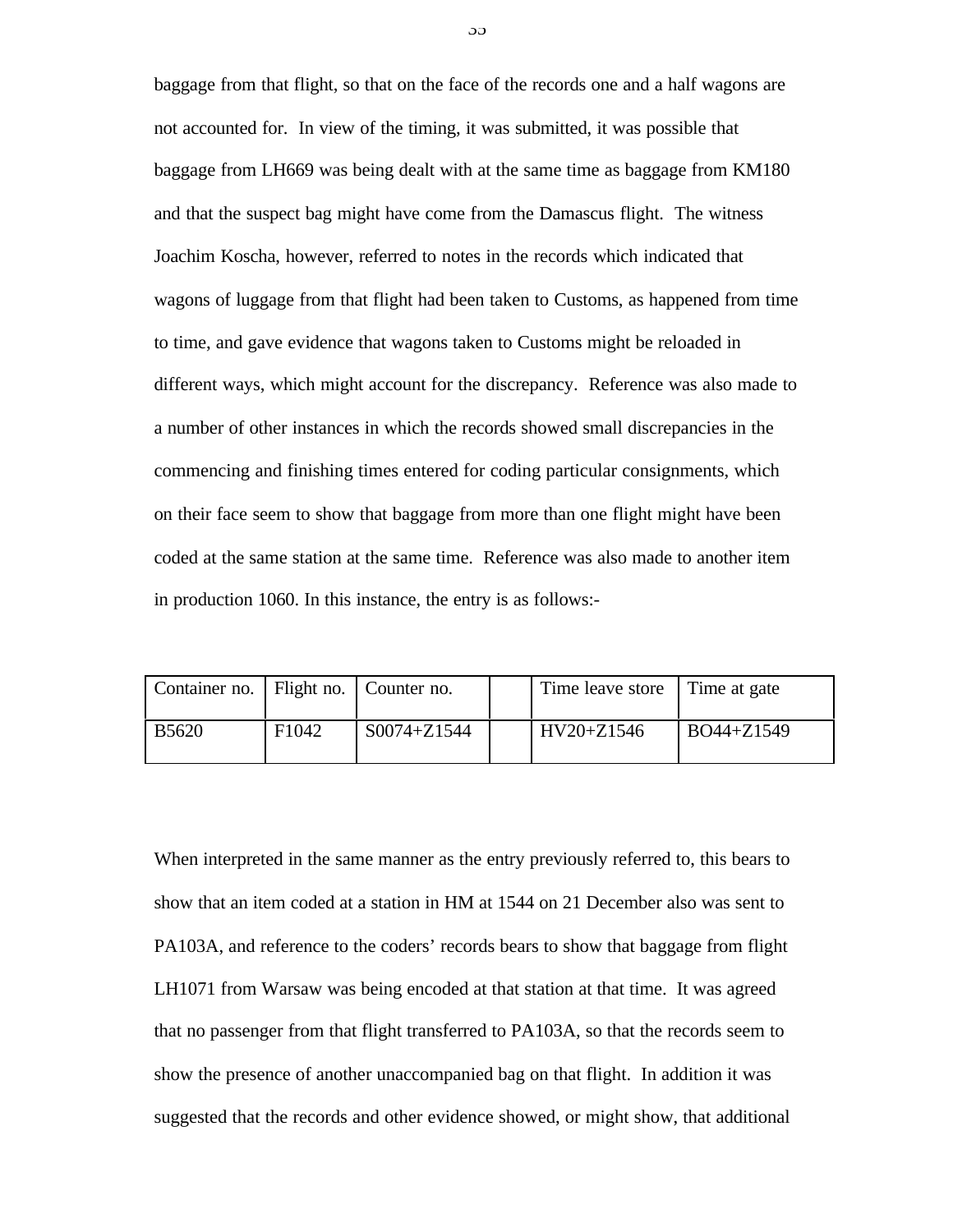items of baggage were carried on PA103A, besides those listed on production 1060. The total number of items listed on production 1060 is 111 but production 199, which is a printout of the passenger manifest for PA103A, bears to show that a total of 118 items were checked in. Further, Mr O'Neill spoke of 21 items of online baggage which arrived on a flight from Berlin and it was suggested therefore that there were additional items beyond those listed in the documents. Production 199 was not scrutinised in much detail in the evidence and the discrepancy in numbers was not explored. It can, however, be seen that 21 of the items on the passenger manifest are marked with the letters TXL, and in the course of questions with regard to one of those items, directed to a different issue, Monika Diegmuller read those letters as indicating that the item had come from Tegel Airport, Berlin. It seems likely, therefore, that Mr O'Neill's 21 items are included in the 118 on the passenger manifest. The remaining discrepancy might be accounted for as late arrival luggage which, according to some of the evidence, might not go through the automated system.

[34] There were other comments on the operation of the system to the effect that there were indications that there might be informal working practices, such as one coder giving assistance to another which might lead to inaccurate recording. There was also evidence as to how individual bags which were found in the wrong place were dealt with, which might have the same result. In this connection, emphasis was placed on the evidence of Lawrence Whittaker, an FBI special agent who was present when enquiries were being made at V3, and who observed a person, whom he described as dressed appropriately for the area, bringing a suitcase to a coding station and coding it in, but did not see any record being made. Mr Whittaker could not be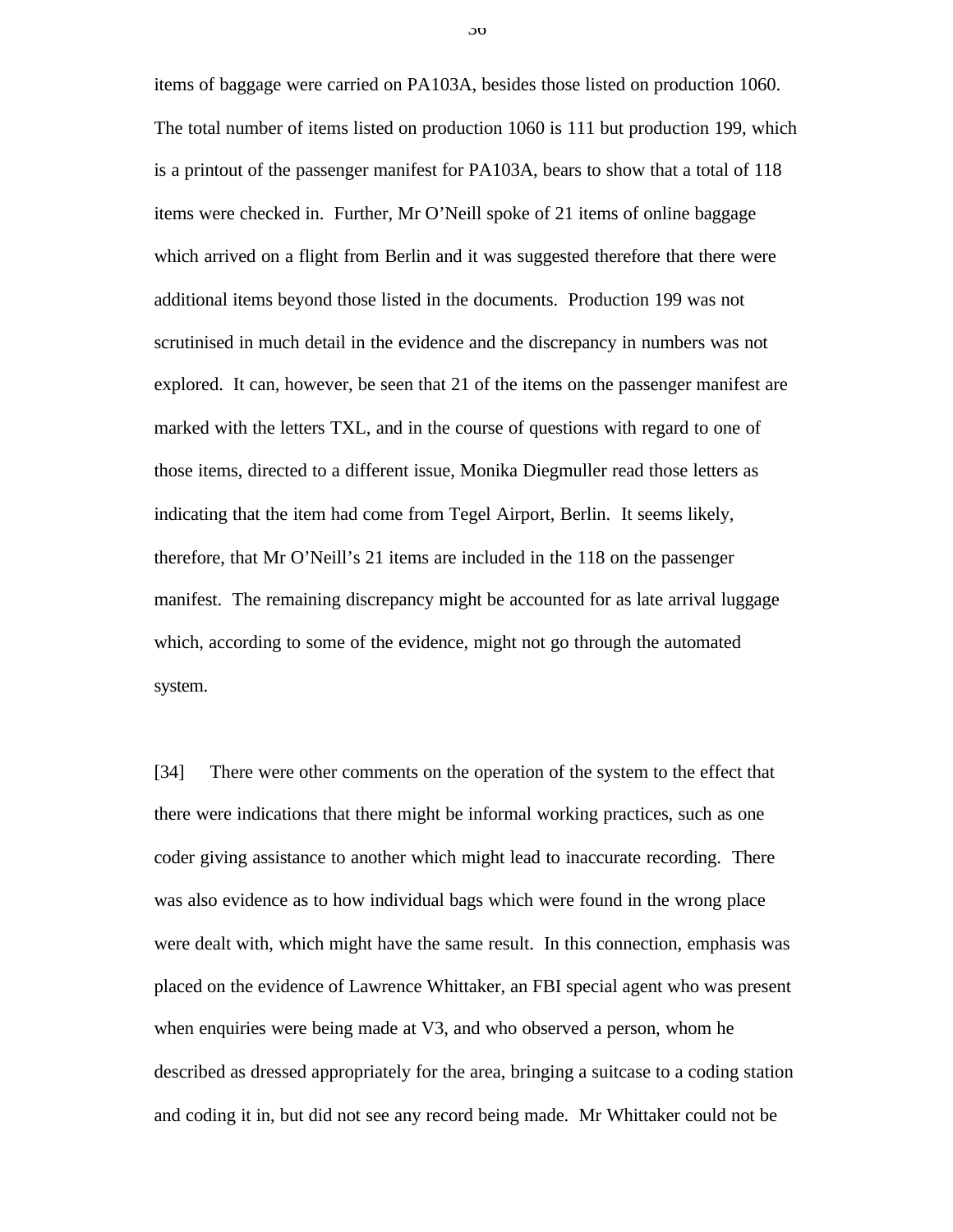absolutely certain that no record was made. Apart from pointing to the possibility of errors in recording, defence counsel drew attention to the fact that the records showed that a consignment of interline baggage for PA103A had been taken to the x-ray machine and examined before loading. If the Crown theory is correct, this consignment should have included the suspect item from KM180. It was submitted that the x-ray would, in all probability, have detected any explosive device in a case, particularly as the staff at Frankfurt were aware of warnings to look out for explosive devices hidden in radio cassette players. One such warning was issued after the Autumn Leaves operation in October 1988. Another, more limited, warning was issued because there was understood to be a threat that a woman from Helsinki would attempt to smuggle a device on board an aircraft. It was submitted that that examination would have revealed the presence of the radio cassette player and its contents, particularly in view of the fact that there had been a warning to look out for explosive devices hidden in radio sets. The x-ray operator, Kurt Maier, was not fit through illness to give evidence, but reference was made to statements by him to the investigators from which it appeared that he had x-rayed the consignment in question. One statement was spoken to by Naomi Saunders, one of the FAA investigators, the other by Hans Fuhl of the BKA. In both, Mr Maier explained that he had had some limited training in the use of the machine, but said that in the course of using it he had taught himself to distinguish various sorts of electrical equipment, and that he knew how to tell if explosives were present, from their appearance. Neither statement directly dealt with the question whether, and if so how, Mr Maier would detect explosives hidden in a radio cassette player. What he said was that the approach in dealing with electrical equipment was to see whether it presented a normal appearance, for example whether it had a plug. Other evidence, however, particularly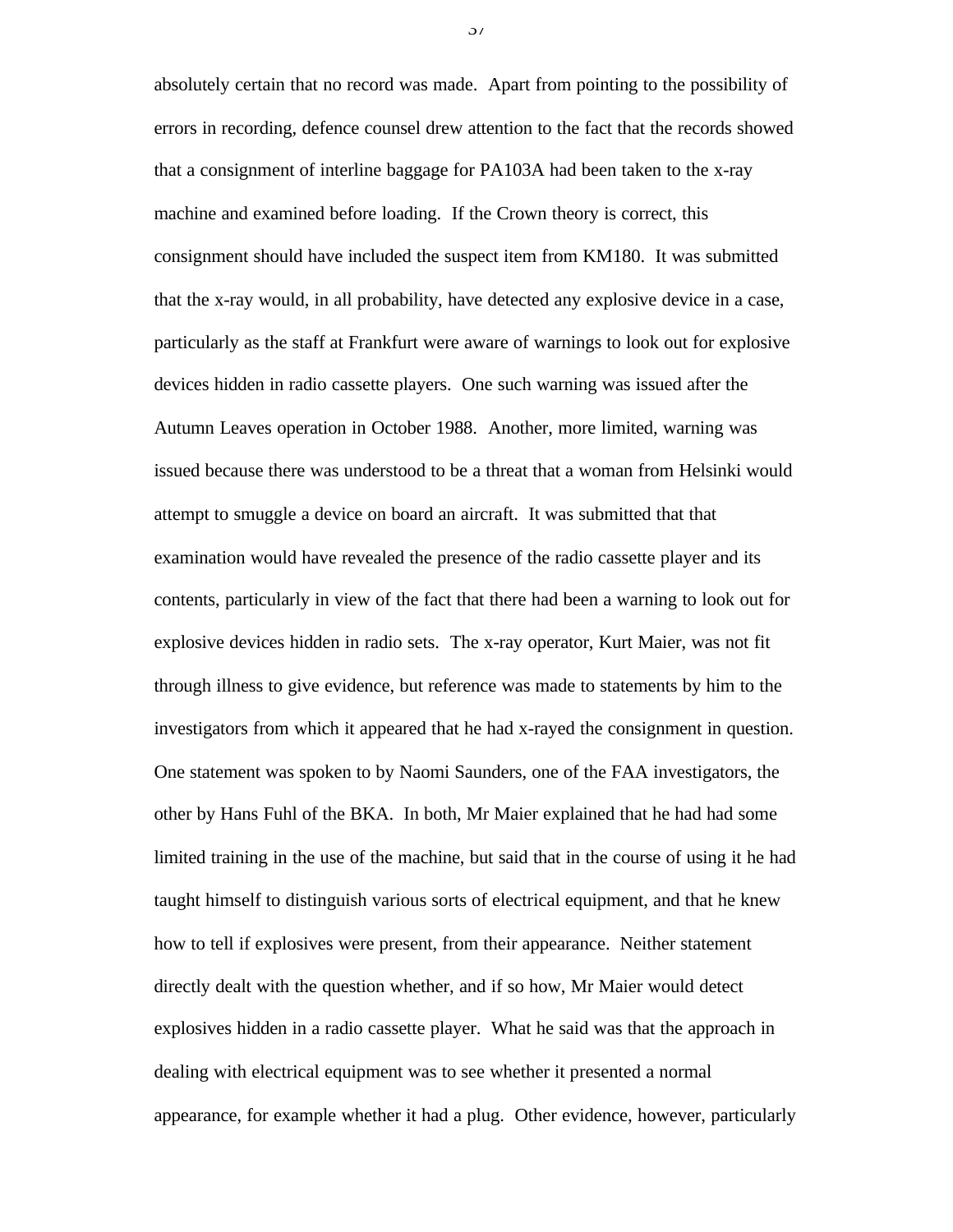that given by the witness Oliver Koch, Alert's trainee manager at the time, shows that the standard of training given to Alert employees was poor. That was also the view of the FAA investigators who visited Frankfurt in 1989. Mr Maier's description of what he looked for does not suggest that he would necessarily have claimed to be able to detect explosives hidden in a radio cassette player. There was no expert evidence as to the ease or difficulty of detecting such hidden devices. The x-ray examination is one of the factors to be taken into account but it is only one factor to be weighed along with the others.

[35] The evidence in regard to what happened at Frankfurt Airport, although of crucial importance, is only part of the evidence in the case and has to be considered along with all the other evidence before a conclusion can be reached as to where the primary suitcase originated and how it reached PA103. It can, however, be said at this stage that if the Frankfurt evidence is considered entirely by itself and without reference to any other evidence, none of the points made by the defence seems to us to cast doubt on the inference from the documents and other evidence that an unaccompanied bag from KM180 was transferred to and loaded onto PA103A.

[36] Luqa Airport was relatively small. The evidence did not disclose the exact number of check-in desks but the photographs in production 871 suggest that there were not very many. Behind the check-in desks there was a conveyor belt, and behind it there was a solid wall, separating the check-in area from the airside area. Behind the check-in desks there were three glass doors, again between the public area and airside, but these were kept locked. There were other doors between the airside and the open area, but at Luqa these were guarded by military personnel, who also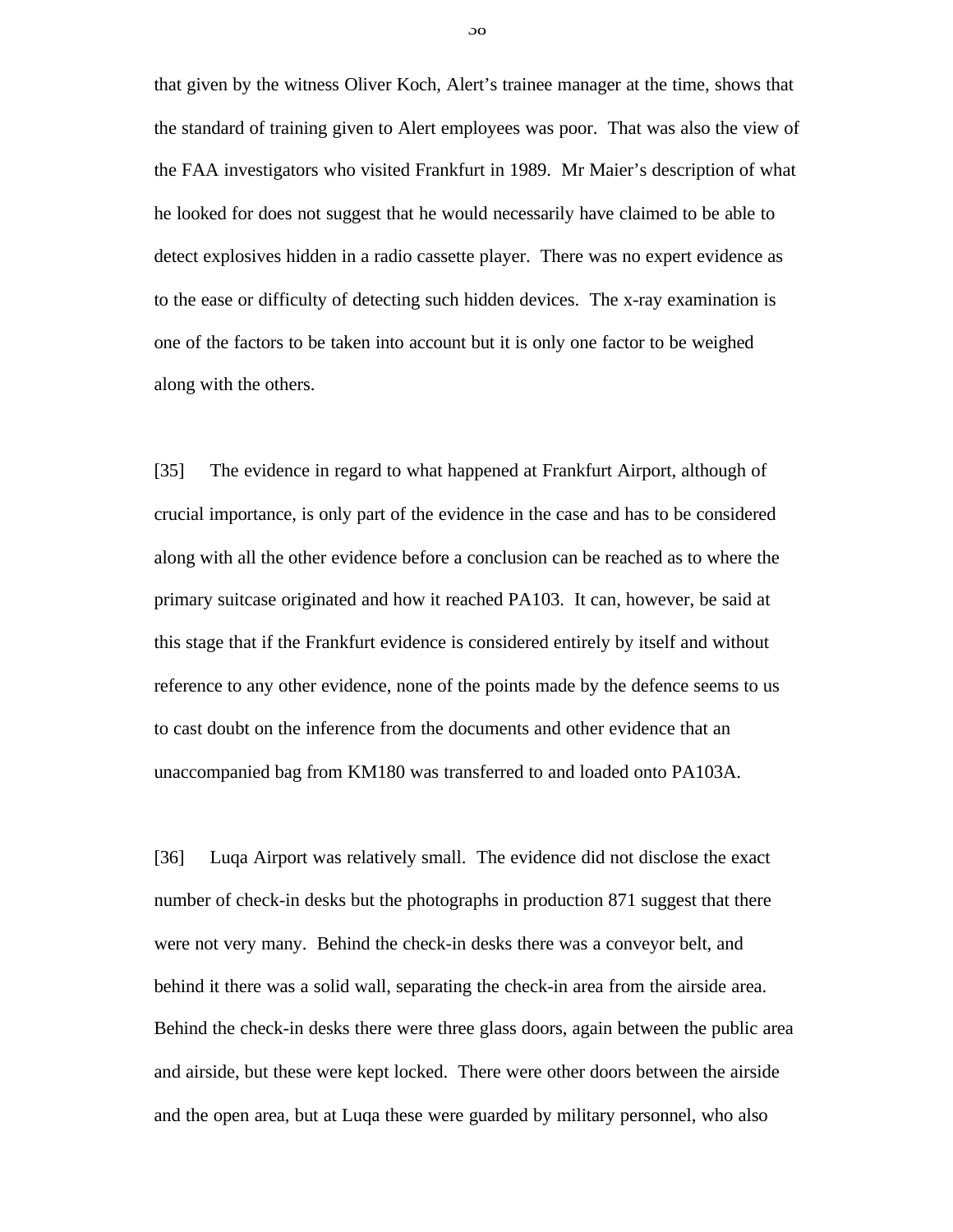dealt with security at other entrances to the airside area of the airport. The conveyor belt carried items of baggage along behind the check-in desks and passed through a small hatch into the airside baggage area. The hatch was also under observation by military personnel and there were Customs officers present in the baggage area. The baggage area was restricted in size. As items of baggage passed along the conveyor belt they were checked for the presence of explosives by military personnel using a sniffer device. The device could detect the presence of many explosives but would not normally detect Semtex, although it might detect one of its constituents under certain circumstances. The only access from the check-in area to the sniffer area was through the hatch or through a separate guarded door.

[37] Air Malta acted as handling agents for all airlines flying out of Luqa. That meant that the check-in desks for all flights were manned by Air Malta staff. There were station managers and other staff of other airlines present at the airport. Some airlines insisted on the use of their own baggage tags, but Air Malta tags could be used for flights of other airlines, in certain circumstances. Whatever the purpose for which they were to be used, Air Malta tags were treated as a security item. They were kept in a store and supplies were issued to the check-in agents when a flight was due to start check-in. The same applied to interline tags. All remaining tags were returned to the supervisor after the check-in was completed.

[38] Luqa airport had a relatively elaborate security system. All items of baggage checked in were entered into the airport computer as well as being noted on the passenger's ticket. After the baggage had passed the sniffer check, it was placed on a trolley in the baggage area to wait until the flight was ready for loading. When the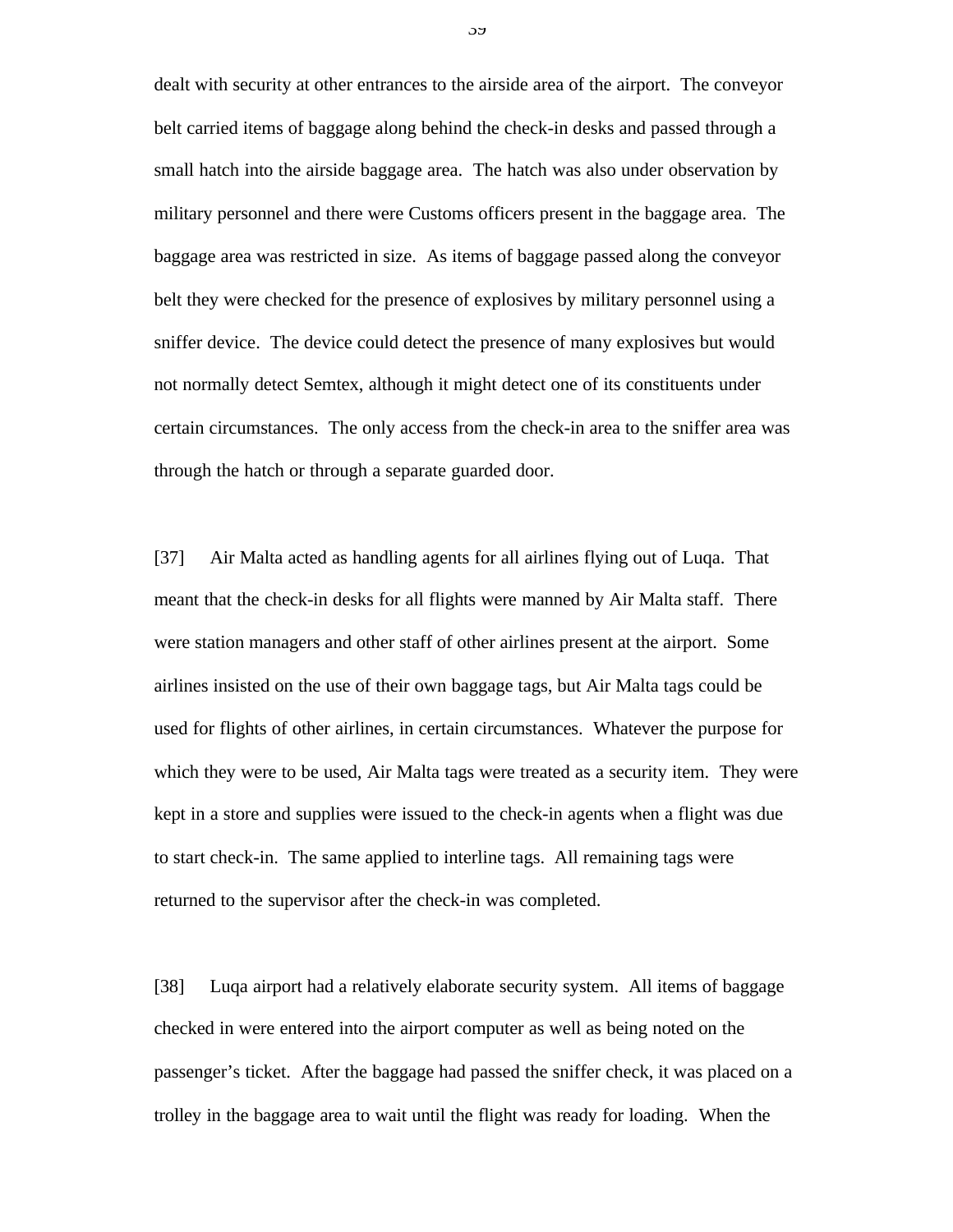flight was ready, the baggage was taken out and loaded, and the head loader was required to count the items placed on board. The ramp dispatcher, the airport official on the tarmac responsible for the departure of the flight, was in touch by radiotelephone with the load control office. The load control had access to the computer and after the flight was closed would notify the ramp dispatcher of the number of items checked in. The ramp dispatcher would also be told by the head loader how many items had been loaded and if there was a discrepancy would take steps to resolve it. That might require a check of the ticket coupons, a check with one or more check-in agents or, in the last resort, a physical reconciliation by unloading the baggage and asking passengers to identify their own luggage. Interline bags would be included in the total known to load control, as would any rush items. It was suggested by the Crown that there might at one time have been a practice of allowing the aircraft to leave in spite of a discrepancy, if the discrepancy was less than five items, but the records referred to by the Crown did not bear out that this was a regular practice and the suggestion was firmly denied by the Air Malta and airport witnesses. In addition to the baggage reconciliation procedure, there was a triple count of the number of passengers boarding a departing flight, that is there was a count of the boarding cards, a count by immigration officers of the number of immigration cards handed in, and a head count by the crew. On the face of them, these arrangements seem to make it extremely difficult for an unaccompanied and unidentified bag to be shipped on a flight out of Luqa. It was suggested that there were occasions, particularly when an LAA flight was being checked in, when conditions at the checkin desks were crowded and chaotic because a great deal of miscellaneous and unusual baggage was brought to the desks and because the queues were not orderly. It was therefore suggested that on such an occasion a bag might have been slipped onto the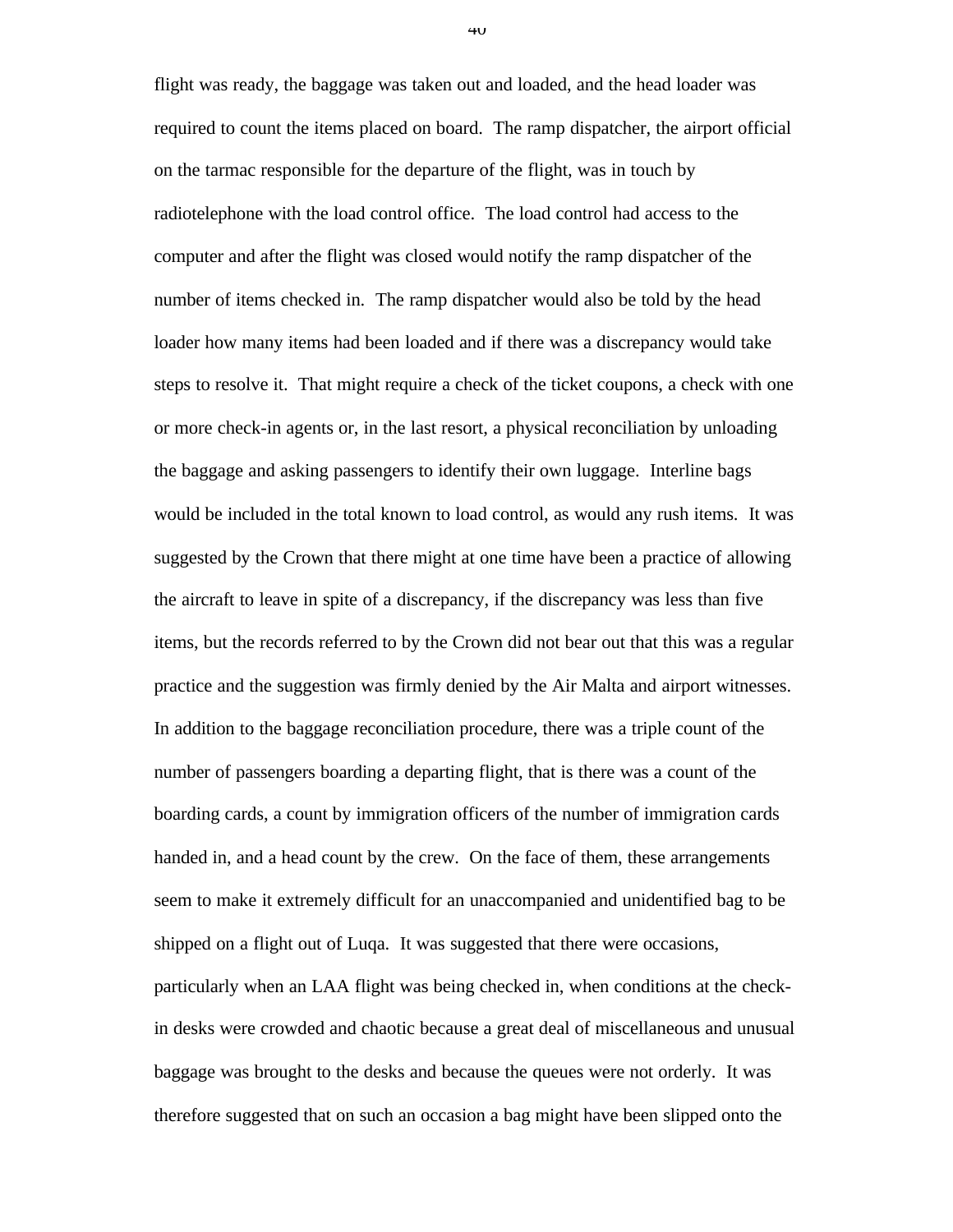conveyor belt behind the desks without anyone noticing. Again, evidence was led that on occasions airline representatives, such as the second accused, would assist favoured passengers by helping them to obtain special treatment at the check-in and immigration desks and placing baggage on the conveyor. Evidence to that effect was given by Dennis Burke and Nicholas Ciarlo who worked as travel agents at the airport but none of the evidence went further than suggesting that a case might have been placed on the conveyor belt, from where it would have gone to the explosives check and the baggage area, but not escaping the baggage reconciliation system. The evidence of the responsible officials at the airport, particularly Wilfred Borg, the Air Malta general manager for ground operations at the time, was that it was impossible or highly unlikely that a bag could be introduced undetected at the check-in desks or in the baggage area, or by approaching the loaders, in view of the restricted areas in which the operations proceeded and the presence of Air Malta, Customs and military personnel. Mr Borg conceded that it might not be impossible that a bag could be introduced undetected but said that whether it was probable was another matter.

[39] As regards the flight itself, the check-in for KM180 opened at 0815 and closed at 0915. There were two other flight check-ins open during that period or part of it. Flight KM220 was checking in between 0835 and 0930 and an LAA flight, LN147, was checking in between 0850 and 0950. The records relating to KM180 on 21 December 1988 show no discrepancy in respect of baggage. The flight log (production 930) shows that fifty-five items of baggage were loaded, corresponding to fifty-five on the load plan. There was a good deal of evidence led in relation to the number of items noted on the ticket counterfoils for the flight, and especially in regard to the number of items checked in by a German television crew who travelled on the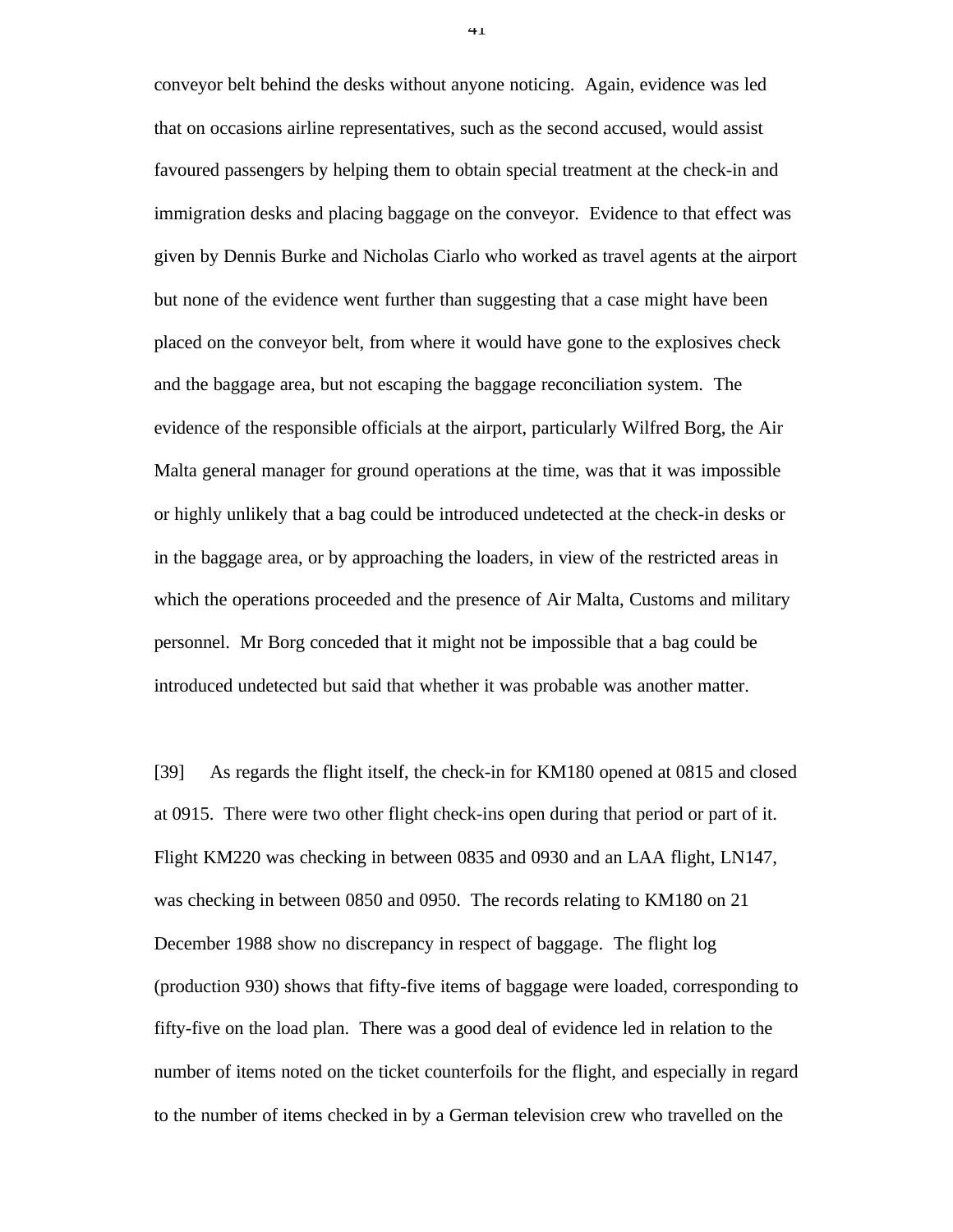flight. It does not seem to us to be necessary to examine that evidence in detail. A discrepancy might have masked the presence of an additional item, but the evidence is inconclusive as to whether or not there was any discrepancy and in any event it is difficult to suppose that a person launching a bomb into the interline system would rely on such a chance happening. If therefore the unaccompanied bag was launched from Luqa, the method by which that was done is not established, and the Crown accepted that they could not point to any specific route by which the primary suitcase could have been loaded. Counsel for the defence pointed out that neither the head loader nor the other members of the loading crew were called to give evidence, and submitted that, in their absence, the Crown could not ask the court to draw any inference adverse to them. The absence of any explanation of the method by which the primary suitcase might have been placed on board KM180 is a major difficulty for the Crown case, and one which has to be considered along with the rest of the circumstantial evidence in the case.

[40] We turn now to consider what evidence there is to establish any involvement on the part of either or both of the accused.

[41] In relation to the first accused, there are three important witnesses, Abdul Majid, Edwin Bollier and Tony Gauci.

[42] Abdul Majid in 1984 joined the Jamahariya Security Organisation ("JSO"), later named the External Security Organisation. His initial employment was in the vehicle maintenance department for about eighteen months. In December 1985 he was appointed as assistant to the station manager of LAA at Luqa airport. This post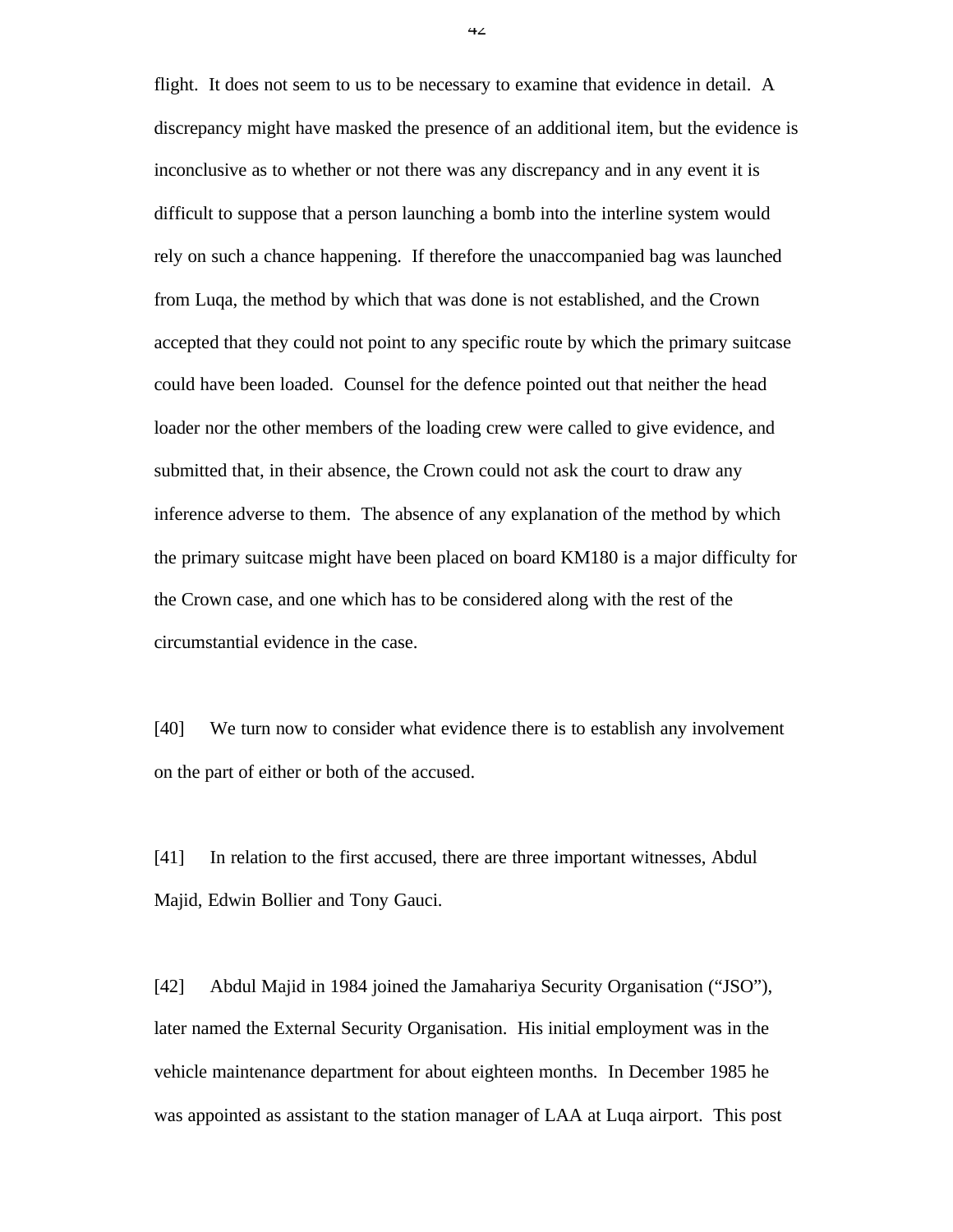was one which was normally filled by a member of the JSO. He gave evidence about the organisation of the JSO in 1985. In particular he said that the director of the central security section was Ezzadin Hinshiri, the head of the operations section was Said Rashid, the head of special operations in the operations department was Nassr Ashur, and the head of the airline security section was the first accused until January 1987 when he moved to the strategic studies institute. The second accused was the station manager for LAA at Luqa from 1985 until about October 1988. While Abdul Majid was only a junior member of the JSO, we are prepared to accept that he was aware of the hierarchy and that his evidence on these matters can be accepted. In August 1988 he contacted the US embassy in Malta, and indicated a willingness to provide them with information. His evidence was that he disapproved of Libyan involvement in terrorism, but the final straw was that he had been summoned back to Tripoli in connection with an incident at the airport involving an Egyptian woman. He said that at that stage he wanted to go to America, but he agreed to stay in position to give information to the Americans about terrorist activities. Thereafter he had regular meetings at about monthly intervals with his CIA handlers. Eventually during 1990 he returned to Libya when the Americans stopped making payments to him. In July 1991 however he finally left Libya for Malta from where he was taken on board a US navy ship. Over a period of about three weeks he was questioned by members of the US Justice Department and provided certain information to them. Since then he has been in America on a witness protection scheme. During the period in Malta when he was having meetings with the CIA, his handlers reported by cable to their headquarters the information he provided. These cables also dealt with the financial arrangements. Such information as he provided during that period does not appear to have been of much value, being mainly confined to the comings and goings of various

 $4.3$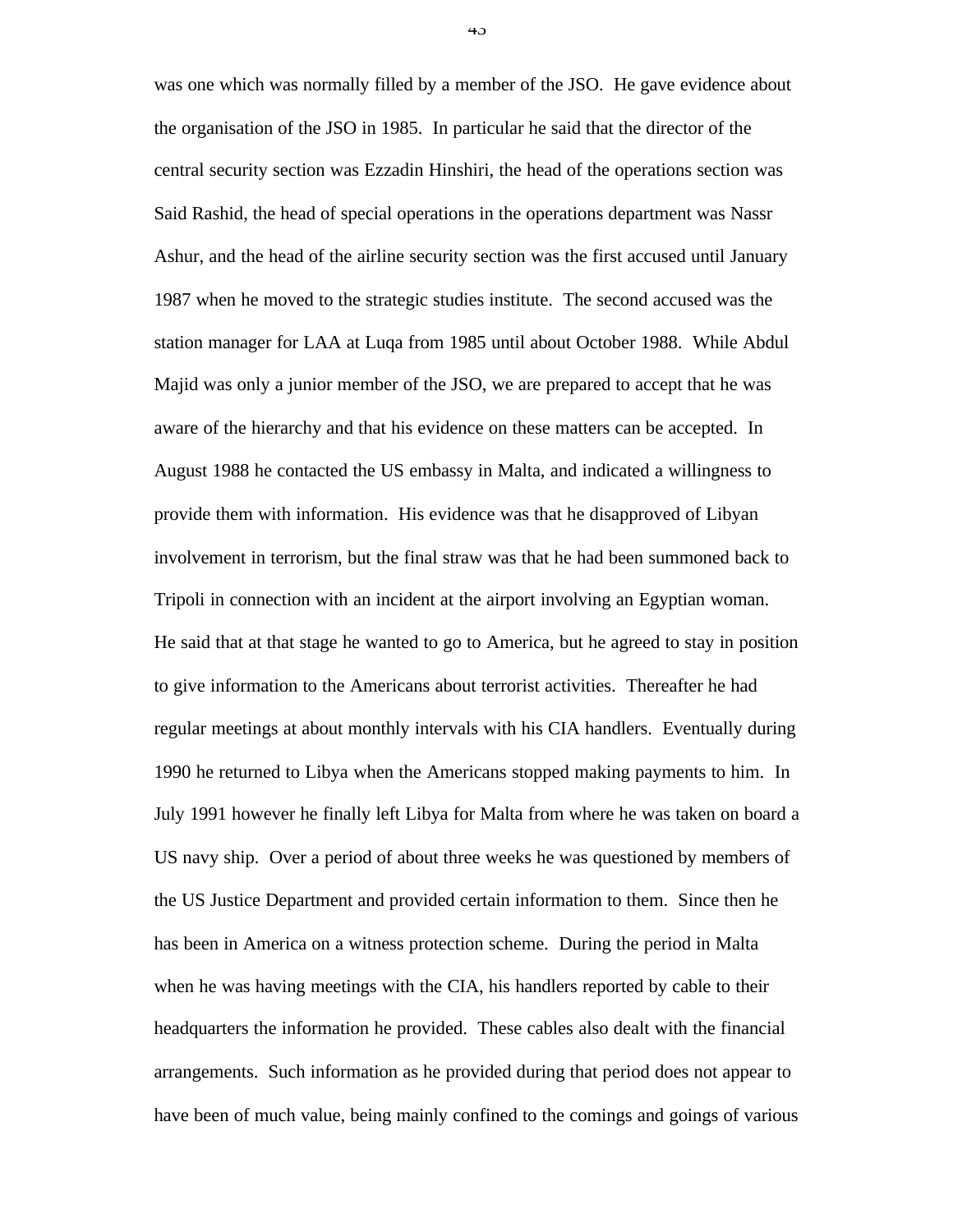people through Luqa. We do not find it necessary to go into much detail about his dealings with the CIA in Malta. What emerged from the evidence quite clearly in our view was that he endeavoured from the outset to give a false impression of his importance within the JSO in the hope of persuading the CIA that he was a valuable asset who might in the future be able to provide valuable information. Thus he initially told them that when he joined the JSO he was in the secret files section, when in fact he was in vehicle maintenance; he claimed to be related to King Idris, which he was not; he claimed long-standing friendship with Ezzadin Hinshiri and Said Rashid, and acquaintance with Abdullah Senussi, the head of operations administration. We are satisfied that these suggestions were at best grossly exaggerated, at worst simply untrue. It is also in our view clear that whatever may have been his original reason for defection, his continued association with the American authorities was largely motivated by financial considerations. In addition to receiving a monthly salary, initially \$1000 increasing to \$1500, he also persuaded the CIA to pay for sham surgery to his arm with a view to preventing the risk that he would have to do military service in Libya, and tried to persuade them to finance a car rental business which at one stage he said he wanted to set up in Malta. Information provided by a paid informer is always open to the criticism that it may be invented in order to justify payment, and in our view this is a case where such criticism is more than usually justified. It is in this context that we turn to consider particular items in his evidence upon which the Crown sought to found.

[43] At an early meeting with the CIA in October 1988 he was asked if he knew anything of weapons on Malta. He said that he was aware of eight kilos of explosives which had been stored for months at the LAA office. He understood that they had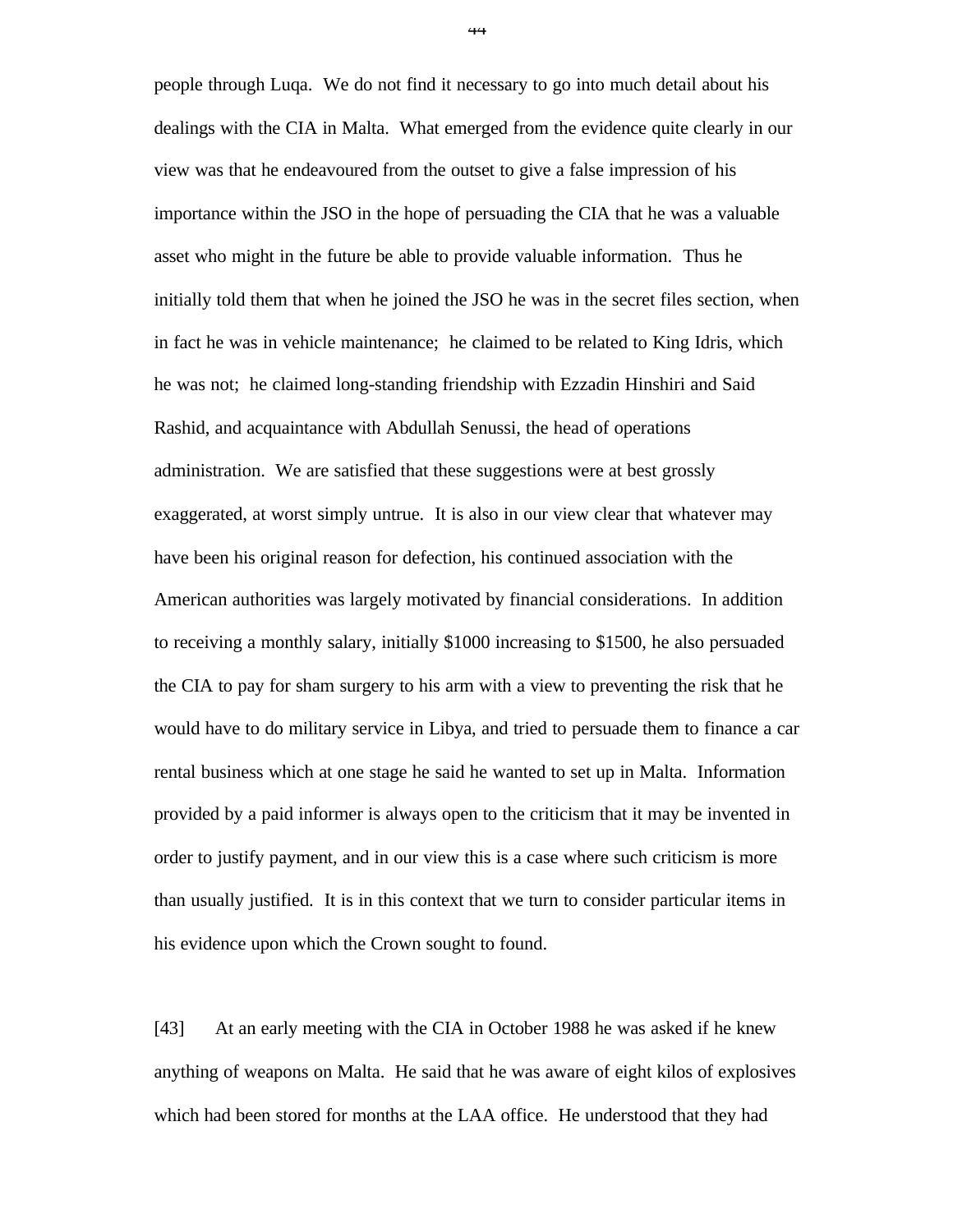been introduced some time in 1985 when Abd Al Baset Megrahi was in Malta. They were not kept in a safe, merely in a locked drawer in the desk. He had been asked to help in transferring them to the office of the Libyan Peoples Bureau. A further report shortly thereafter indicated that they were kept in the Valletta office. In July 1991 he added the information that the second accused was the custodian of these explosives, this being the first time the second accused was mentioned in connection with this matter. He further added that it was the second accused who told him that it was the first accused who had brought the explosives. Finally he said that at some stage the first accused told him to 'look after' the second accused, and to take control of the explosives when the second accused left his post as station manager. It is quite clear that the details of this story only emerged some two and a half years after the initial account, and contained a number of inconsistencies with the first account. It is also highly significant that the details only emerged at a stage when it had been made clear to him that unless he came up with some useful information, he was liable simply to be returned to Malta. Even taken at its best, the whole story sounds improbable, and in view of the late introduction of very material detail we are unable to place any reliance on this account. This was the only matter of any significance that was reported to the CIA by Abdul Majid prior to 21 December 1988. Another matter upon which the Crown founded was that in July 1991 Abdul Majid told investigators that he had seen the first accused and the second accused arriving at Luqa off the Tripoli flight some time between October and December 1988. This comparatively innocuous statement gradually enlarged until by the time he gave evidence he said that he saw them at the luggage carousel, that the second accused collected a brown Samsonite type suitcase which he took through Customs, that then he met the two accused who were accompanied by two other people one of whom was introduced to

 $4.3$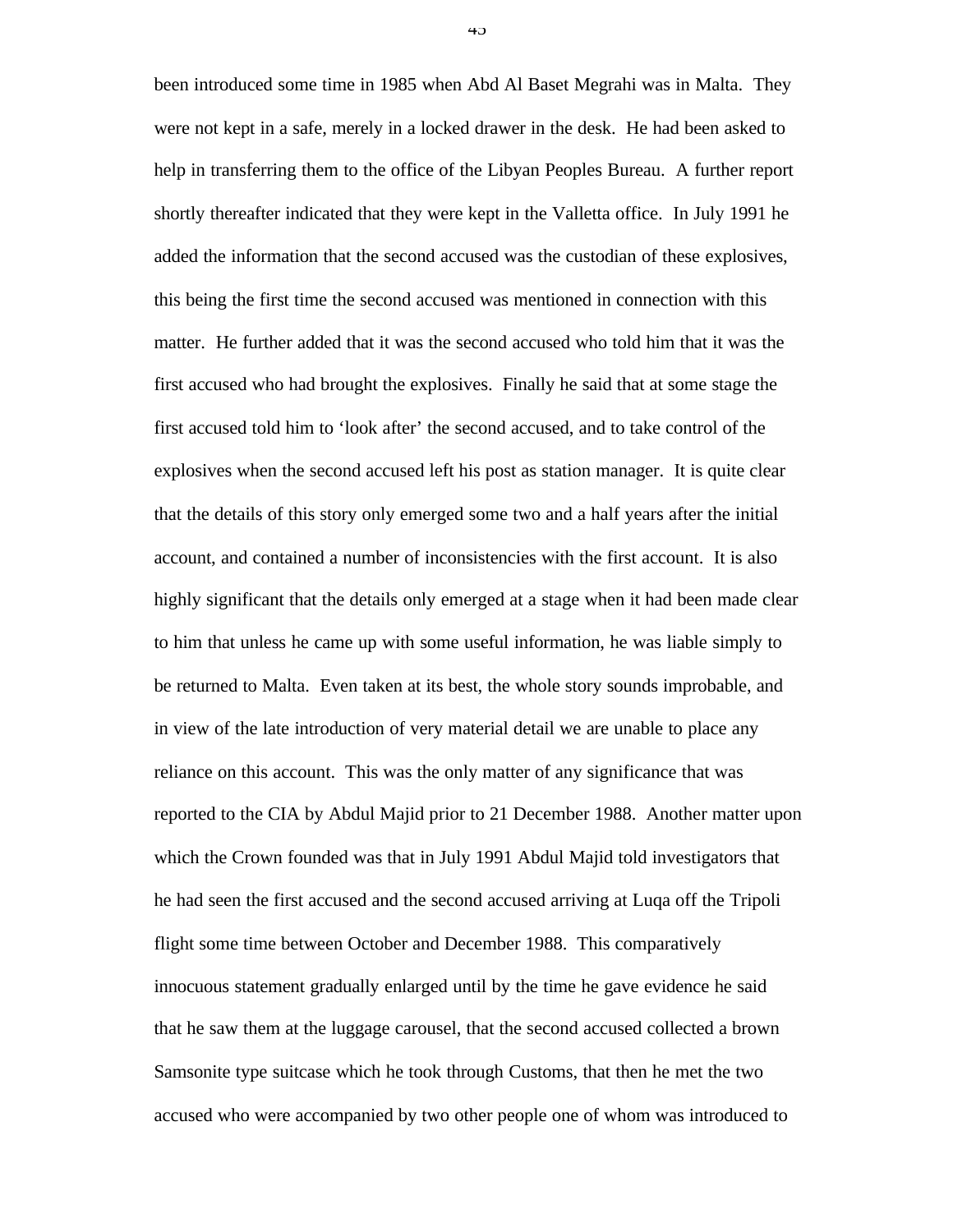him by the first accused as Abougela Masoud, a technician, that Vincent Vassallo (an associate of the second accused) was also present having arrived in the second accused's new car, and that they then drove off. As other evidence established that the date of delivery of the second accused's car was 14 December 1988, it follows that if Abdul Majid's story is true this incident must have occurred on 20 December. He maintained that he had told his CIA handlers about this incident at the time. The cables for this period disclose no mention of this incident at all, and the Crown made no attempt to support the proposition that the incident was mentioned at all prior to July 1991. If it had been mentioned, it would be quite inexplicable that the CIA would have failed to appreciate the significance of the information and failed to report it. Furthermore, Mr Vassallo in evidence said that on 20 December he was not at the airport, and that in fact both accused came to his house that evening. We are therefore quite unable to accept the veracity of this belated account by Abdul Majid. A third matter on which the Crown founded was an account given by Abdul Majid of a conversation in about 1986 with Said Rashid in which the latter asked if it would be possible to put an unaccompanied bag on board a British aircraft. Abdul Majid said he would investigate, and asked his assistant Ahmed Salah, also said to be a JSO officer, if it could be done. Ahmed Salah later reported that it could be done, and Abdul Majid wrote a report to Said Rashid to this effect, sending the report through his superior, the first accused. He said that the first accused later visited Malta and this matter was discussed, the first accused saying "don't rush things". In his evidence he accepted that he had never reported this to the CIA even when they asked him if he knew anything about the possibility of the bomb which blew up PA103 being sent from Luqa. He said that his reason for not reporting it was for personal security reasons. Once again, we are quite unable to accept this story when the

 $40^{1}$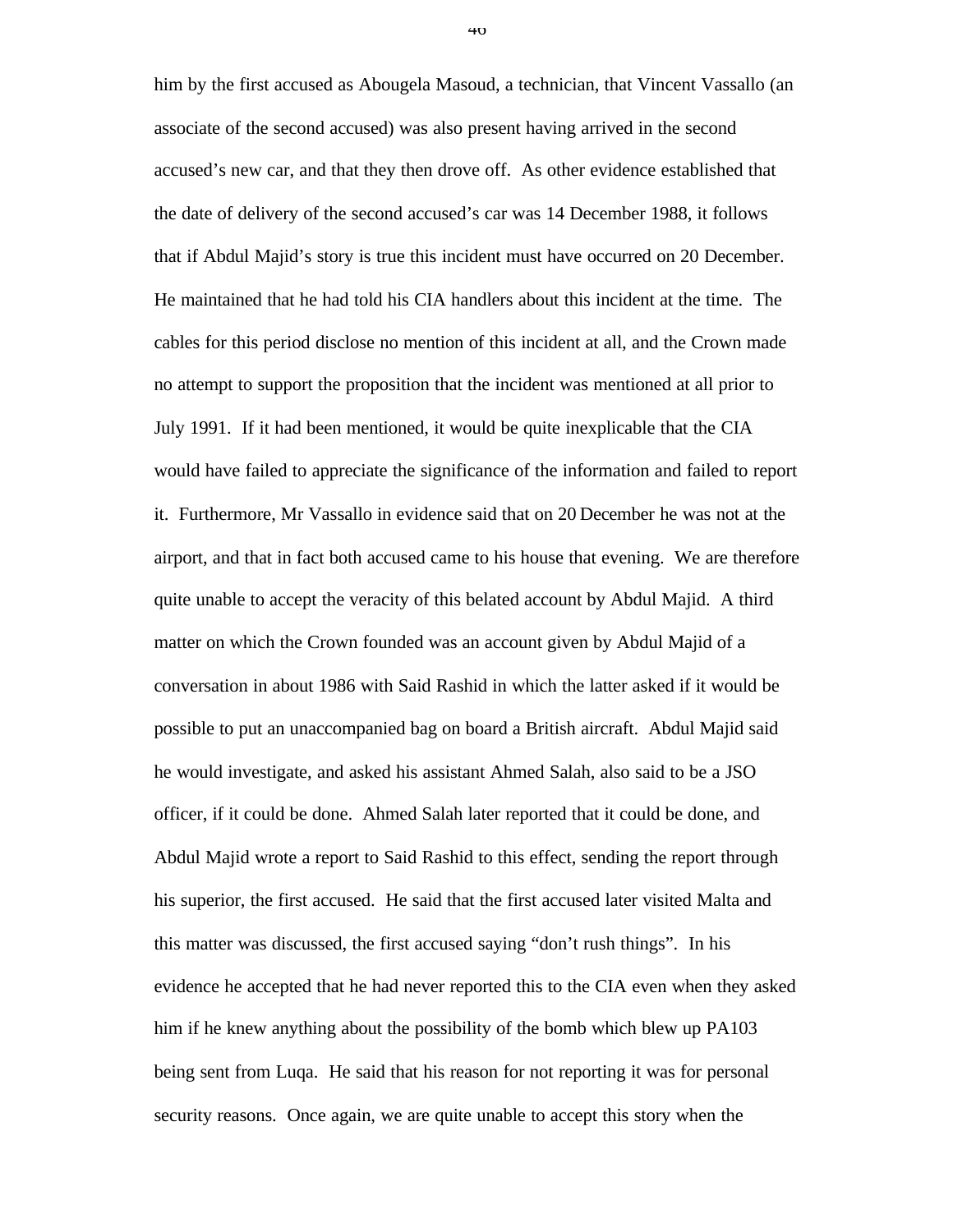information was supplied so belatedly. Putting the matter shortly, we are unable to accept Abdul Majid as a credible and reliable witness on any matter except his description of the organisation of the JSO and the personnel involved there.

[44] The next important issue is that relating to MST-13 timers. The evidence relating to this came essentially from Edwin Bollier, Erwin Meister, Ulrich Lumpert and those who supplied the circuit board components of the timers from Thuring AG, Zurich. MEBO AG was formed in the early 1970s by Edwin Bollier and Erwin Meister. In 1985 it had its offices in the Novapark Hotel (now the Continental Hotel) in Zurich. By then it had for some years supplied electrical, electronic and surveillance equipment. At that time, according to Mr Bollier, its principal customer was the Libyan Government and in particular the Libyan military security, and in connection with that business he made fairly frequent visits to Libya. Mr Lumpert was employed by the company as an engineer and in that capacity he was involved in the design and production of such equipment.

[45] We have assessed carefully the evidence of these three witnesses about the activities of MEBO, and in particular their evidence relating to the MST-13 timers which the company made. All three, and notably Mr Bollier, were shown to be unreliable witnesses. Earlier statements which they made to the police and judicial authorities were at times in conflict with each other, and with the evidence they gave in court. On some occasions, particularly in the case of Mr Bollier, their evidence was self-contradictory.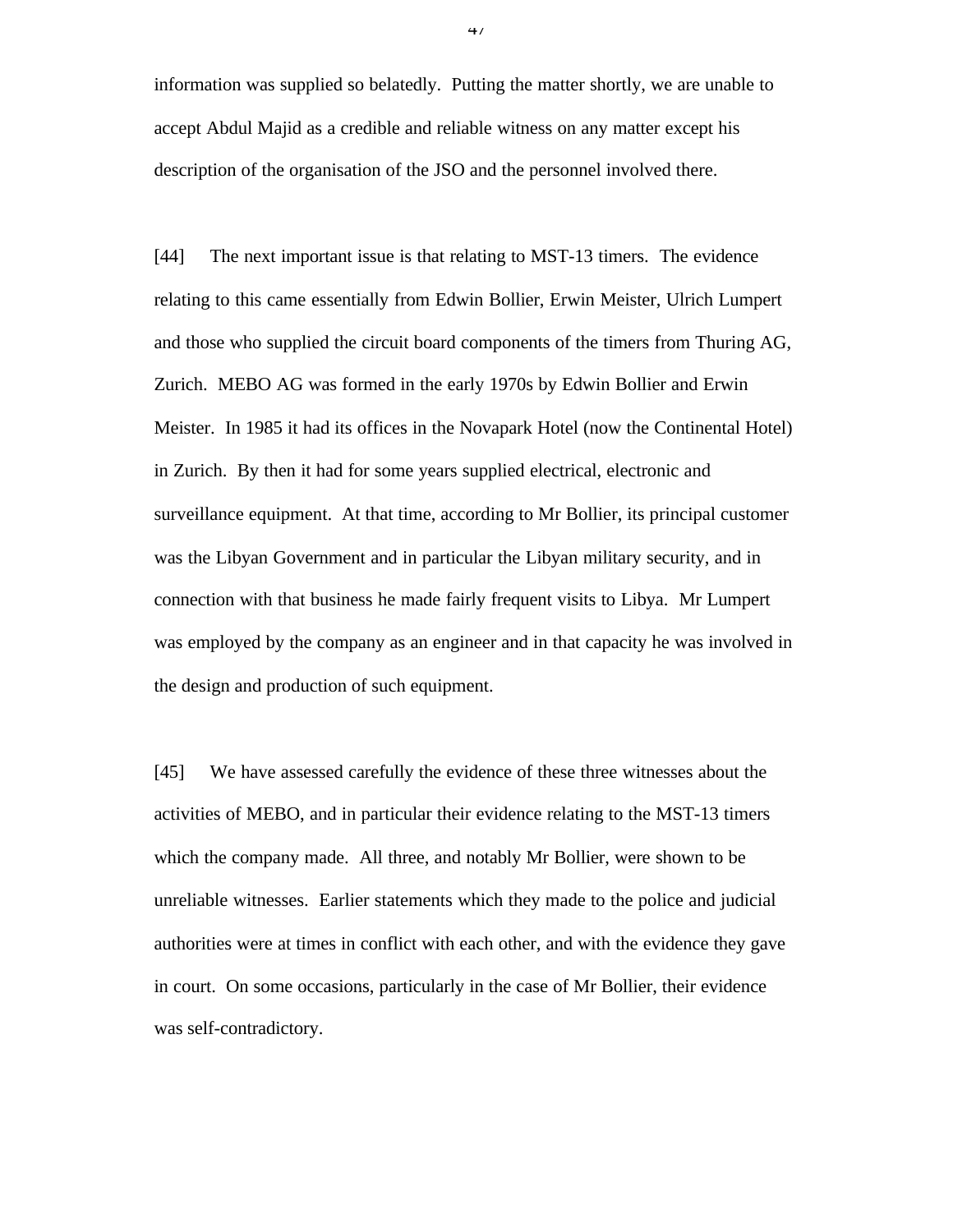[46] Mr Bollier gave evidence that one Badri Hassan came to MEBO's offices in Zurich at the end of November or early in December 1988 and asked the firm to supply forty MST-13 timers for the Libyan Army. Mr Bollier checked with Mr Lumpert whether they had sufficient material in stock to make that number of timers. Mr Lumpert, he said, advised that they had not and so, since timers were urgently required by the Libyan Army and Mr Bollier bought timers on the open market. He bought sixteen Olympus timers on 5 December 1988 and the balance of twenty-four such timers on 15 December 1988. On 16 December 1988 he booked his flight from Zurich to Tripoli and back. He flew to Tripoli on 18 December 1988, taking the timers with him. He expected to deliver them to Ezzadin Hinshiri in person on the day of his arrival. Instead, on that day he was taken to Hinshiri's office and left the timers there. On the following day he saw Ezzadin Hinshiri in his office about 10.00am. Hinshiri said that he wanted MST-13 timers and that the Olympus timers were too expensive. Nevertheless, he retained the timers and directed Mr Bollier to go to the first accused's office in the evening in order to get payment for them. From about 6.00pm Mr Bollier sat outside that office for two hours. While he did not see the first accused, he did see Nassr Ashur sitting at a meeting. On 20 December 1988 he again saw Ezzadin Hinshiri who repeated his view that the timers were too expensive, although he wished to keep them and to pay for them later. Mr Bollier however took the timers back and left Tripoli later on the same day, flying by direct flight to Zurich rather than via Malta (as he had expected) where he would have had to spend that night. It was submitted by the Crown that Mr Bollier's visit to Tripoli and particularly his visit to the first accused's office and the presence there of Nassr Ashur provided additional evidence in the case against the first accused. While we accept that Mr Bollier visited Tripoli between 18 and 20 December in order to sell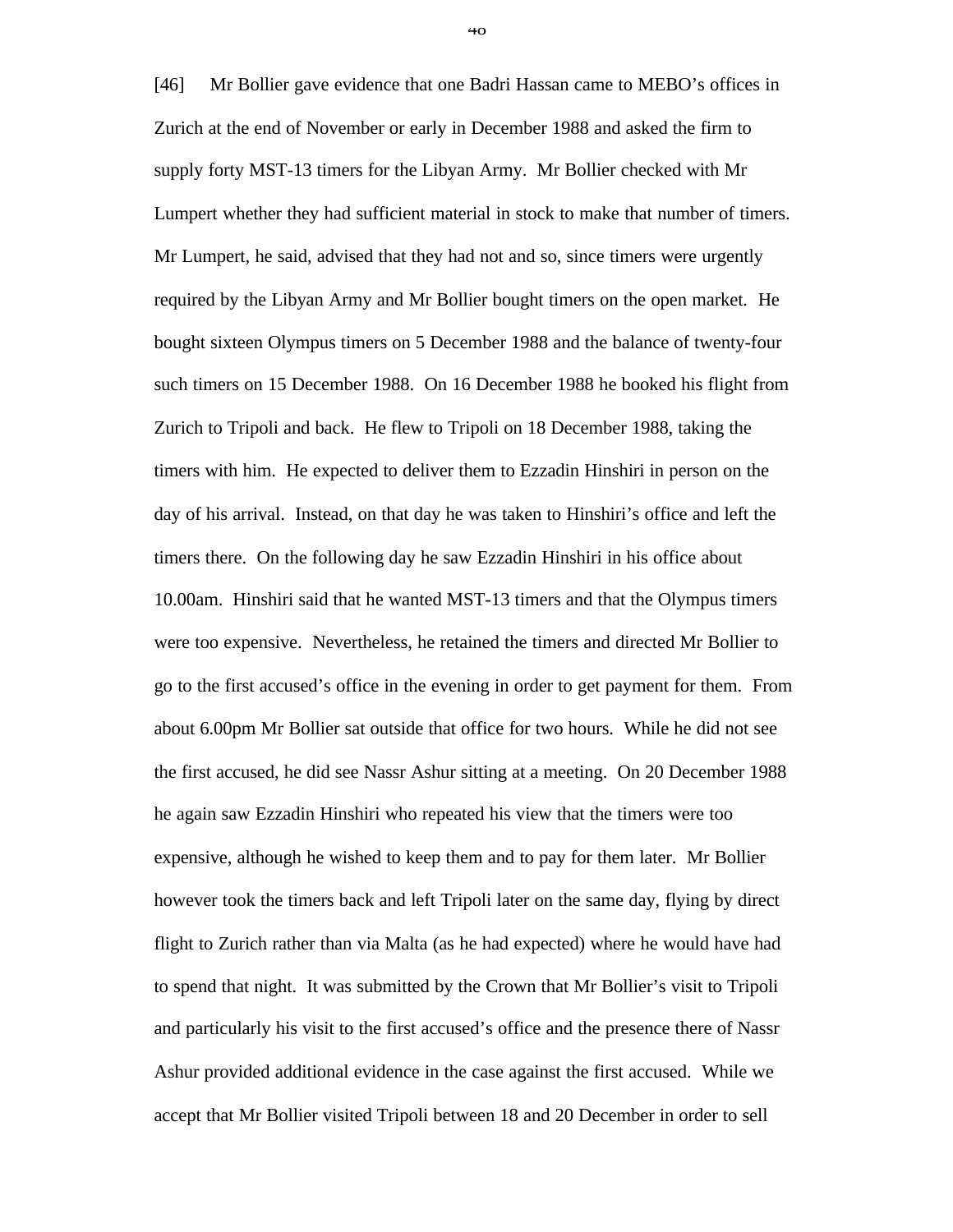timers to the Libyan army, because that is substantially vouched by documentary evidence and it was not challenged in evidence, we are not prepared to draw the inference that the Crown sought from this evidence. On his return to Zurich Mr Bollier claimed to have discovered that one of the timers had been set for a time and a day of the week which were relevant to the time when there was an explosion on board PA103. He showed this to Mr Meister who agreed that he was able to see a time and even a date which were relevant. We do not accept the evidence of either of these two witnesses about this alleged discovery. It was established, and Mr Meister was forced to accept, that the Olympus timer was incapable of showing a date. Moreover, the evidence of both witnesses about what they claimed to have seen and the circumstances in which they claimed to have made the discovery was so inconsistent that we are wholly unable to accept any of it.

[47] Similarly, we reject the evidence of Mr Bollier that outside his Zurich office on 30 December 1988 he met a mysterious stranger who Mr Bollier thought was a member of the security services (although of which country he did not specify), who seemed to know a considerable amount about his recent visit to Tripoli, and who encouraged him to purchase a typewriter with Spanish keys on which to type a letter to be sent to the CIA implicating two well known Libyan figures in the bombing of PA103. (Mr Bollier did in fact type such a false letter on a Spanish typewriter which he delivered to the US Embassy in Vienna early in January 1989 on his way to East Germany). This account given by Mr Bollier belongs in our view to the realm of fiction where it may best be placed in the genre of the spy thriller. The notion, also, that a rogue company in Florida was engaged in manufacturing fake MST-13 timers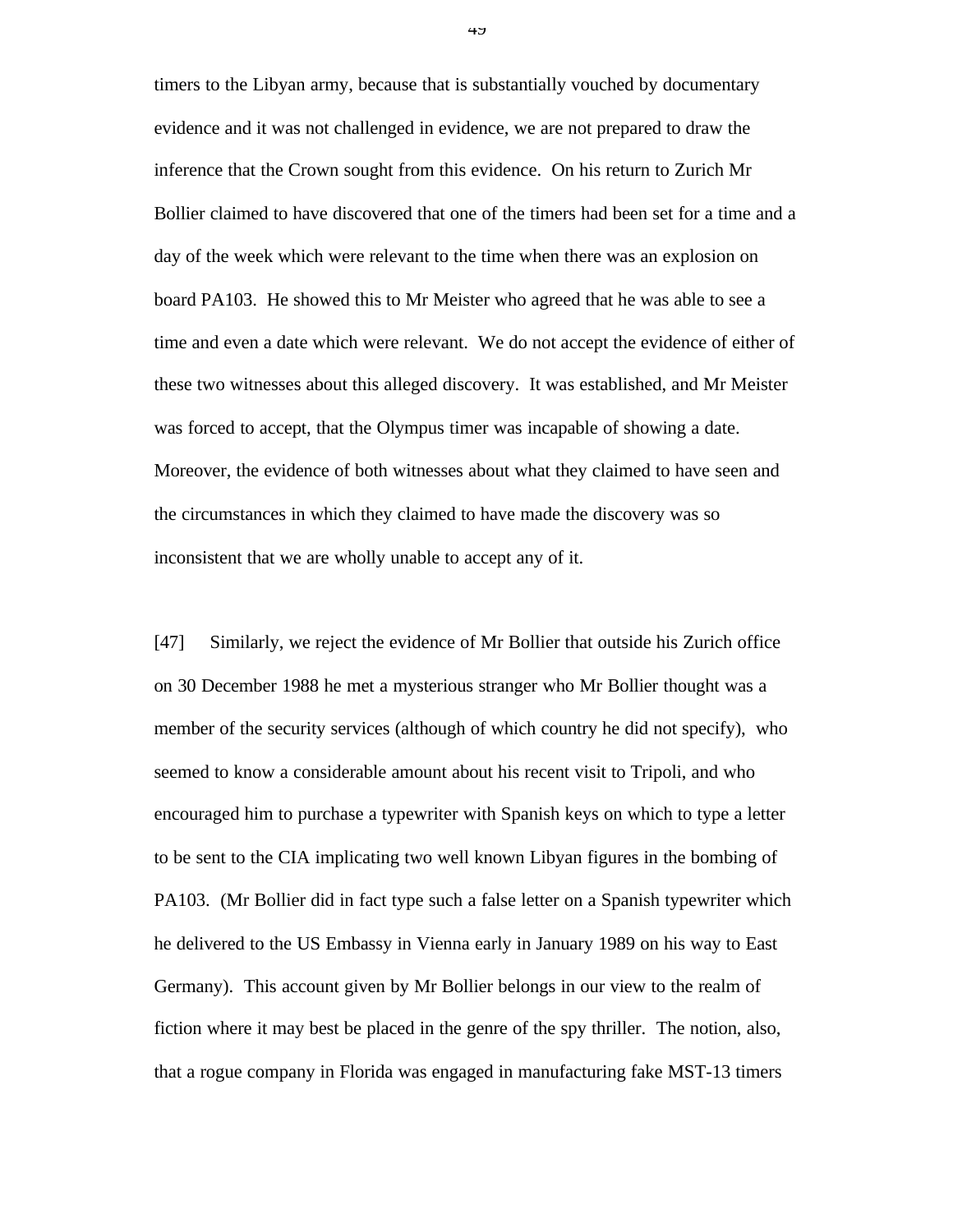on the instructions of the CIA, to which Mr Bollier spoke in evidence, falls into the same category.

[48] Despite being examined before a Swiss Magistrate and being interviewed by police officers on several occasions before October 1993, it was only then that Mr Bollier admitted that MEBO had supplied any MST-13 timers to the Stasi (the East German intelligence service). At that time he said that in the late summer of 1985 he had taken two prototypes to the Stasi offices in East Berlin where he had delivered them. He accepted in evidence that he had said in a police interview conducted on 26 January 1994 that he had found in his desk drawer in Zurich in late 1993 an invoice dated 18 September 1985 indicating that seven MST-13 timers had been delivered to the Stasi in 1985. Recognising that this was a principal invoice and not, as one might expect, a copy, Mr Bollier sought to account for its presence in the drawer by saying that it had been put there by "the Secret Service". In any event, he said it was typical of the type of false document which he carried with him on his business journeys in order to get through Customs. This was the first time that Mr Bollier mentioned that a delivery of an additional five timers had been made to the Stasi. We do not accept that the invoice which Mr Bollier said he had found was genuine. Indeed, not even Mr Bollier appeared to have acknowledged it to be genuine.

[49] We do however accept certain parts of Mr Bollier's evidence despite finding him at times an untruthful and at other times an unreliable witness. We have done so when his evidence has not been challenged and appears to have been accepted, or where it is supported from some other acceptable source. We accept, for example, that in or about July 1985 on a visit to Tripoli, Mr Bollier received a request for

 $JU$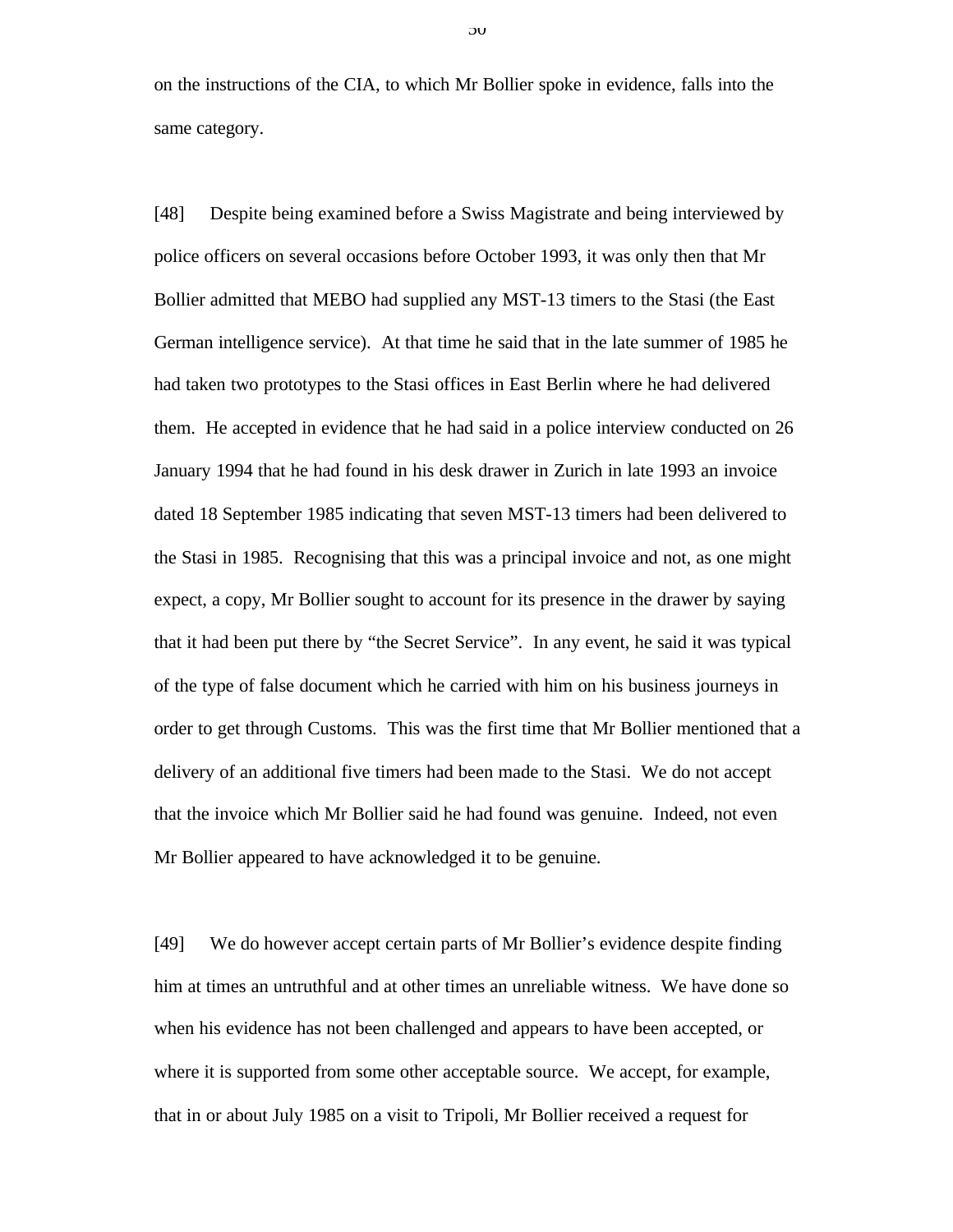electronic timers from Said Rashid or Ezzadin Hinshiri and that he had had military business dealings in relation to the Libyan Government with Ezzadin Hinshiri since the early 1980s. The potential order was for a large number of such timers. Mr Lumpert was told of the requirements by Mr Bollier and proceeded to develop two prototypes. There is a dispute in the evidence between Mr Bollier and Mr Meister on the one hand and Mr Lumpert on the other about the colour of the circuit boards in these prototype timers. Mr Bollier said they were brown, Mr Meister thought they were grey or brown, whereas Mr Lumpert said that they were manufactured from the green coloured circuit boards supplied by Thuring. What we do however accept is that later in the summer of 1985 the two prototypes were delivered by Mr Bollier to the Stasi in East Berlin, whatever be the colour of their circuit boards. This is consistent with the evidence of Mr Wenzel who at the material time was a major in the Stasi and with whom Mr Bollier then dealt. Despite this evidence we cannot, however, exclude absolutely the possibility that more than two MST-13 timers were supplied by MEBO to the Stasi, although there is no positive evidence that they were, nor any reasons why they should have been. Similarly, we cannot exclude the possibility that other MST-13 timers may have been made by MEBO and supplied to other parties, but there is no positive evidence that they were. Equally, despite the evidence of Mr Wenzel that after the fall of the Berlin wall he had destroyed all timers supplied to the Stasi, we are unable to exclude the possibility that any MST-13 timers in the hands of the Stasi left their possession, although there is no positive evidence that they did and in particular that they were supplied to the PFLP-GC.

[50] The initial order placed with Thuring was for twenty circuit boards, solder masked on one side only, i.e. single sided. In fact Thuring supplied twenty-four such

 $J<sub>1</sub>$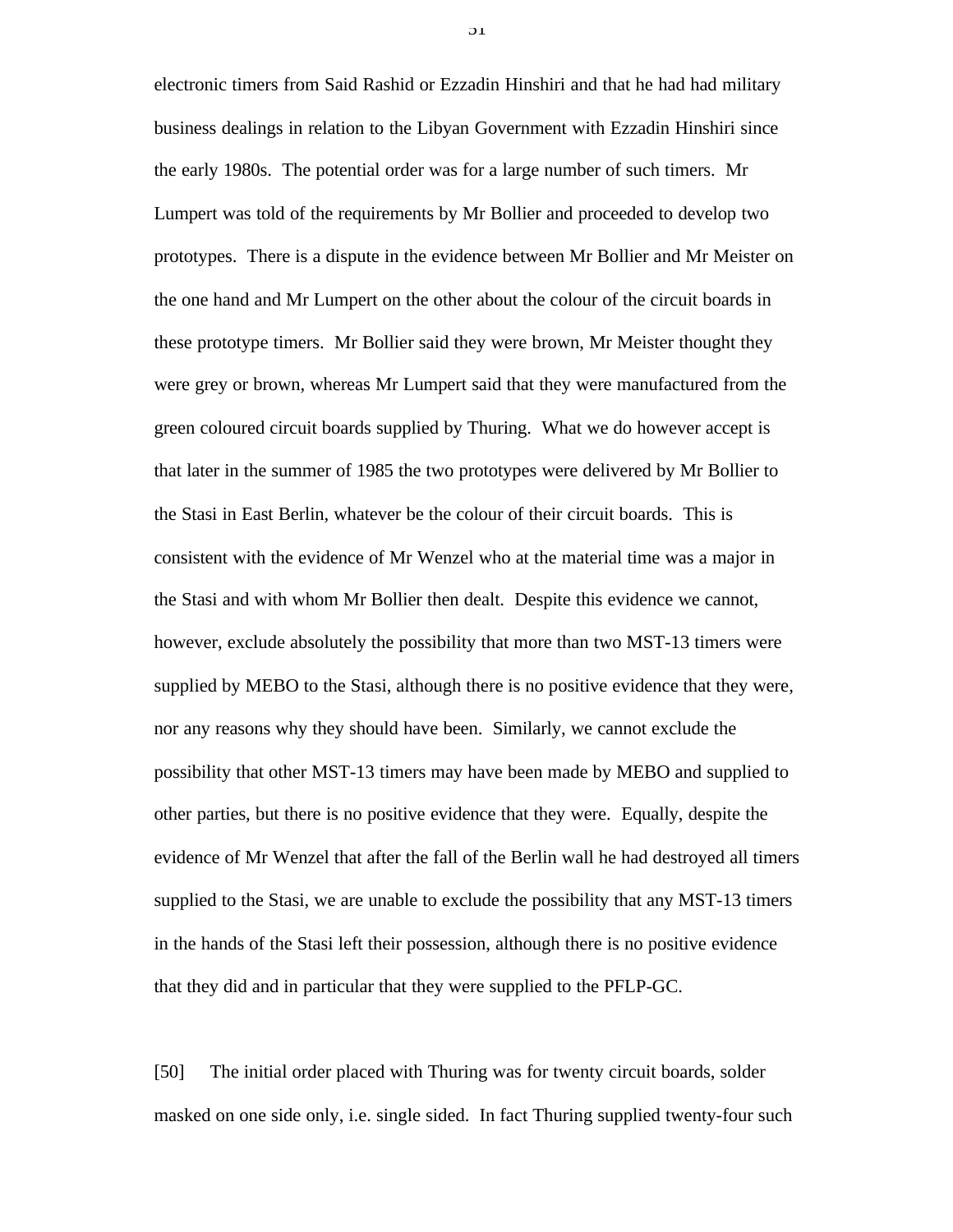boards. In October 1985 MEBO placed a further order with Thuring for circuit boards but it was specified that they should be solder masked on both sides, i.e. double sided. Thirty-five such boards were ordered, but Thuring supplied only thirtyfour. When the Scottish police visited MEBO's premises in May 1991, CI Williamson received from Mr Bollier eleven circuit boards, having been shown twelve. Earlier, on 15 November 1990, following the interview by a Swiss Magistrate of Mr Bollier and Mr Meister, CI Williamson also took possession of two sample MST-13 timers. It is clear from this, therefore, that at least twelve of the circuit boards ordered from Thuring were not used in the manufacture of MST-13 timers. Of the number which CI Williamson took into his possession, four were single sided circuit boards. Of the circuit boards in the sample MST-13 timers recovered by CI Williamson, one was single sided and the other double sided. The MST-13 timer which the US authorities obtained from the Togo Government in September or October 1986 at Lomé (to which reference will later be made) also had a double sided circuit board. It follows that some of the circuit boards of these timers were single sided and some were double sided, and also that a number of the single sided circuit boards supplied by Thuring in August 1985 were not used. Mr Bollier therefore may well have been correct when he said that the Libyan order was met with the supply of timers which had circuit boards of both types. We also accept Mr Bollier's evidence that he supplied the twenty samples to Libya in three batches. In 1985 he himself delivered five on a visit to Tripoli. In the same year he delivered another five to the Libyan Embassy in East Berlin. In 1986 he delivered the remaining ten personally in Tripoli.

 $J\angle$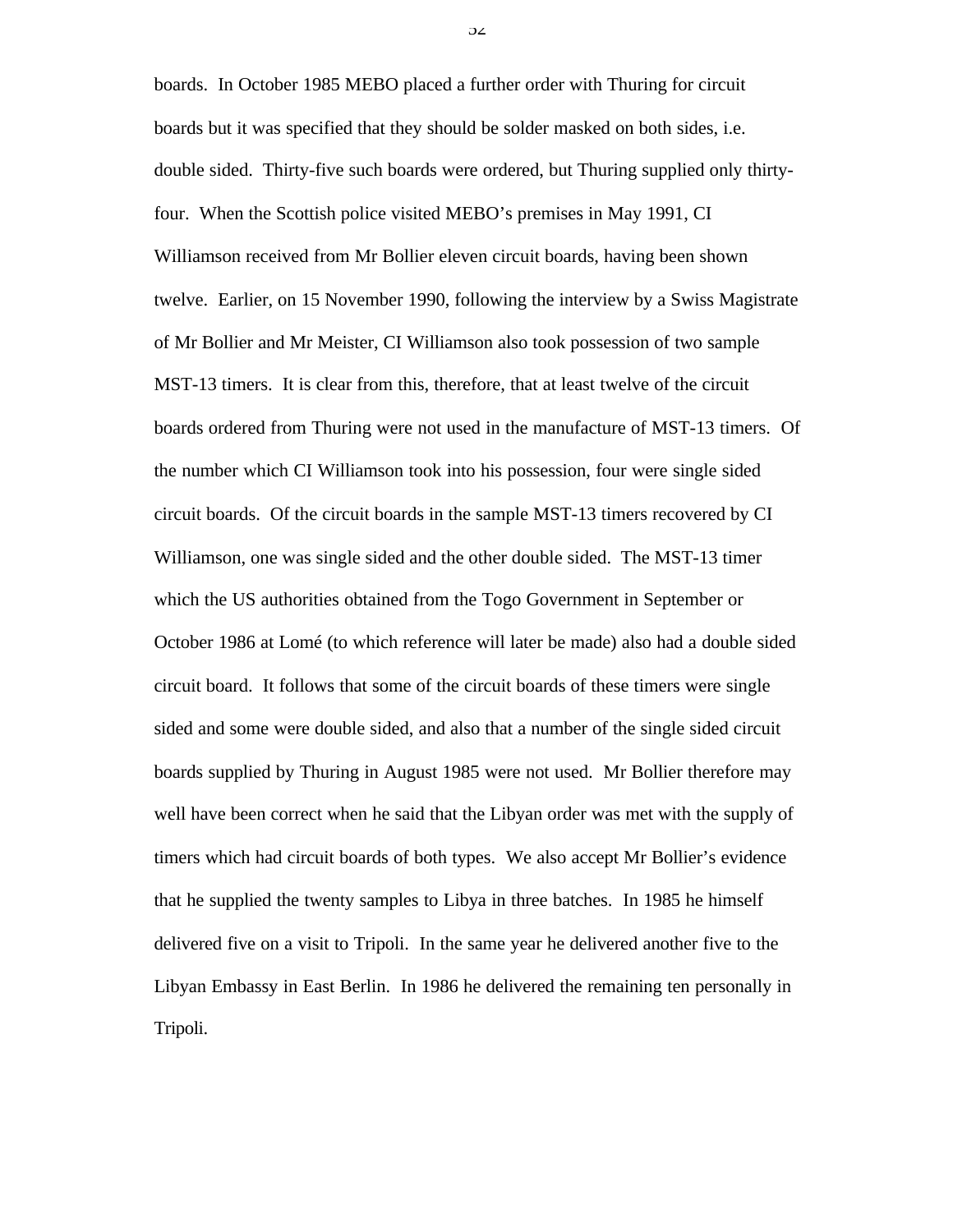[51] In September or October 1986 the President of Togo asked the US Government to send representatives to examine a cache of arms which had been discovered in that country. Three US government officials attended at Lomé. Amongst the captured equipment there were two MEBO MST-13 timers which interested the Americans because they looked particularly modern and sophisticated compared to the other items which seemed old and worn. The Americans received permission to take one of the two timers back in the diplomatic bag to the US. In June 1990 Mr Feraday attended at the Explosives Unit of the FBI HQ in Washington DC and examined it there. A preliminary examination by him determined that there were similarities between the circuit board of the Lomé timer and the fragment PT/35(b). On later examination he discovered that the Lomé timer had a double sided circuit board, whereas the fragment PT/35(b) came from a single sided circuit board. Further he observed that the board did not have the corners cut out, which indicated that it cannot have been boxed. An attempt had been made to scratch out the letters MEBO on the surface of a smaller circuit board contained within the timer. Counsel for the first accused drew our attention to the fact that amongst the equipment captured there were ammunition pouches which were recognised as pouches of East German design. In fact, there were, in addition, rifles and handguns of East German origin amongst the equipment, but the other items, including detonators, a length of fuse, a detonator box and ammunition, came from several different countries, including Bulgaria, the Soviet Union, France and West Germany. Counsel also reminded us that Mr Wenzel had given evidence that it was his practice to remove the MEBO name from products supplied by Mr Bollier. In these circumstances we cannot exclude the possibility that the source of at least one of the two MST-13 timers

د د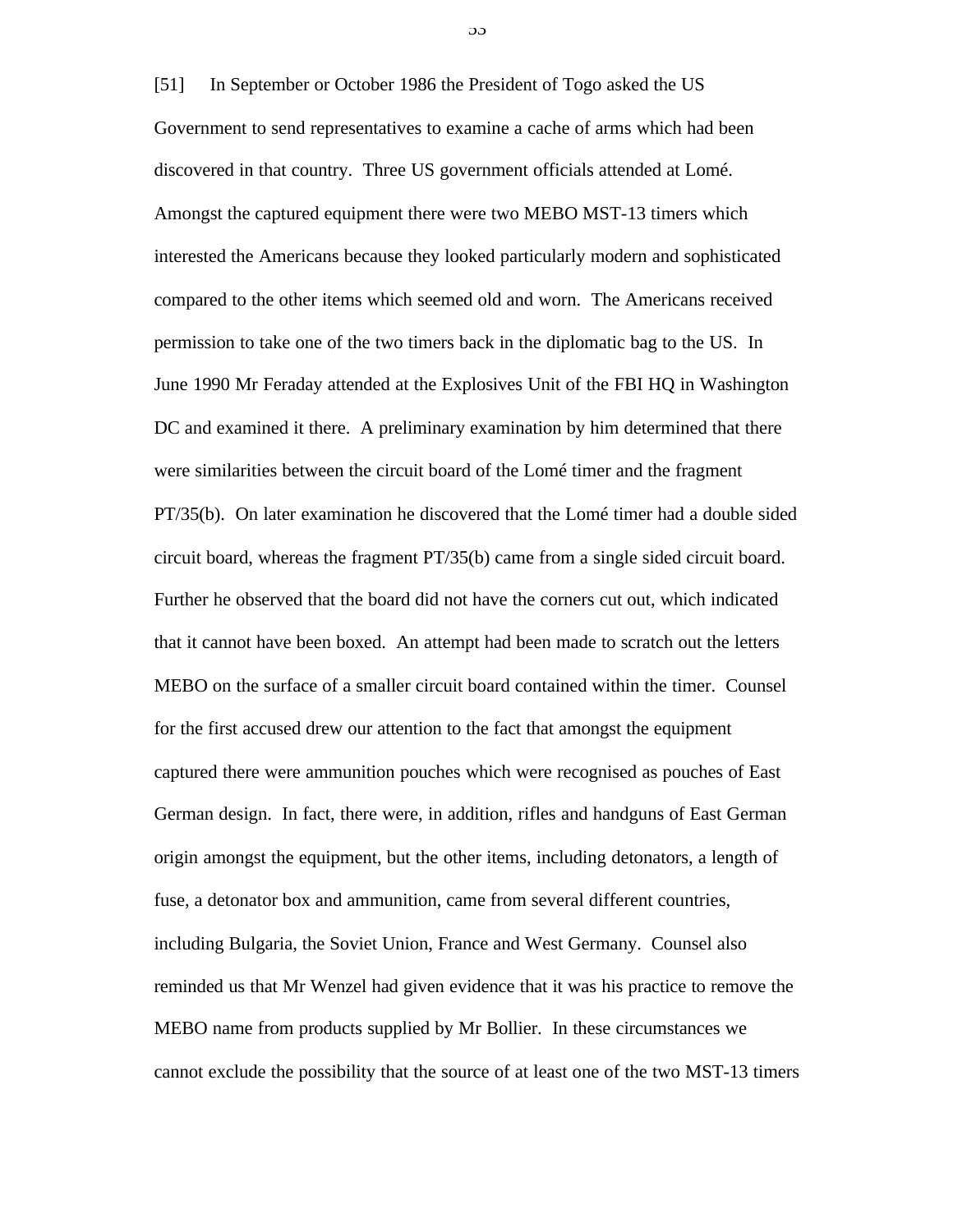found in Togo was East Germany, but on any view there were material differences between these timers and the one used to trigger the explosion on PA103.

[52] The timer recovered in Togo which, as we have said, was one of two, was considered by the witness Richard Sherrow to be identical to one which was discovered in Dakar, Senegal, on 20 February 1988 within a briefcase found on board a passenger aircraft which had arrived at the airport there from Cotonou in Benin. It was recovered in October 1999 by CI Williamson from the French Ministry of Justice in Paris but was not examined forensically. It cannot therefore be said whether its circuit board was single or double sided. In the briefcase were found also nine metres of fuse, four blocks of TNT, two blocks of Semtex-H, nine electric detonators, a pistol with a silencer, a box of bullets, one empty clip and five discs for the silencer. Three persons were taken into custody from the aircraft – a Senegalese named Ahmed Khalifa Niasse, Mansour Omran El Saber who at the time was a member of the Libyan ESO, and one Mohamed El Marzouk. The evidence did not establish any connection between any of these three arrested persons and the briefcase and its contents.

[53] Mr Bollier gave evidence that he attended tests carried out by the Libyan military in the Libyan desert at Sabha which involved, *inter alia*, the use of MST-13 timers in connection with explosives and in particular air bombs. He said that the timers were brought by Nassr Ashur. Mr Bollier attended there as a technical expert. He thought that this was in 1986 after the last batch of timers had been delivered to the Libyan Government, but later he qualified this by saying that it might be in the middle or the fall of 1987. From the way in which he gave evidence about these tests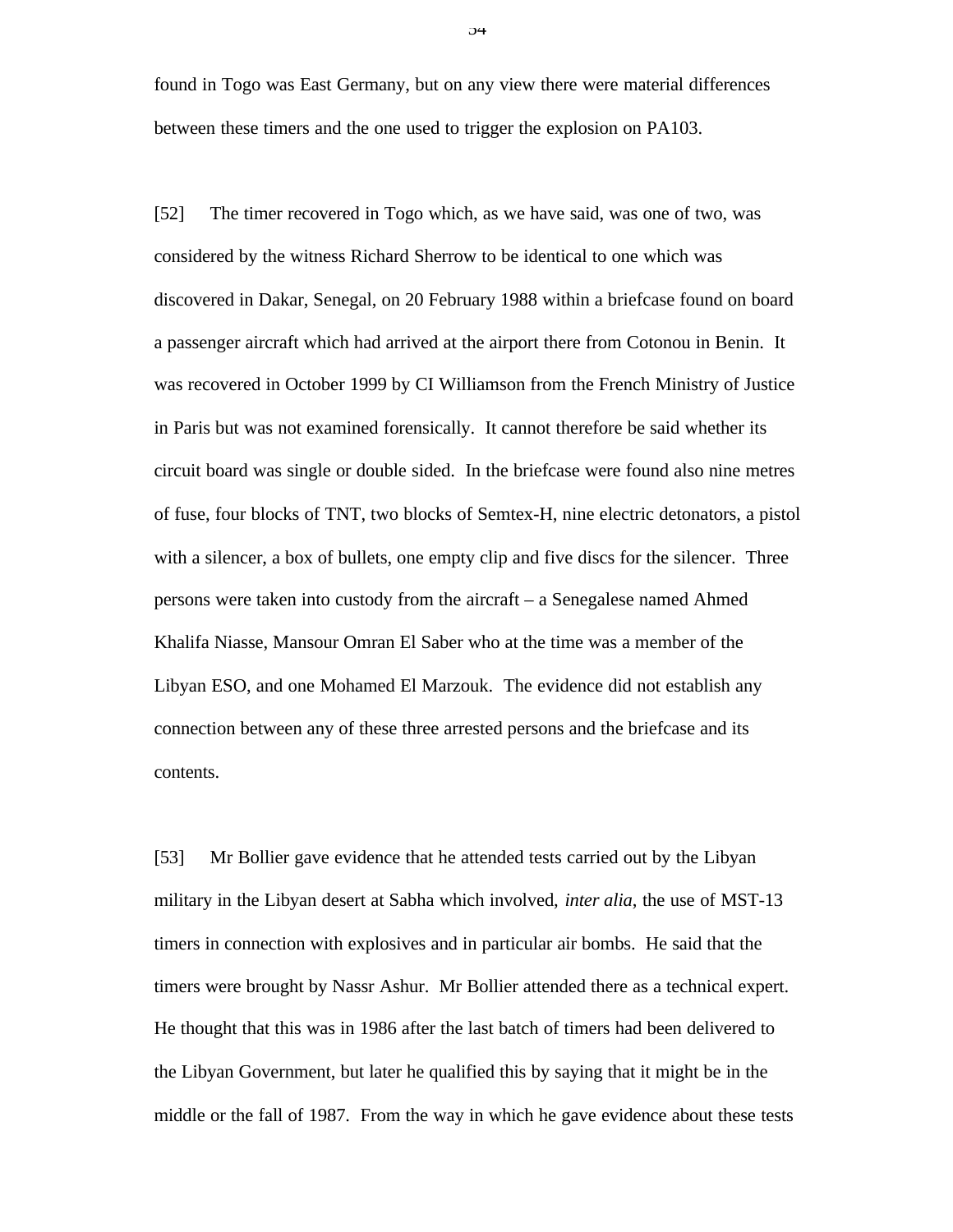we are persuaded that he did indeed attend such tests, although it is not clear when they were carried out or what was their purpose.

[54] We also accept Mr Bollier's evidence, supported by documentation, that MEBO rented an office in their Zurich premises some time in 1988 to the firm ABH in which the first accused and one Badri Hassan were the principals. They explained to Mr Bollier that they might be interested in taking a share in MEBO or in having business dealings with MEBO.

[55] The third important witness is Mr Gauci. We have already referred to his evidence in connection with the sale of clothing. Mr Gauci picked out the first accused at an identification parade on 13 August 1999, using the words as written in the parade report "Not exactly the man I saw in the shop. Ten years ago I saw him, but the man who look a little bit like exactly is the number 5". Number 5 in the parade was the first accused. He also identified him in Court, saying "He is the man on this side. He resembles him a lot". These identifications were criticised *inter alia* on the ground that photographs of the accused have featured many times over the years in the media and accordingly purported identifications more than ten years after the event are of little if any value. Before assessing the quality and value of these identifications it is important to look at the history.

[56] In his evidence in chief, Mr Gauci said that the date of purchase must have been about a fortnight before Christmas. He was asked if he could be more specific under reference to the street Christmas decorations. Initially he said "I wouldn't know exactly, but I have never really noticed these things, but I remember, yes, there

ر ر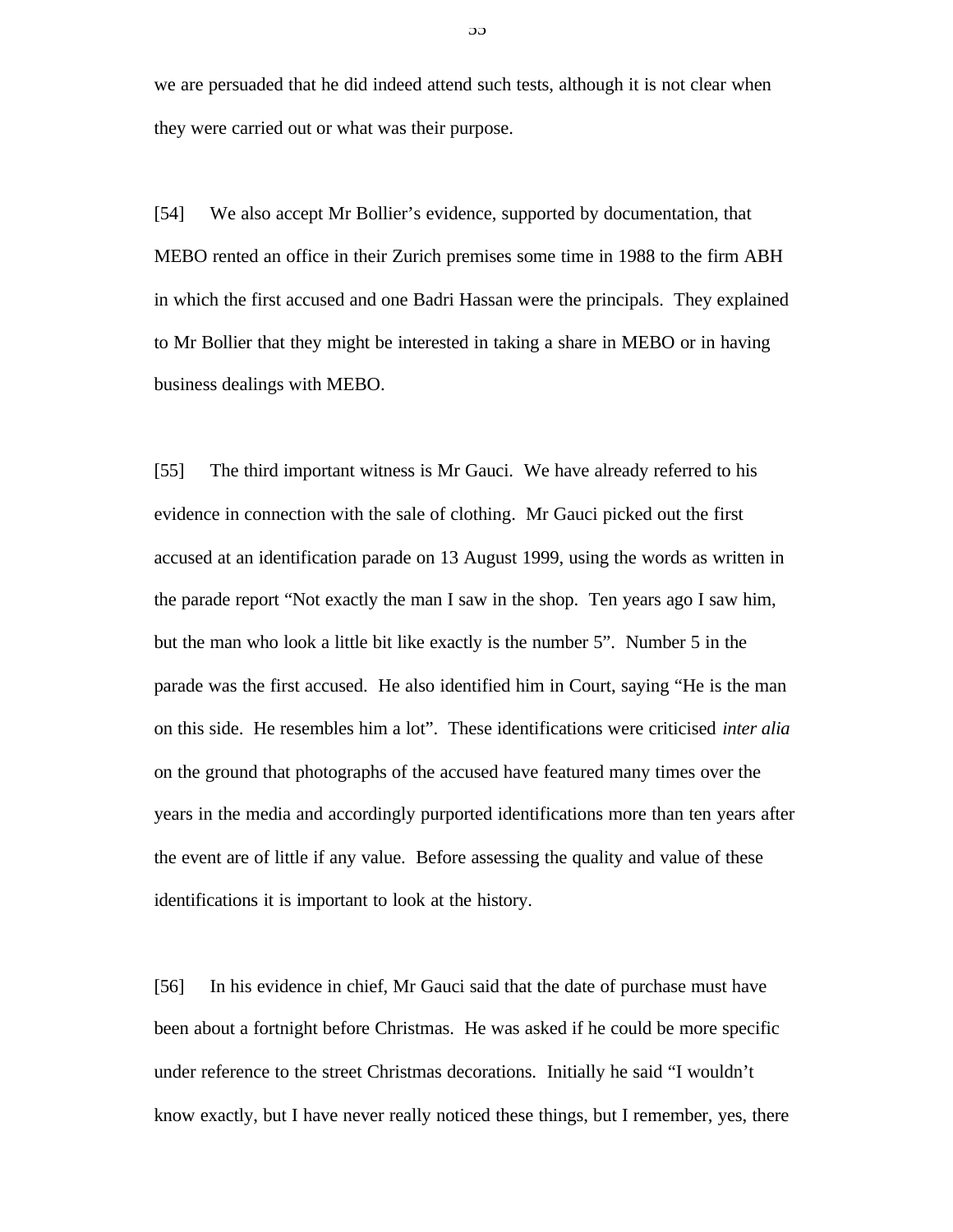were Christmas lights. They were on already. I'm sure. I can't say exactly". In a later answer when it had been put to him that he had earlier said that the sale was before the Christmas decorations went up, he said "I don't know. I'm not sure what I told them exactly about this. I believe they were putting up the lights, though, in those times." He could not say what day of the week it was. He was alone in the shop because his brother was at home watching football on television. When asked about the weather he said "When he came by the first time, it wasn't raining but then it started dripping. Not very -- it was not raining heavily. It was simply dripping…" As we have previously noted, he said the purchaser was a Libyan. He was wearing a blue suit. When asked about the build of the purchaser, he said "I'm not an expert on these things. I think he was below six feet….He wasn't small. He was a normal stature. He had ordered a 16½ shirt". When asked about age he said "I said before, below six – under sixty. I don't have experience on height and age." He also said the purchaser had dark coloured skin. On 13 September he went to the police station where he assisted in the compilation of a photofit (production 430.1) and an artist's impression (production 427.1). He described the result of both as being 'very close'.

[57] In cross-examination he had put to him a number of statements he had made to the police. He was first interviewed by the police on 1 September 1989. On that date, in addition to giving the police information about the clothing, he also gave information about the circumstances of the sale, the date of the sale, and the description of the purchaser. In the statement noted by DCI Bell on that date, Mr Gauci said that he had been working alone in the shop between 6.30pm and 7.00pm when the purchaser came in. The description of the purchaser as given to DCI Bell was that he was six feet or more in height. He had a big chest and a large head. He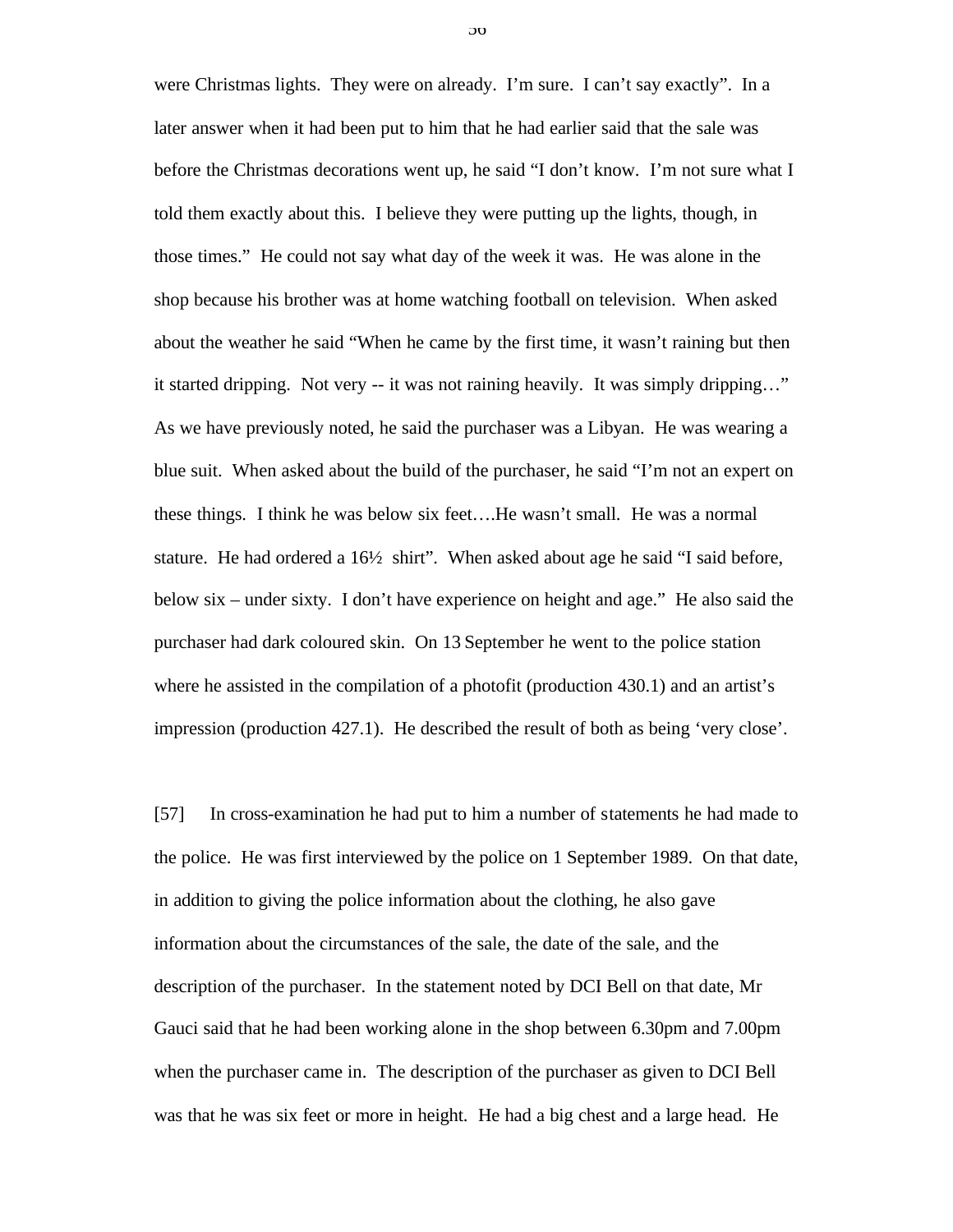was well built but was not fat or with a big stomach. His hair was very black. He was clean-shaven with no facial hair and had dark coloured skin. His overall appearance was smart. He bought an umbrella and put it up when he left the shop because it was raining. Mr Gauci said that he could not remember the day of the week although he thought it was a weekday. In a further statement on 13 September he said that the man was about 50 years of age.

[58] On 14 September 1989 Mr Gauci was taken to police headquarters at Floriana, Malta, where he was interviewed by DCI Bell and Inspector Scicluna of the Maltese police. They took a statement from him and showed him nineteen photographs on two cards. Mr Gauci identified a photograph of a man in one of the cards. He said that he was similar to the man who had bought the clothing but the man in the photograph he identified was too young to be the man who had bought the clothing. If he was older by about twenty years he would have looked like the man who bought the clothing. He signed the front of the photograph of the man whom he identified as similar. He said in his statement that the photograph looked like the man's features so far as the eyes, nose, mouth and shape of face were concerned. The hair of the customer was similar but shorter than that of the man in the photograph. DCI Bell revealed that the person whom Mr Gauci had identified was someone whom the Maltese Security Branch considered to be similar to the artist and photo-fit impressions which had been composed as a result of the description given by Mr Gauci. The man was later identified as one Mohammed Salem.

[59] On 26 September 1989 Mr Gauci again attended at police headquarters in Malta where he was interviewed by the same two police officers. He was then shown

 $J<sub>1</sub>$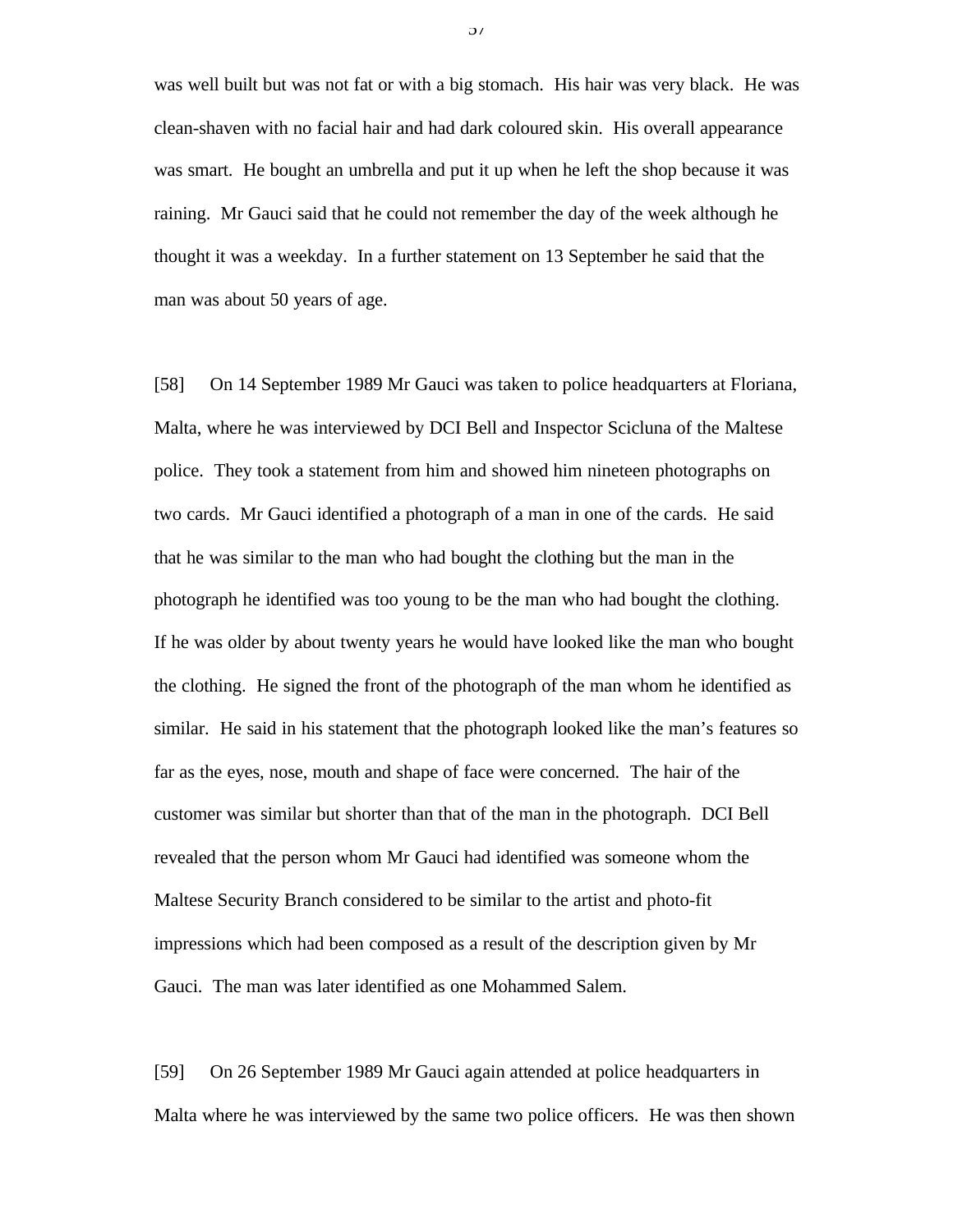more photographs. He said that he did not see the man to whom he sold the clothing, but he pointed out one photograph of a man who had the same hairstyle. He said that this was not the man he sold the clothing to as the man in the photograph was too young. The person he pointed out, according to the evidence of DCI Bell, was a person called Shukra whose photograph was included at the suggestion of the BKA, the German police force, who suggested that Shukra might be similar to the person whom Mr Gauci had already described.

[60] On 31 August 1990 Mr Gauci gave a further statement to DCI Bell and Inspector Scicluna at police headquarters at Floriana. He was shown a card containing twelve photographs. He examined these photographs and said that he could not see the photograph of the man who had purchased the clothing, and he told DCI Bell that the man's photograph was not present. He pointed out one of the photographs of a man who was similar in the shape of the face and style of hair but it was not, he said, the photograph of the man whom he had described. He informed DCI Bell that three other photographs he was shown were photographs of men of the correct age of the man he had described. DCI Bell then opened another set of photographs, twelve in number. Mr Gauci examined each of these but could not see the photograph of the man who had purchased the clothing. DCI Bell gave evidence that in the first series there was included a photograph of a man Marzouk and in the second series a man named Saber. He could not however say which photographs represented either person.

[61] On 10 September 1990 Mr Gauci again attended at police headquarters. He was shown thirty-nine photographs on that occasion which were contained in an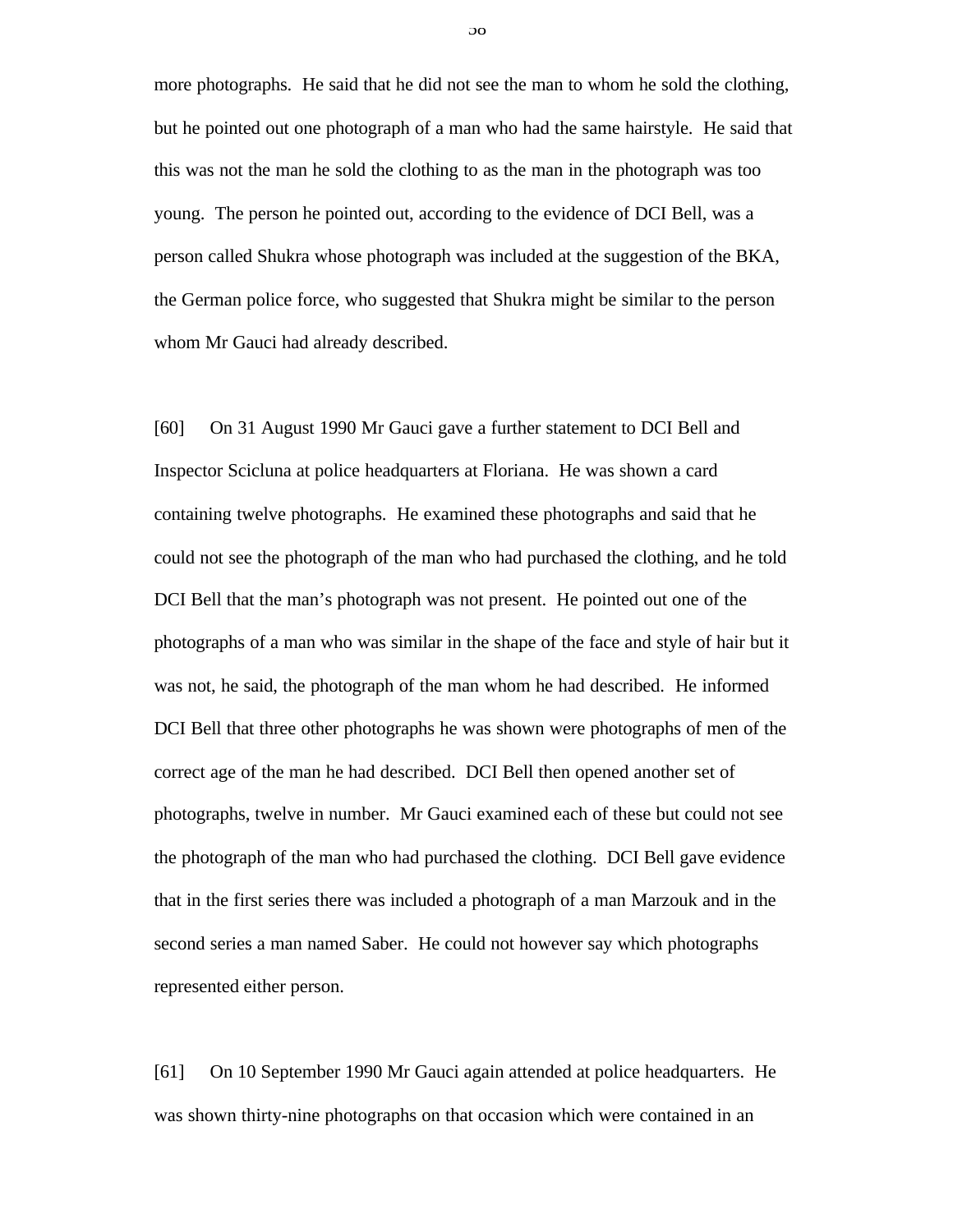album. He however made no identification of anyone from these photographs which included a photograph of Abo Talb. Mr Gauci had been shown on 6 December 1989 a selection of photographs which included a photograph of Abo Talb, but he made no identification of anyone from these photographs. At about the end of 1989 or the beginning of 1990 his brother showed him an article in a newspaper about the Lockerbie disaster. As he recalled, there were photographs of two people in the article. Across the photograph of the wreckage of Pan Am 103 there was printed the word "Bomber". In the top right corner of the article there was a photograph of a man with the word "Bomber" also across it. Mr Gauci thought that one of the photographs showed the man who had bought the articles from him. When the Advocate Depute put to Mr Gauci in evidence at the trial that the man in the photograph looked similar to the man who had bought the clothes, Mr Gauci replied that it resembled him and he explained that the man's face and hair resembled the person who had bought the clothes from him. The person whom he identified in that way was Abo Talb. By the time he gave his statement on 10 September 1990 Mr Gauci had been shown many photographs but he said in that statement that he had never seen a photograph of the man who had bought the clothing.

[62] On 15 February 1991 Mr Gauci again attended at police headquarters. He was asked to look at a number of photographs and a card of twelve photographs was put before him. He said: "The first impression I had was that all the photographs were of men younger than the man who bought the clothing. I told Mr Bell this. I was asked to look at all the photographs carefully and to try and allow for any age difference. I then pointed out one of the photographs." He said of the photograph of the person he had pointed out: "Number 8 is similar to the man who bought the clothing. The hair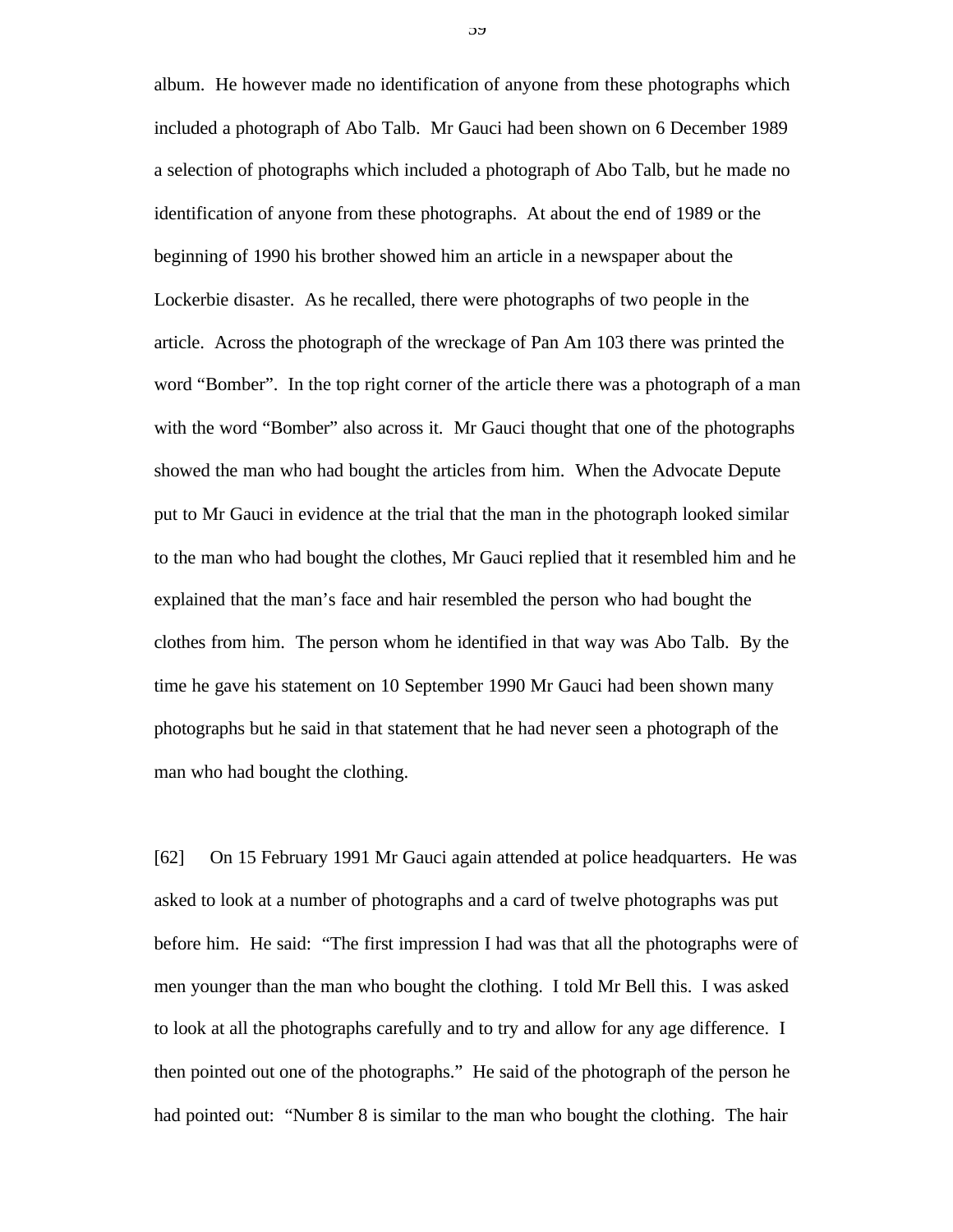is perhaps a bit long. The eyebrows are the same. The nose is the same. And his chin and shape of face are the same. The man in the photograph number 8 is in my opinion in his 30 years. He would perhaps have to look about 10 years or more older, and he would look like the man who bought the clothes. It's been a long time now, and I can only say that this photograph 8 resembles the man who bought the clothing, but it is younger." He went on further to say: "I can only say that of all the photographs I have been shown, this photograph number 8 is the only one really similar to the man who bought the clothing, if he was a bit older, other than the one my brother showed me." He was asked by DCI Bell if what he said was true and that this photograph was the only one really similar to the man who bought the clothing if he was a bit older, other than the one his brother had shown him, and he said: "Of course. He didn't have such long hair, either. His hair wasn't so large." DCI Bell later gave evidence that the person shown in photograph 8 was the first accused, being apparently the same as the photograph in the first accused's 1986 passport. He also said that before showing Mr Gauci the card of photographs he had all the other photographs dulled down to the same level of brightness as the first accused's photograph. He said that he did that simply for fairness because the rest of the photographs were brighter and sharper than that of the first accused and he wanted them all to look the same. Counsel for the first accused submitted that DCI Bell's attempts to make the quality of all the photographs similar had failed, but in our view this criticism has no validity.

[63] Finally, so far as police interviews were concerned, Mr Gauci was asked about a visit he made to Inspector Scicluna towards the end of 1998 or the beginning of 1999 after another shopkeeper showed him a magazine containing an article about the

 $0U$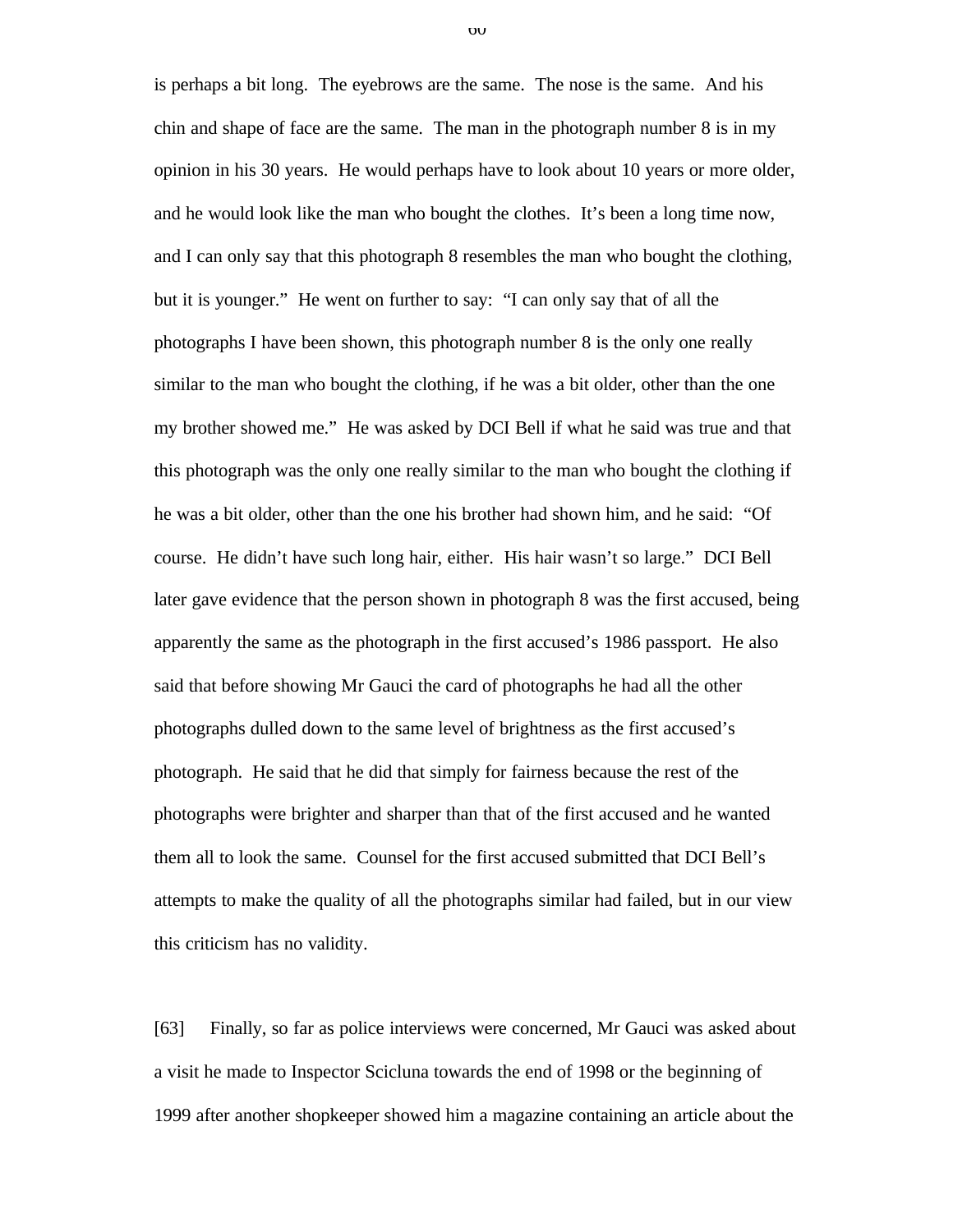Lockerbie disaster. Towards the bottom of the page in the article there was a photograph in the centre of a man wearing glasses. Mr Gauci thought that that man looked like the man who had bought the clothes from him but his hair was much shorter and he didn't wear glasses. He showed the photograph in the article to Inspector Scicluna and, as Mr Gauci recalled it, he said "Well now I said 'This chap looks like the man who bought articles from me.' Something like that I told him." He added that the hair of the man who bought from him was much shorter than that shown in the photograph and he was without glasses. The photograph was a photograph of the first accused.

[64] In cross-examination Mr Gauci was referred to a statement which he had given to DCI Bell on 14 September 1989. In that statement he said that the purchase of the clothing was made on a week day when he was alone in the shop. His brother Paul Gauci did not work in the shop on that particular afternoon because he had gone home to watch a football match on television. It was agreed by Joint Minute that whichever football match or matches Paul Gauci had watched would have been broadcast by Italian Radio Television either on 23 November 1988 or 7 December 1988. Mr Gauci had also said in that statement that the purchaser walked out of the shop with the umbrella which he had purchased and that he had opened up the umbrella as it was raining. In his evidence he agreed that he had said this because it was raining at the time. When the man returned, the umbrella was down because it had almost stopped raining. There were just a few drops coming down. In a later statement he said that it had almost stopped raining when the man came back and there were just a few drops still coming down. It wasn't raining, he said in evidence, it was just drizzling. In a statement dated 10 September 1990 which was put to him in cross-examination he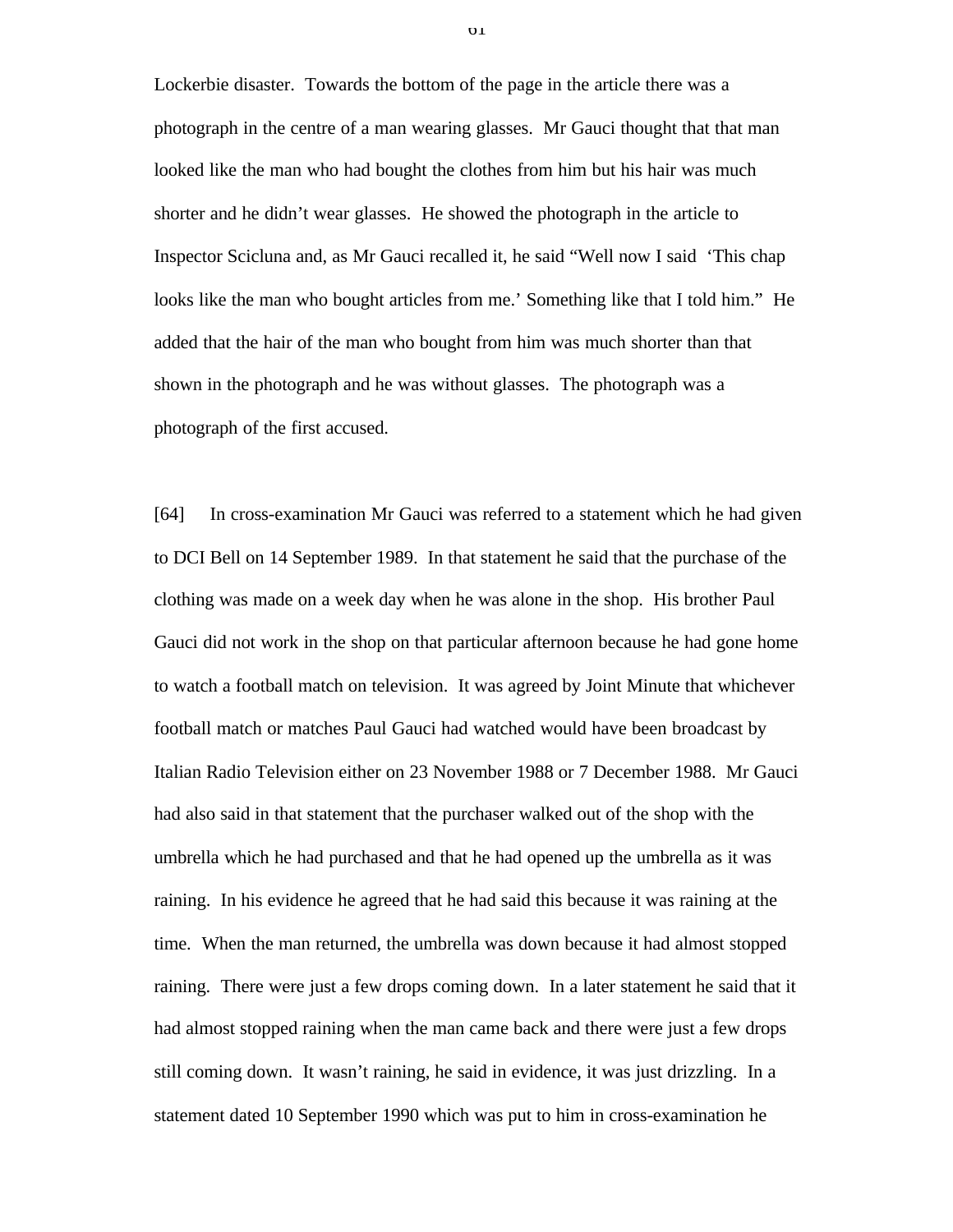said that just before the man left the shop there was a light shower of rain just beginning. As the man left the shop he opened up the umbrella which he had just purchased. "There was very little rain on the ground, no running water, just damp." He was also asked in cross-examination what he meant when he used the word "midweek" and he responded by saying that he meant a Wednesday. It was put to him that midweek meant a day which was separate from the weekend, in other words that the shop would be open the day before and the day after. To that Mr Gauci said "That's it. Exactly. Tuesday and Thursday." But he then went on to say that for him midweek was Wednesday. It was not put to him that Thursday 8 December 1988 was a public holiday, it being the feast of the Immaculate Conception on that day. That evidence was given on Day 76 by Major Mifsud in the course of evidence led for the first accused. We are satisfied that when Mr Gauci was asked whether the shop would be open the day before and the day after he was being asked what he meant by the word "midweek", and not whether the day after the purchase of the clothing was made in his shop, the shop was open for business.

[65] Major Mifsud was between 1979 and 1988 the Chief Meteorologist at the Meteorological Office at Luqa Airport. He was shown the meteorological records kept by his department for the two periods, 7/8 December 1988 and 23/24 November 1988. He said that on 7 December 1988 at Luqa there was a trace of rain which fell at 9.00am but apart from that no rain was recorded later in the day. Sliema is about five kilometres from Luqa. When he was asked whether rain might have fallen at Sliema between 6.00pm. and 7.00pm in the evening of 7 December 1988, he explained that although there was cloud cover at the time he would say "that 90% was no rain" but there was however always the possibility that there could be some drops of rain,

 $0\angle$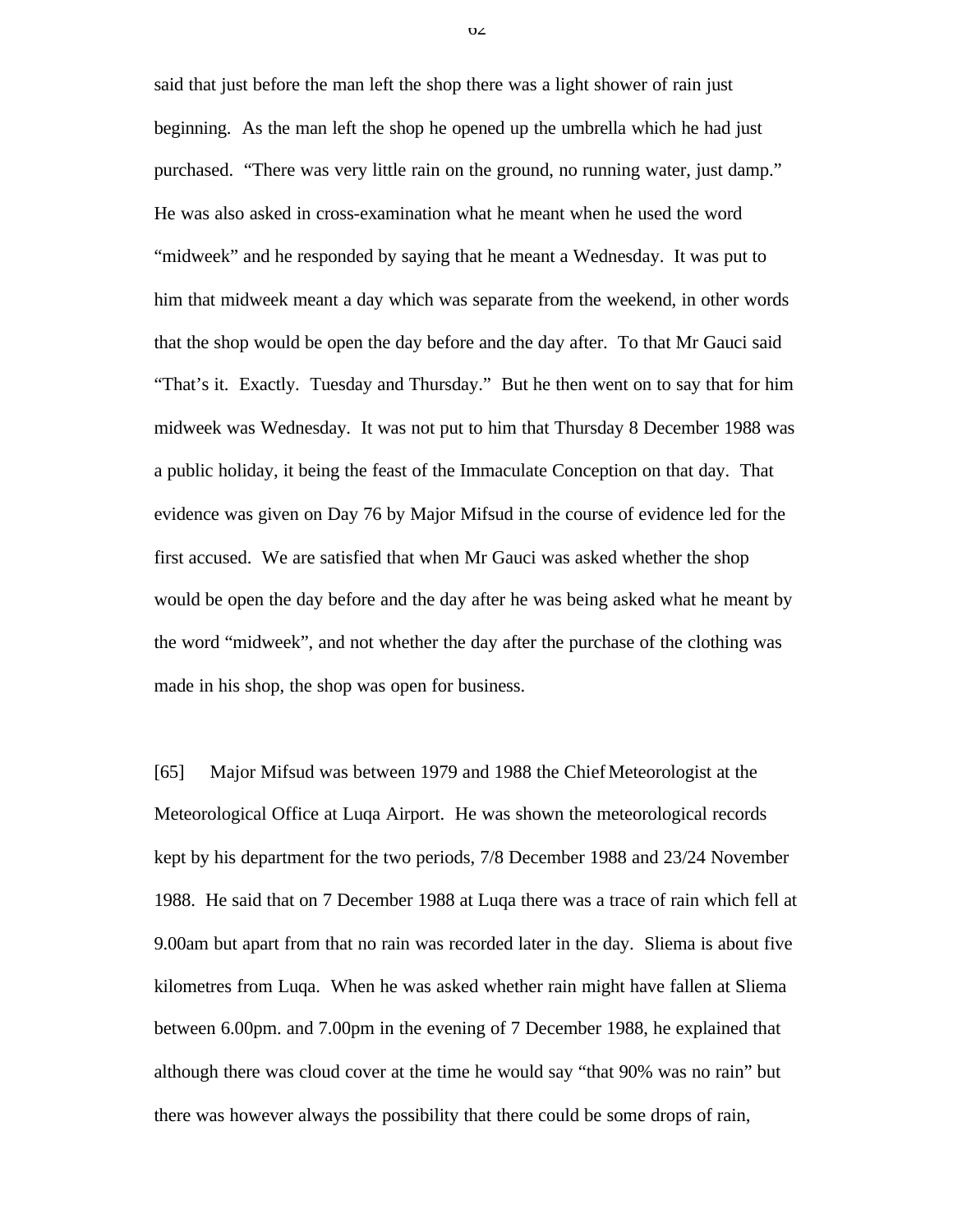"about 10% probability, in other places." He thought a few drops of rain might have fallen but he wouldn't think that the ground would have been made damp. To wet the ground the rain had to last for quite some time. The position so far as 23 November 1988 was concerned was different. At Luqa there was light intermittent rain on that day from noon onwards which by 1800 hours GMT had produced 0.6 of a millimetre of rain. He thought that the situation in the Sliema area would have been very much the same.

[66] Counsel for the first accused drew our attention to evidence which Mr Gauci gave that according to an invoice which he received, dated 25 November 1988, he purchased eight pairs of pyjamas about that time. Pyjamas sold well in winter and he used to buy stock "when it finished". According to a previous invoice dated 31 October 1988 he had at that time bought sixteen pairs. Since the purchaser of the clothing had bought two pairs of pyjamas and Mr Gauci had renewed his stock around 25 November 1988, counsel asked us to infer that the purchase of the two pairs must have been made on 23 November 1988. We are unable to draw this inference. In the first place it was not put to Mr Gauci in evidence that this may have been the sequence of events. Secondly, Mr Gauci was not asked what the state of his stock of pyjamas was on or about 7 December 1988.

[67] In assessing Mr Gauci's evidence we should first deal with a suggestion made in the submissions for the first accused that his demeanour was unsatisfactory – reluctant to look the cross examiner in the eye, a strange and lonely man, and enjoying the attention he was getting. We have to say we find no substance in any of these criticisms. We are not clear on what basis it was said that he was strange and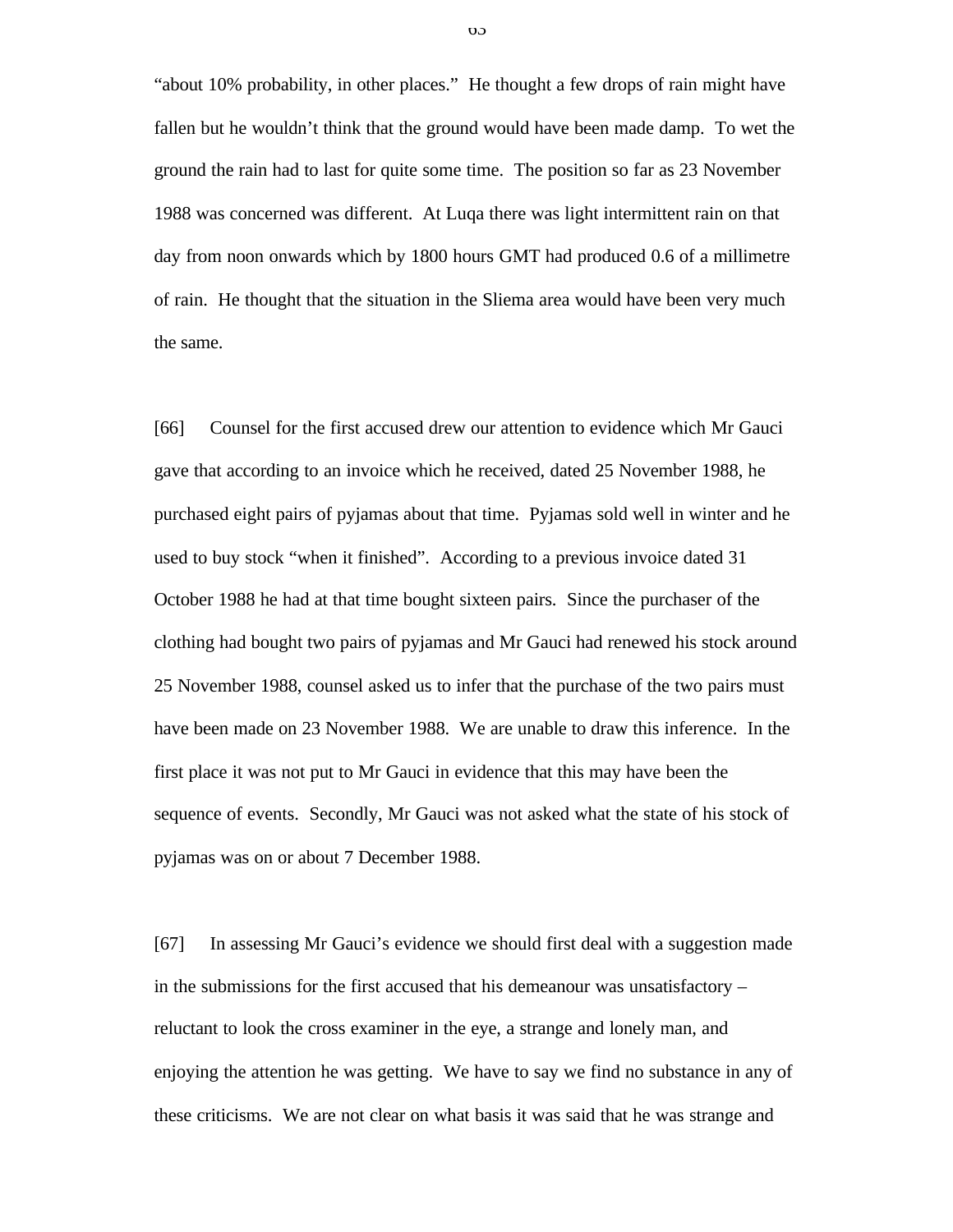lonely, and as far as enjoying attention is concerned, he made it clear that his cooperation with the investigation was a source of some friction within his family. The clear impression that we formed was that he was in the first place entirely credible, that is to say doing his best to tell the truth to the best of his recollection, and indeed no suggestion was made to the contrary. That of course is not an end of the matter, as even the most credible of witnesses may be unreliable or plainly wrong. We are satisfied that on two matters he was entirely reliable, namely the list of clothing that he sold and the fact that the purchaser was a Libyan. On the matter of identification of the first accused, there are undoubtedly problems. We are satisfied with Mr Gauci's recollection, which he has maintained throughout, that his brother was watching football on the material date, and that narrows the field to 23 November or 7 December. There is no doubt that the weather on 23 November would be wholly consistent with a light shower between 6.30pm and 7.00pm. The possibility that there was a brief light shower on 7 December is not however ruled out by the evidence of Major Mifsud. It is perhaps unfortunate that Mr Gauci was never asked if he had any recollection of the weather at any other time on that day, as evidence that this was the first rain of the day would have tended to favour 7 December over 23 November. While Major Mifsud's evidence was clear about the position at Luqa, he did not rule out the possibility of a light shower at Sliema. Mr Gauci's recollection of the weather was that "it started dripping – not raining heavily" or that there was a "drizzle", and it only appeared to last for the time that the purchaser was away from the shop to get a taxi, and the taxi rank was not far away. The position about the Christmas decorations was unclear, but it would seem consistent with Mr Gauci's rather confused recollection that the purchase was about the time when the decorations would be going up, which in turn would be consistent with his recollection in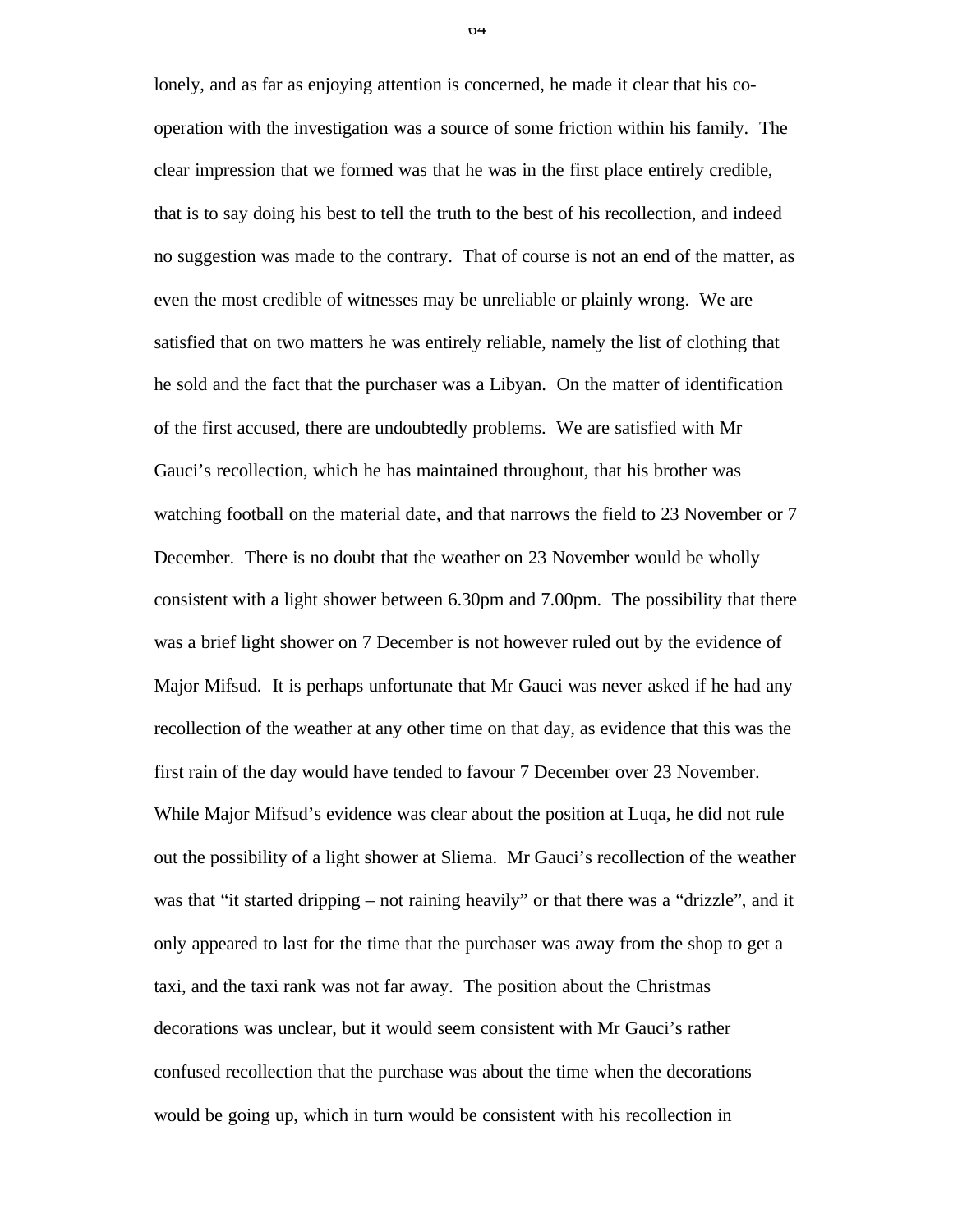evidence that it was about two weeks before Christmas. We are unimpressed by the suggestion that because Thursday 8 December was a public holiday, Mr Gauci should have been able to fix the date by reference to that. Even if there was some validity in that suggestion, it loses any value when it was never put to him for his comments. Having carefully considered all the factors relating to this aspect, we have reached the conclusion that the date of purchase was Wednesday 7 December.

[68] Mr Gauci's initial description to DCI Bell would not in a number of respects fit the first accused. At the identification parade the first accused's height was measured at 5'8". His age in December 1988 was 36. Mr Gauci said that he did not have experience of height or age, but even so it has to be accepted that there was a substantial discrepancy. Counsel for the first accused also pointed out that when the witness having pointed to the first accused in court, and asked which of the two accused he was referring to, said "Not the dark one, the other one", and the first accused was the other one. When however he first saw a photograph of the first accused in a montage of twelve, he picked him out in the terms we have indicated above.

[69] What did appear to us to be clear was that Mr Gauci applied his mind carefully to the problem of identification whenever he was shown photographs, and did not just pick someone out at random. Unlike many witnesses who express confidence in their identification when there is little justification for it, he was always careful to express any reservations he had and gave reasons why he thought that there was a resemblance. There are situations where a careful witness who will not commit himself beyond saying that there is a close resemblance can be regarded as more

 $0<sub>5</sub>$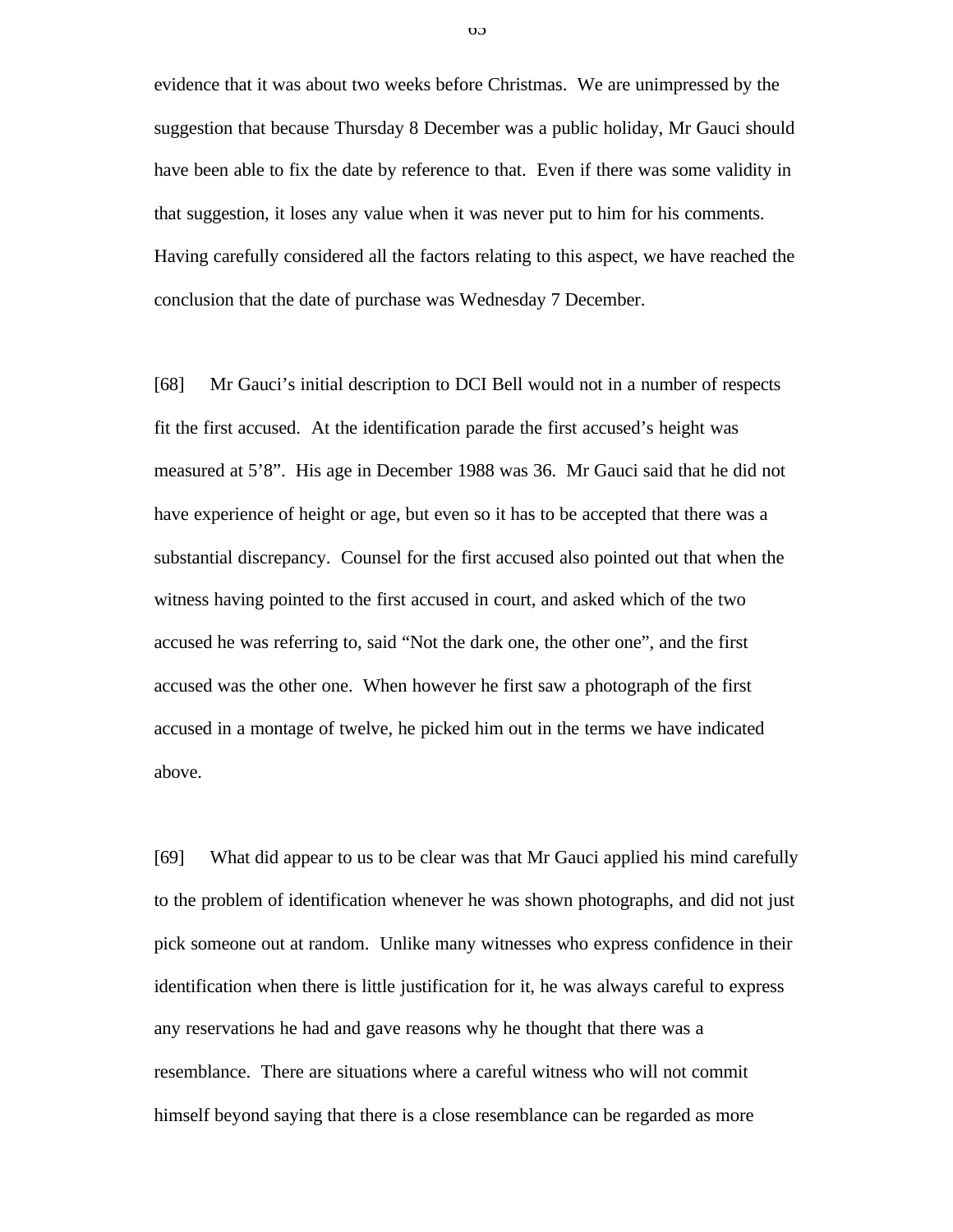reliable and convincing in his identification than a witness who maintains that his identification is 100% certain. From his general demeanour and his approach to the difficult problem of identification, we formed the view that when he picked out the first accused at the identification parade and in Court, he was doing so not just because it was comparatively easy to do so but because he genuinely felt that he was correct in picking him out as having a close resemblance to the purchaser, and we did regard him as a careful witness who would not commit himself to an absolutely positive identification when a substantial period had elapsed. We accept of course that he never made what could be described as an absolutely positive identification, but having regard to the lapse of time it would have been surprising if he had been able to do so. We have also not overlooked the difficulties in relation to his description of height and age. We are nevertheless satisfied that his identification so far as it went of the first accused as the purchaser was reliable and should be treated as a highly important element in this case. We should add that we have not made any attempt to compare for ourselves any resemblance between the first accused's passport photograph and the identikit or artist's impression, nor with the first accused's appearance in the video recordings of his interview with Pierre Salinger in November 1991.

[70] Prior to the start of the trial each accused lodged a Notice, in identical terms, which was treated as a Special Defence of Incrimination. The persons incriminated in the Schedule to the Notice were as follows:-

"1 Members of the Palestinian Popular Struggle Front which may include Mohamed Abo Talb, Crown witness no 963, Talal Chabaan, present whereabouts unknown, Mohammed Ghaloom Khalil Hassan, present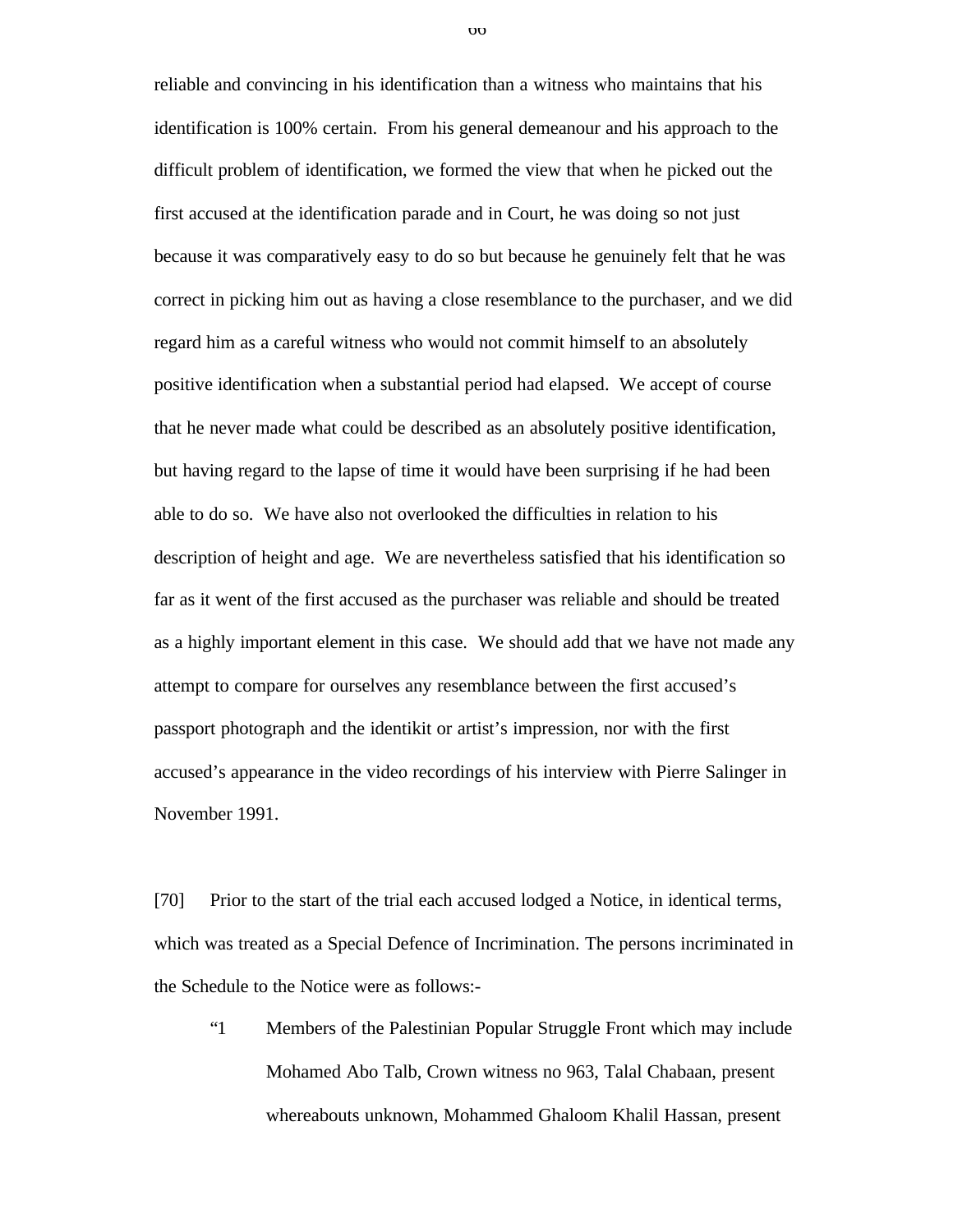whereabouts unknown, Hashem Salem also known as Hashem Abu Nada present whereabouts unknown, Madieha Mohamed Abu Faja, present whereabouts unknown, Abd El Salam Arif Abu Nada, Magdy Moussa, Jamal Haider all present whereabouts unknown but all formerly directors of the Miska Bakery, Malta and Imad Adel Hazzouri, Gawrha, 42 Triq Patri, Guzi Delia Street, Balzan.

- 2 Members of the Popular Front for the Liberation of Palestine General Command.
- 3 Parviz Taheri, crown witness 996."

[71] As with all special defences, this Notice does not in any way affect the burden of proof. That remains on the Crown throughout the trial and it is therefore for the Crown to prove beyond reasonable doubt that the accused committed the crime charged. There is therefore no onus on the Defence to prove that any of the persons referred to in the Schedule to the Notice were the perpetrators. The sole purpose of the Notice is, as its name implies, to give notice to the Crown prior to the start of the trial as to the possible effect of evidence which the Defence might lead in the course of the trial.

[72] In the event, such evidence was led and in his closing submissions counsel for the first accused made reference to it. In the first place, however, it should be recorded that at the end of his closing submissions counsel said that he was not suggesting that Parviz Taheri may have been responsible for the crime charged. That was in our view an inevitable concession given the evidence that we heard. Counsel for the second accused in his closing submissions did not in fact refer to those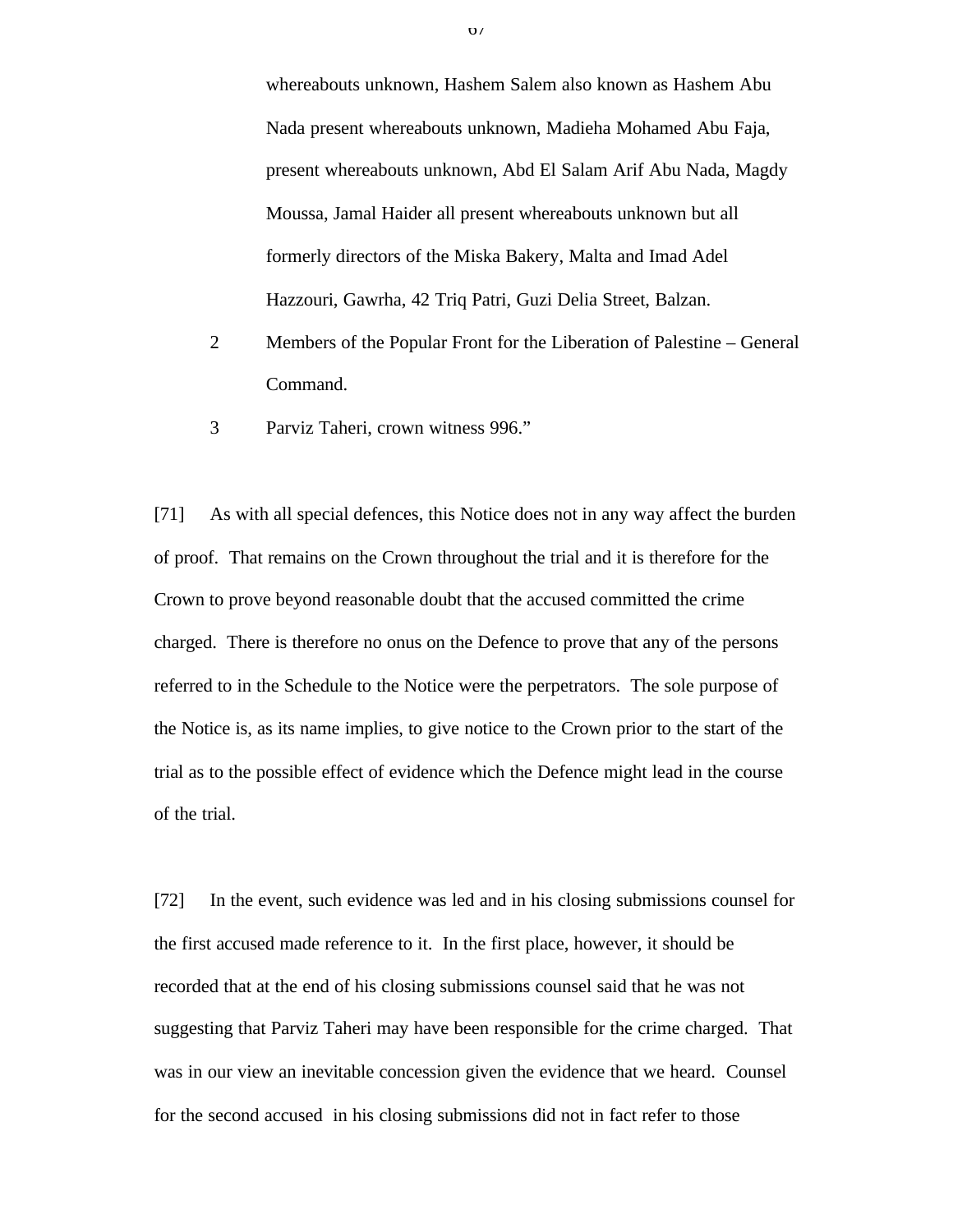mentioned in the Notice at all, preferring to concentrate on the evidence that the Crown had relied on in relation to his client. In these circumstances we need say no more about Parviz Taheri.

[73] We turn next to the evidence in relation to members of the Popular Front for the Liberation of Palestine – General Command ("PFLP-GC"). No member of that organisation gave evidence but it was clear from other evidence that we heard, in particular from officers of the German police force, the BKA, that a cell of the PFLP-GC was operating in what was then West Germany at least up until October 1988. The evidence which we accept showed that at least at that time the cell had both the means and the intention to manufacture bombs which could be used to destroy civil aircraft. On 26 October 1988, after a period of surveillance, the BKA made a series of raids and arrested a number of individuals in an operation code-named Autumn Leaves. In particular they raided premises at Sandweg 28, Frankfurt and the home of Hashem Abassi in Neuss and they seized a car which had been used by Haj Hafez Kassem Dalkamoni, apparently the leader of the cell. In these premises they found radio cassette players, explosives, detonators, timers, barometric pressure devices, arms, ammunition and other items, including a number of airline timetables and seven unused Lufthansa luggage tags. From other evidence it appeared that one of the airline timetables was a PanAm timetable. There was considerable evidence of bombs being manufactured so as to be concealed in Toshiba radio cassette players. The models being used were, however, different from the RT SF-16 used in the PA103 disaster, and the timers were of a type known as ice-cube timers. These were quite different from MST-13s, much less sophisticated and much less reliable, and the

 $0<sub>0</sub>$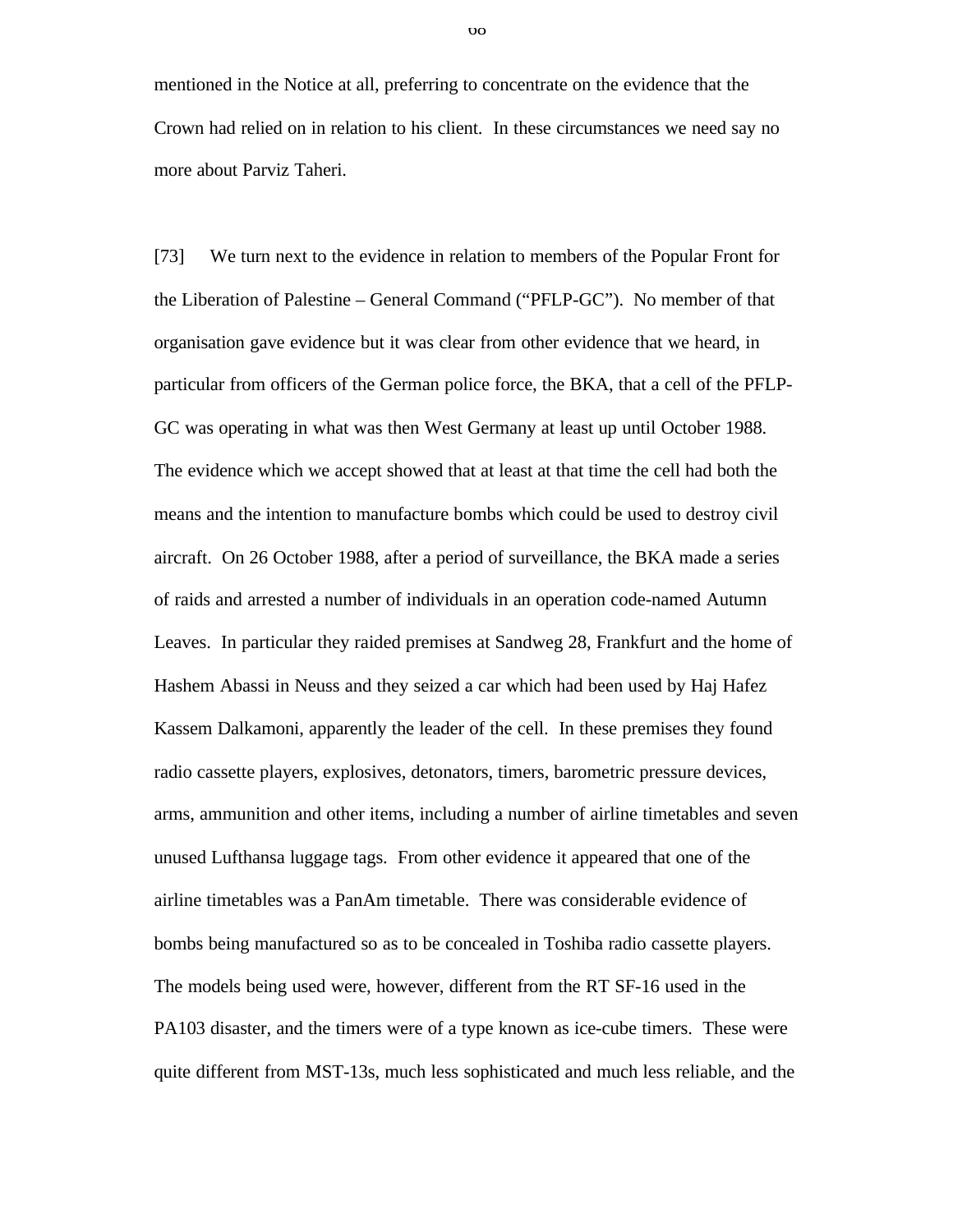intention was no doubt to use them in conjunction with the barometric pressure devices to detonate the explosive.

[74] While all this material was seized by the BKA on 26 October 1988 and the principal members of the PFLP-GC cell in West Germany were arrested on that date, the evidence was that most were released shortly thereafter. Dalkamoni, however, was not, and he was later convicted in relation to bomb attacks on a railway line in Germany in 1987 and 1988 and possession of the weapons found at Sandweg 28. He was sentenced to imprisonment for fifteen years. It is possible, of course, that the cell could have re-grouped and re-stocked with the necessary materials by 21 December. In April 1989 three further explosive devices were recovered at Hashem Abassi's new address in Neuss, but the indications were that these were items which had formed part of the stock in October 1988. There was no evidence that the cell had the materials necessary to manufacture an explosive device of the type that destroyed PA103. In particular there was no evidence that they had an MST-13 timer. For the reasons given elsewhere, while a small quantity of such timers was supplied by MEBO to the East German Stasi, there is no evidence at all to suggest that any of them found their way into the hands of organisations such as the PFLP-GC. On the evidence which we heard we are satisfied that the explosive device which destroyed PA103 was triggered by an MST-13 timer alone and that neither an ice-cube timer nor any barometric device played any part in it. It is also to be noted that the cell's principal bomb-maker was one Marwan Khreesat who was in fact an agent who infiltrated the cell on behalf of the Jordanian Intelligence Service. His instructions from them were that any bomb he made must not be primed. Moreover, while he himself did not give evidence, there was evidence of a statement given by him to FBI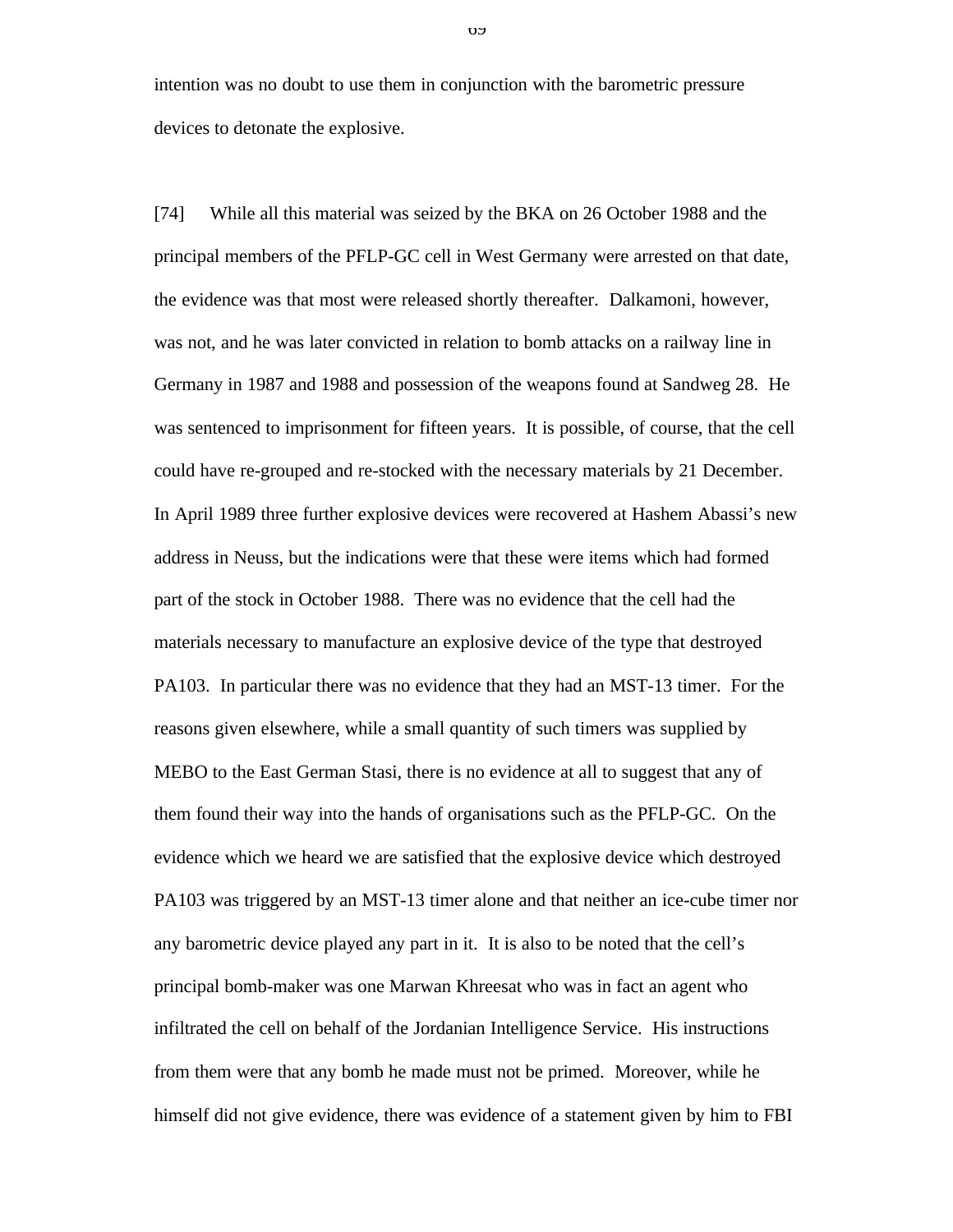agents (production 1851) in which he said that he never used radio cassette players with twin speakers (such as the Toshiba RT-SF 16 had) to convert into explosive devices.

[75] There was also a suggestion that the PFLP-GC might have infiltrated a bomb on to PA103A in Frankfurt through the medium of Khaled Jaafar, a 20 year old US/Lebanese national who boarded PA103A at Frankfurt and then PA103 at Heathrow with the intention of visiting his father in the USA. He, of course, died in the disaster. The evidence that we accept was that he had come from Lebanon a few weeks before and had been staying in Dortmund with a man Hassan El Salheli, who had himself come to West Germany from Lebanon in 1986 and is now a German citizen. When Khaled Jaafar arrived he had two holdalls with him containing his clothing, and it was these two holdalls that he took with him when he left. El Salheli was present when his bags were packed and they contained nothing but clothing. There was something of a farewell gathering of Arabs at Dortmund train station to see Khaled Jaafar off to Frankfurt on 21 December 1988, but there was no evidence of anything being put in his bags there or of his leaving with an extra bag. At Frankfurt Airport the passenger manifest (production 199) bears to record that he checked in two pieces of luggage. In the queue to pass through passport control he was closely observed by another passenger, Yasmin Siddique (who travelled only to London) and was not seen to be carrying any luggage. The reason for leading the evidence of this other passenger was that she observed him, as she thought, to be acting somewhat suspiciously. The suggestion appeared to be that he was nervous and this might be because he had infiltrated something onto PA103A. We are quite satisfied on the evidence, however, that he only had two bags with him and these were checked into

 $7<sup>0</sup>$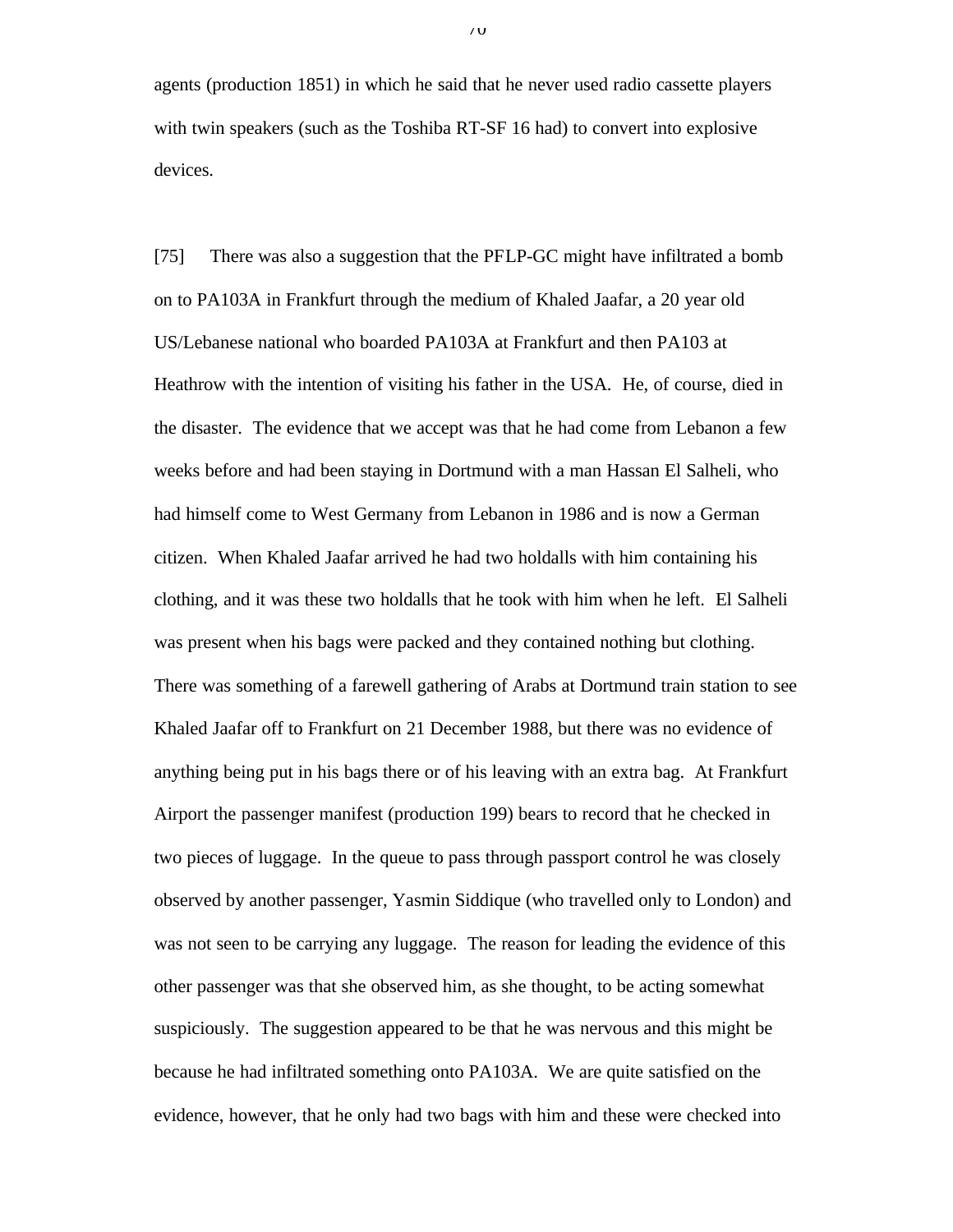the hold for PA103A at Frankfurt. We are also satisfied that neither of these two bags contained an explosive device. After PA103 crashed the two bags were found close by one another. Neither had suffered any explosion damage.

[76] It remains to consider those named in paragraph 1 of the Schedule to the Notice. Only one of them gave evidence, namely Mohamed Abo Talb. His evidence was that he was born in Egypt and after a period in the Egyptian army he deserted and went to Jordan and, a few months later, to Lebanon. He said that while in Jordan, in about 1972, he joined the Palestinian Popular Struggle Front ("PPSF") and worked for them thereafter in what he described as military operations, and then security and latterly as bodyguard to the leader of the PPSF. During this period he was mainly based in Lebanon but moved to Damascus in 1982. In 1983 he left Damascus for Sweden where he has lived ever since. He said that after arriving in Sweden he did not belong to any Palestinian organisation and ceased all his activities in relation to Palestine. However, in 1989 he was convicted of a number of serious offences arising out of the bombing of targets in Copenhagen and Amsterdam in 1985 and was sentenced to life imprisonment. He is still serving that sentence.

[77] Abo Talb's wife, whom he married in 1979, and their children also live in Sweden, in Uppsala. So do a number of members of her family and other Arabs with whom Abo Talb associated. In particular, when Abo Talb was arrested in 1989 in connection with the bombings in Copenhagen and Amsterdam (and also one in Stockholm of which he was acquitted) his wife's brothers Mahmud and Mustafa Al Mougrabi were also arrested, as was a friend of Abo Talb's, Martin Imandi (also known as Imad Chabaan). There was also some evidence that some of those in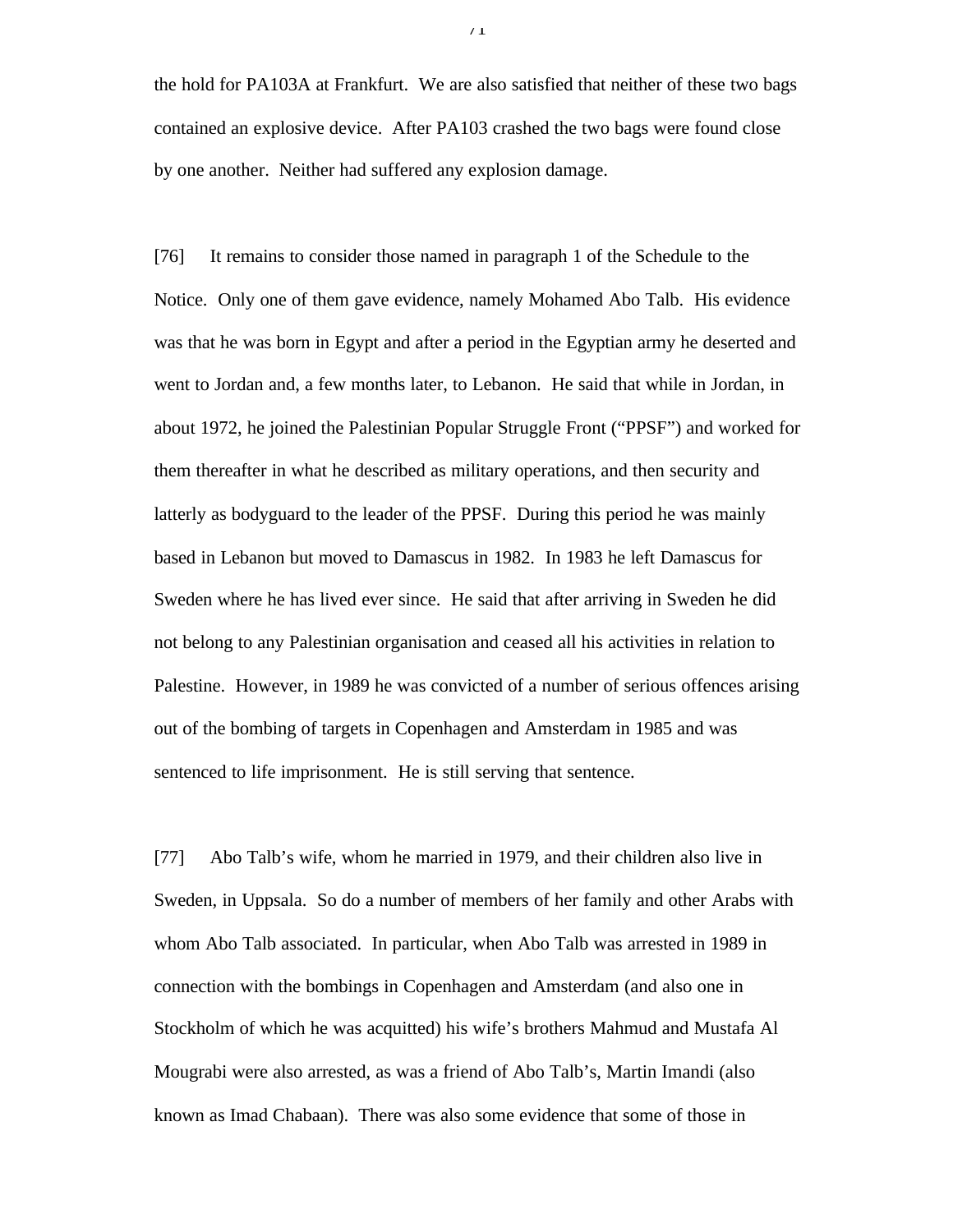Sweden associated with members of the PFLP-GC cell in West Germany. At that time the PPSF and the PFLP-GC shared the same political objective, namely the complete liberation of Palestine involving the destruction of the state of Israel. They both saw the USA as Israel's greatest ally. In 1988 Mohamed Al Mougrabi visited Hashem Abassi in Neuss and met Dalkamoni at a time when bombs were being manufactured there by Marwan Khreesat. Also there at the same time were two others (a brother and a cousin of Martin Imandi) who were later smuggled into Sweden by Mohamed Al Mougrabi. In addition, Ahmed Abassi, who also lived in Uppsala and knew both Abo Talb and Mohamed Al Mougrabi, was staying with his brother Hashem in Neuss at the time of the Autumn Leaves raids and was with Dalkamoni and Khreesat on an expedition to buy electrical components on 26 October when they were arrested by the BKA. There was also a suggestion that there had been a PFLP-GC cell in Sweden which had been investigated by the Swedish authorities in 1980, before Abo Talb went there, and Abo Talb said that a person called Hamid Al Wani, who owned a café in Uppsala, told him that he was a member of the PFLP-GC. We should also record that when Abo Talb's house was searched by police following his arrest in 1989 a barometric device was found. Abo Talb in his evidence said that that belonged to his brother-in-law Mahmud Al Mougrabi, who lived in the same house.

[78] Abo Talb gave evidence concerning a number of journeys to various Mediterranean and European countries in the course of the period between the time he was granted right of residence in Sweden and given a Swedish travel document (1984/5) and 1988. He went on a number of occasions to Cyprus where he met other Arabs and relations of his wife. One particular trip was in October 1988. A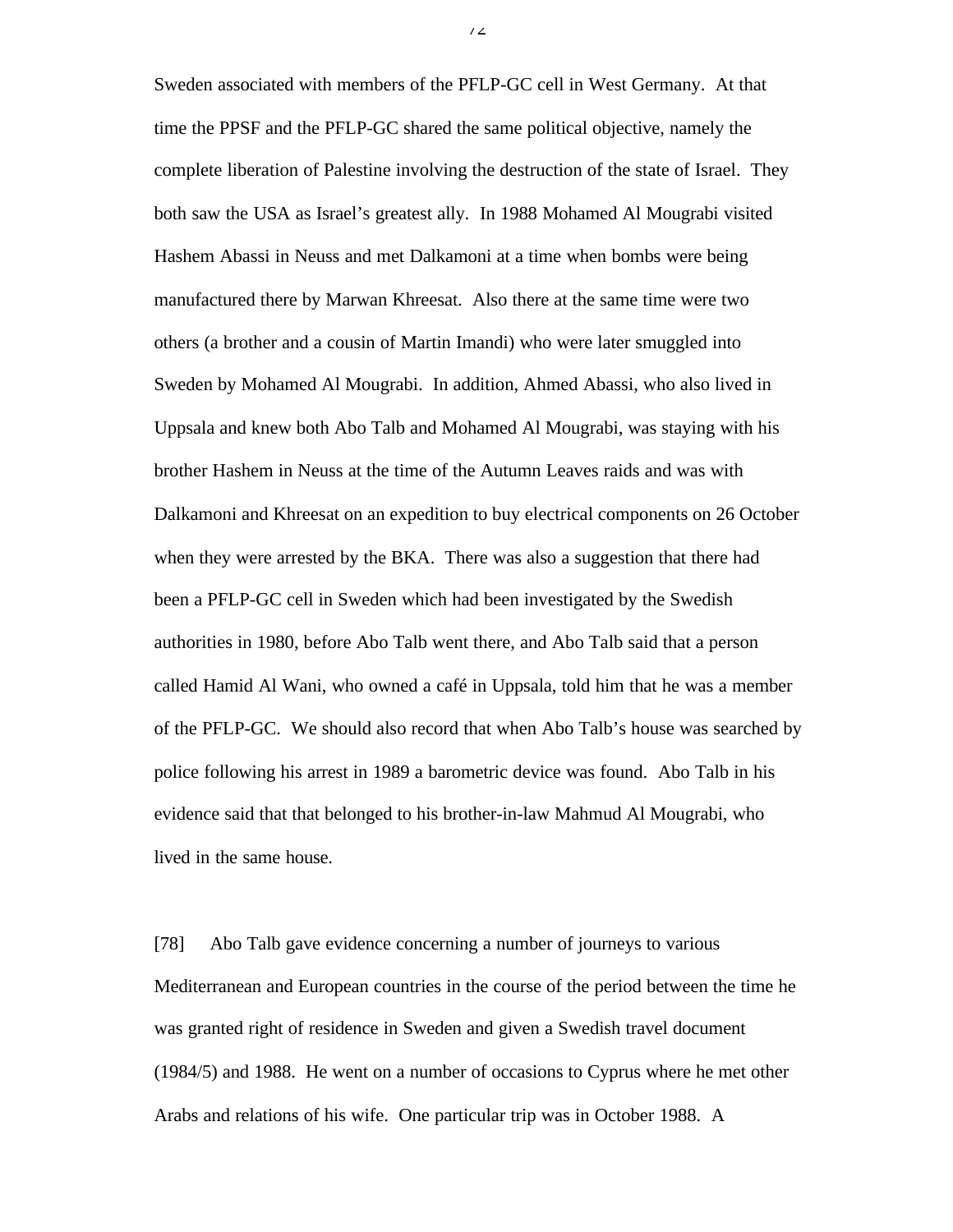somewhat strange set of circumstances led him from there to Malta. He was in Malta from 19 October to 26 October 1988 as in effect the guest of Abd El Salam (who is named in the Schedule to the Notice), initially staying at his flat and then in a nearby hotel. Abd El Salam was also known as Abu Nada and his flat in Malta was owned by the Palestine Liberation Organisation. While in Malta Abo Talb said he spent his time with Abd El Salam at the bakery business of which he was a director. This was known as the Miska Bakery, but Abo Talb denied that he knew it by that name and he said that he did not know any of the persons named in the Schedule to the Notice as former directors of the Miska Bakery. He did, however, meet Abd El Salam's brother, Hashem Salem, while he was in Malta and agreed to take some of his clothing merchandise back to Sweden with him to see if he could find sales outlets for it. That came to nothing and the clothing was later found by the police in Abo Talb's home.

[79] When Abo Talb left Malta on 26 October he flew to Sweden on an open return ticket to Stockholm, valid for one month. He explained that Abd El Salam had bought the ticket for him and that it had been a return ticket because that was cheaper than a single. He had no intention of returning to Malta and did not do so. He gave evidence that on 10 November 1988 he visited the Ministry of Labour in Stockholm in connection with his application for Swedish nationality, and on 5 December he consulted a solicitor in connection with the theft of his car, and there was some other evidence which might support that. On 9 December and 16 December he attended for medical treatment in Uppsala. These two appointments were agreed in Joint Minute 11. It was also agreed in that Joint Minute that shortly after midnight on 22 December 1988 his wife's sister gave birth in Uppsala to a child, and Abo Talb said

 $1<sub>2</sub>$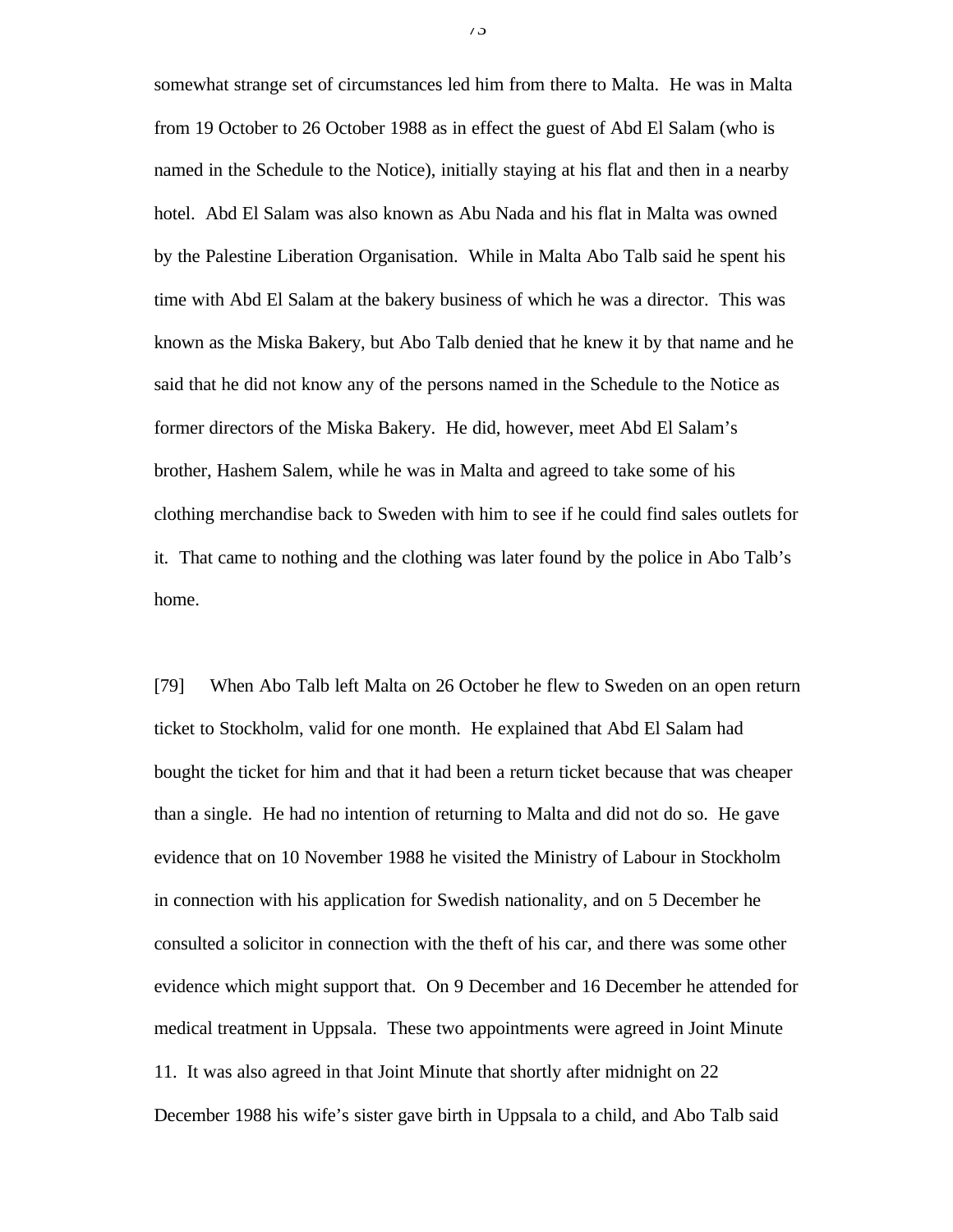that he was at home looking after his own children at that time. On this evidence, there is some support for Abo Talb when he said that he remained in Sweden and did not return to Malta after 26 October 1988. He did accept, however, that during that period he was in contact with Abd El Salam both by telephone and by post.

[80] As we have said, none of the other persons mentioned in the Schedule to the Notice gave evidence, but certain facts about them and their activities were agreed in Joint Minute 11. These, however, do not in our opinion add anything of significance.

[81] Having considered the evidence concerning these matters and the submissions of counsel we accept that there is a great deal of suspicion as to the actings of Abo Talb and his circle, but there is no evidence to indicate that they had either the means or the intention to destroy a civil aircraft in December 1988.

[82] From the evidence which we have discussed so far, we are satisfied that it has been proved that the primary suitcase containing the explosive device was dispatched from Malta, passed through Frankfurt and was loaded onto PA103 at Heathrow. It is, as we have said, clear that with one exception the clothing in the primary suitcase was the clothing purchased in Mr Gauci's shop on 7 December 1988. The purchaser was, on Mr Gauci's evidence, a Libyan. The trigger for the explosion was an MST-13 timer of the single solder mask variety. A substantial quantity of such timers had been supplied to Libya. We cannot say that it is impossible that the clothing might have been taken from Malta, united somewhere with a timer from some source other than Libya and introduced into the airline baggage system at Frankfurt or Heathrow. When, however, the evidence regarding the clothing, the purchaser and the timer is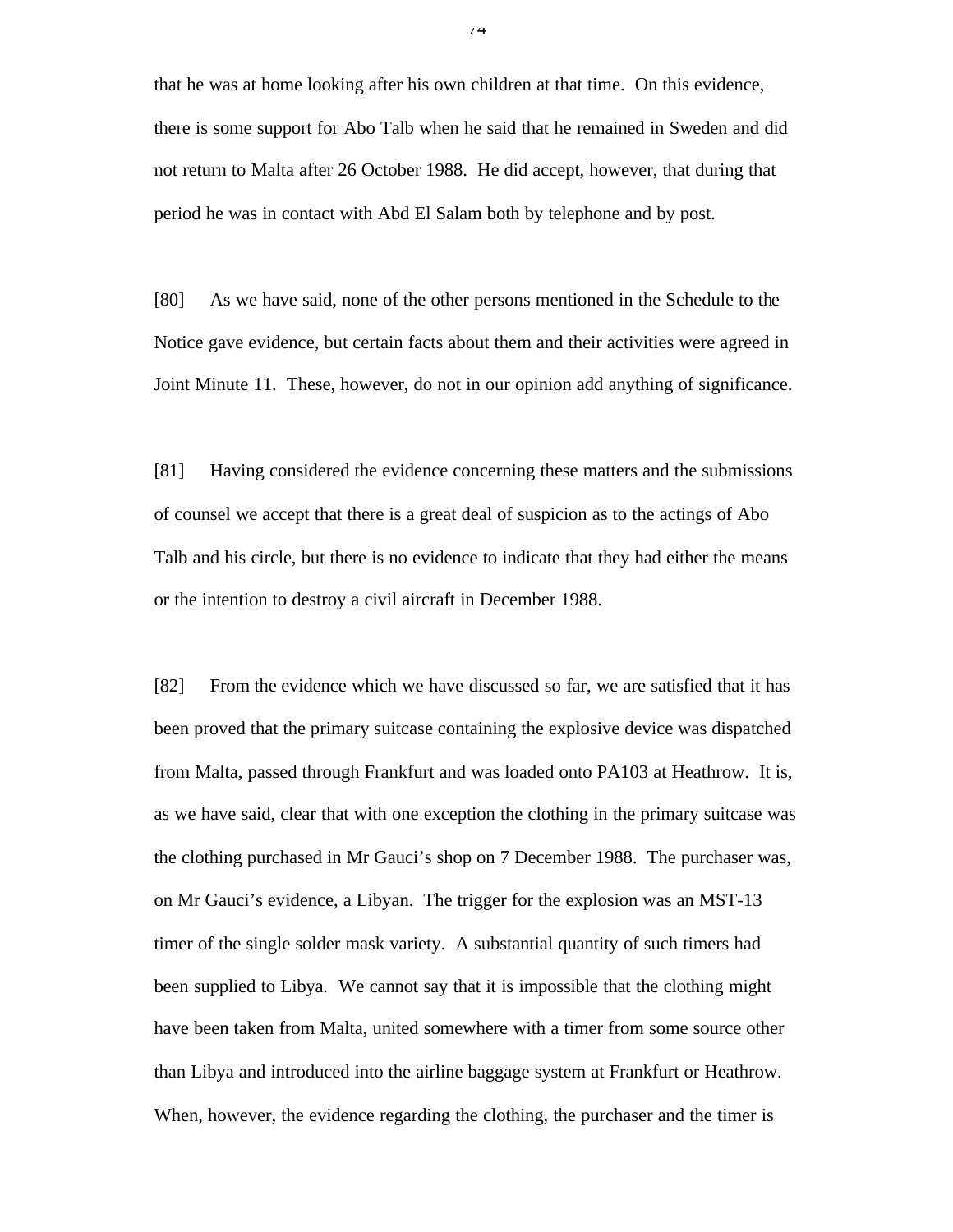taken with the evidence that an unaccompanied bag was taken from KM180 to PA103A, the inference that that was the primary suitcase becomes, in our view, irresistible. As we have also said, the absence of an explanation as to how the suitcase was taken into the system at Luqa is a major difficulty for the Crown case but after taking full account of that difficulty, we remain of the view that the primary suitcase began its journey at Luqa. The clear inference which we draw from this evidence is that the conception, planning and execution of the plot which led to the planting of the explosive device was of Libyan origin. While no doubt organisations such as the PFLP-GC and the PPSF were also engaged in terrorist activities during the same period, we are satisfied that there was no evidence from which we could infer that they were involved in this particular act of terrorism, and the evidence relating to their activities does not create a reasonable doubt in our minds about the Libyan origin of this crime.

[83] In that context we turn to consider the evidence which could be regarded as implicating either or both of the accused, bearing in mind that the evidence against each of them has to be considered separately, and that before either could be convicted we would have to be satisfied beyond reasonable doubt as to his guilt and that evidence from a single source would be insufficient.

[84] We deal first with the second accused. The principal piece of evidence against him comes from two entries in his 1988 diary. This was recovered in April 1991 from the offices of Medtours, a company which had been set up by the second accused and Mr Vassallo. At the back of the diary there were two pages of numbered notes. The fourteenth item on one page is translated as "Take/collect tags from the airport

 $1<sub>0</sub>$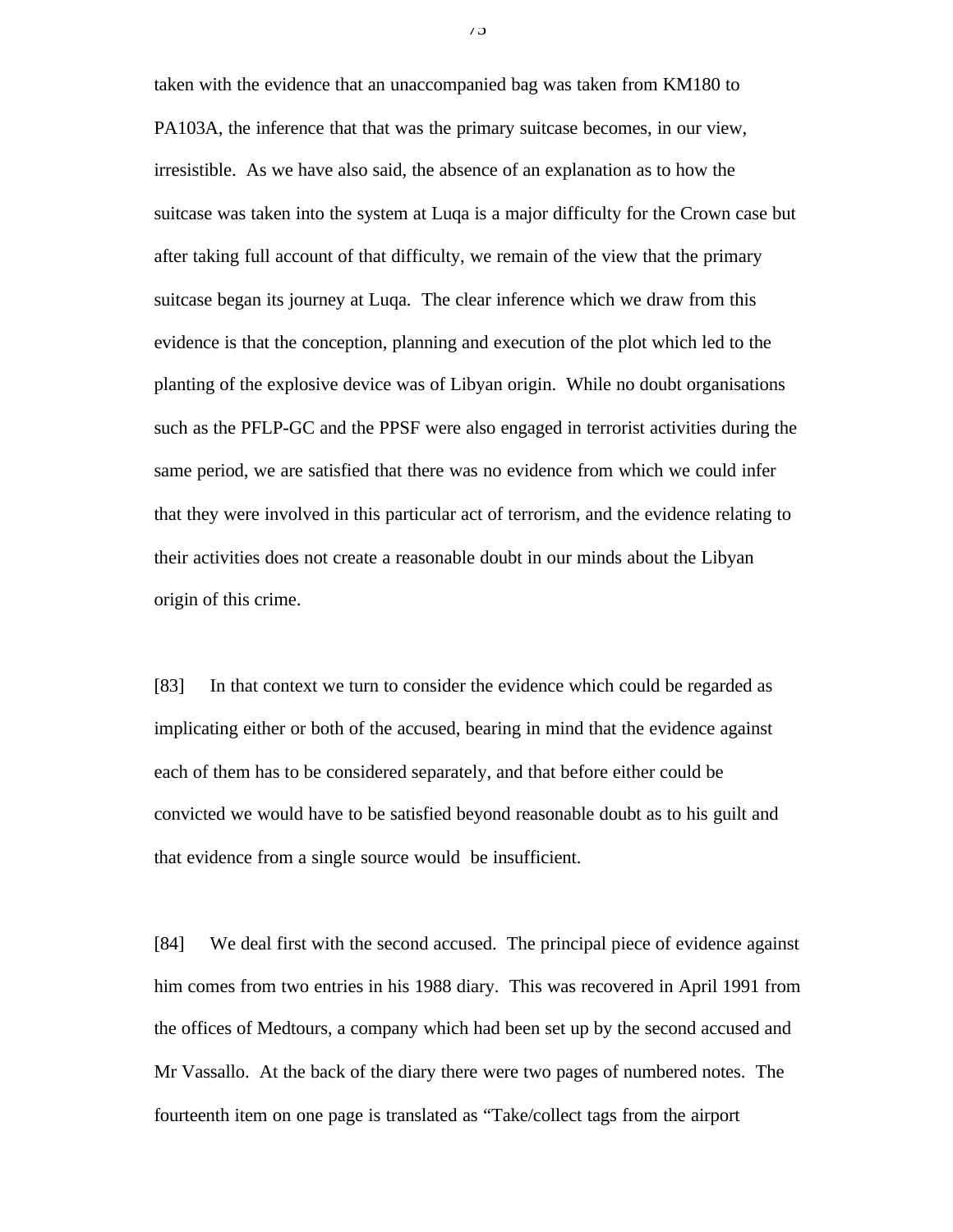(Abdulbaset/Abdussalam)". The word 'tags' was written in English, the remainder in Arabic. On the diary page for 15 December there was an entry, preceded by an asterisk, "Take taggs from Air Malta", and at the end of that entry in a different coloured ink "OK". Again the word 'taggs' (sic) was in English. The Crown maintained that the inference to be drawn from these entries was that the second accused had obtained Air Malta interline tags for the first accused, and that as an airline employee he must have known that the only purpose for which they would be required was to enable an unaccompanied bag to be placed on an aircraft. From another entry on 15 December (translated as "Abdel-baset arriving from Zurich") it appears that the second accused expected the first accused to pass through Malta on that day. In fact the first accused passed through on 17 December and missed seeing the second accused. In his interview with Mr Salinger in November 1991, the second accused said that he had been informed by his partner Mr Vassallo that the first accused had spoken to him and asked him to tell the second accused that he wanted to commission him with something. On 18 December the second accused travelled to Tripoli. He returned on 20 December on the same flight as the first accused. The Crown maintained that the inference to be drawn from this was that on that date the first accused was bringing component parts of the explosive device into Malta, and required the company of the second accused to carry the suitcase through Customs as the second accused was well known to the customs officers who would be unlikely to stop him and search the case. This would be consistent with the evidence of Abdul Majid. Finally the Crown maintained that in order for the suitcase to get past the security checks at Luqa on 21 December and find its way on board KM180, someone would have to organise this who was very well acquainted with the security controls at Luqa and would know how these controls could be circumvented. As someone

 $7<sub>0</sub>$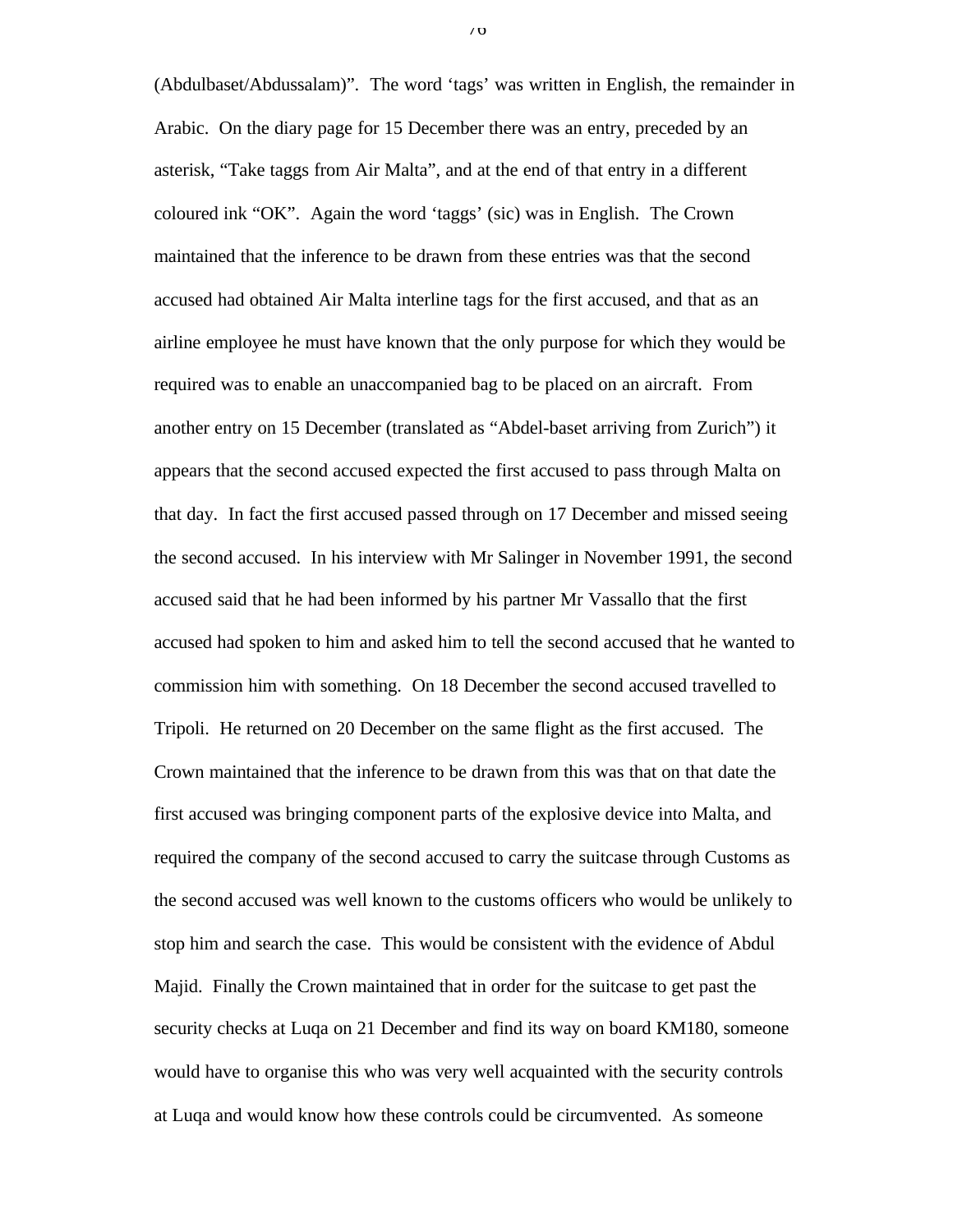who had been a station manager for some years, the second accused was ideally fitted for this role. Further, there was a telephone call recorded from the Holiday Inn, where the first accused was staying, to the number of the second accused's flat at 7.11am on 21 December. The Crown argued that this could be inferred to be a call arranging for the second accused to give the first accused a lift to the airport, and also it could be inferred that the second accused was at the airport from the fact that the first accused received special treatment both at check-in and at immigration control before departing on the LN147 flight to Tripoli.

[85] There is no doubt that the second accused did make the entries in the diary to which we have referred. In the context of the explosive device being placed on KM180 at Luqa in a suitcase which must have had attached to it an interline tag to enable it to pass eventually on to PA103, these entries can easily be seen to have a sinister connotation, particularly in the complete absence of any form of explanation. Counsel for the second accused argued that even if it be accepted that the second accused did obtain tags and did supply them to the first accused, it would be going too far to infer that he was necessarily aware that they were to be used for the purpose of blowing up an aircraft, bearing in mind that the Crown no longer suggest that the second accused was a member of the Libyan Intelligence Service. Had it been necessary to resolve this matter, we would have found it a difficult problem. For the reasons we are about to explain however we do not find it necessary to do so. The Crown attach significance to the visit by the second accused to Tripoli on 18 December 1988 and his return two days later in the company of the first accused. As we have indicated, we cannot accept the evidence of Abdul Majid that he saw the two accused arriving with a suitcase. It follows that there is no evidence that either of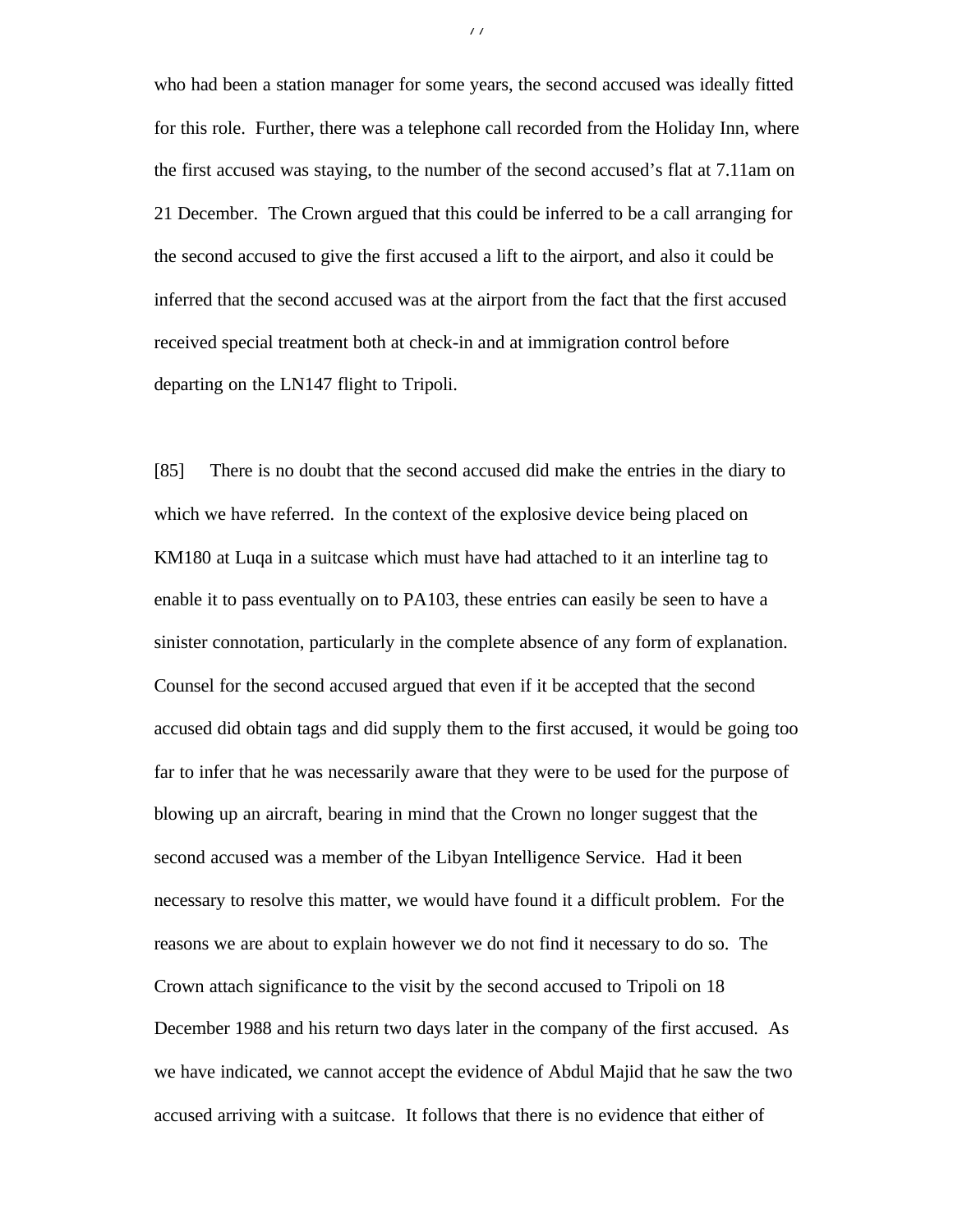them had any luggage, let alone a brown Samsonite suitcase. Whatever else may have been the purpose of the second accused going to Tripoli, it is unlikely that his visit was to hand over tags, as this could easily have been done in Malta. We do not think it proper to draw the inference that the second accused went to Tripoli for the purpose, as the Crown suggested, of escorting the first accused through Customs at Luqa. There is no real foundation for this supposition, and we would regard it as speculation rather than inference. The position on this aspect therefore is that the purpose of the visit by the second accused to Tripoli is simply unknown, and while there may be a substantial element of suspicion, it cannot be elevated beyond the realm of suspicion. The Crown may be well founded in saying that the second accused would be aware of the security arrangements at Luqa, and therefore might have been aware of some way in which these arrangements could be circumvented. The Crown however go further and say that it was the second accused "who was in a position to and did render the final assistance in terms of introduction of the bag by whatever means". There is no evidence in our opinion which can be used to justify this proposition and therefore at best it must be in the realm of speculation. Furthermore, there is the formidable objection that there is no evidence at all to suggest that the second accused was even at Luqa airport on 21 December. There were a number of witnesses who were there that day who knew the second accused well, such as Abdul Majid and Anna Attard, and they were not even asked about the second accused's presence. The Crown suggestion that the brief telephone call to the second accused's flat on the morning of 21 December can by a series of inferences lead to the conclusion that he was at the airport is in our opinion wholly speculative. While therefore there may well be a sinister inference to be drawn from the diary entries, we have come to the conclusion that there is insufficient other acceptable evidence to support or confirm such an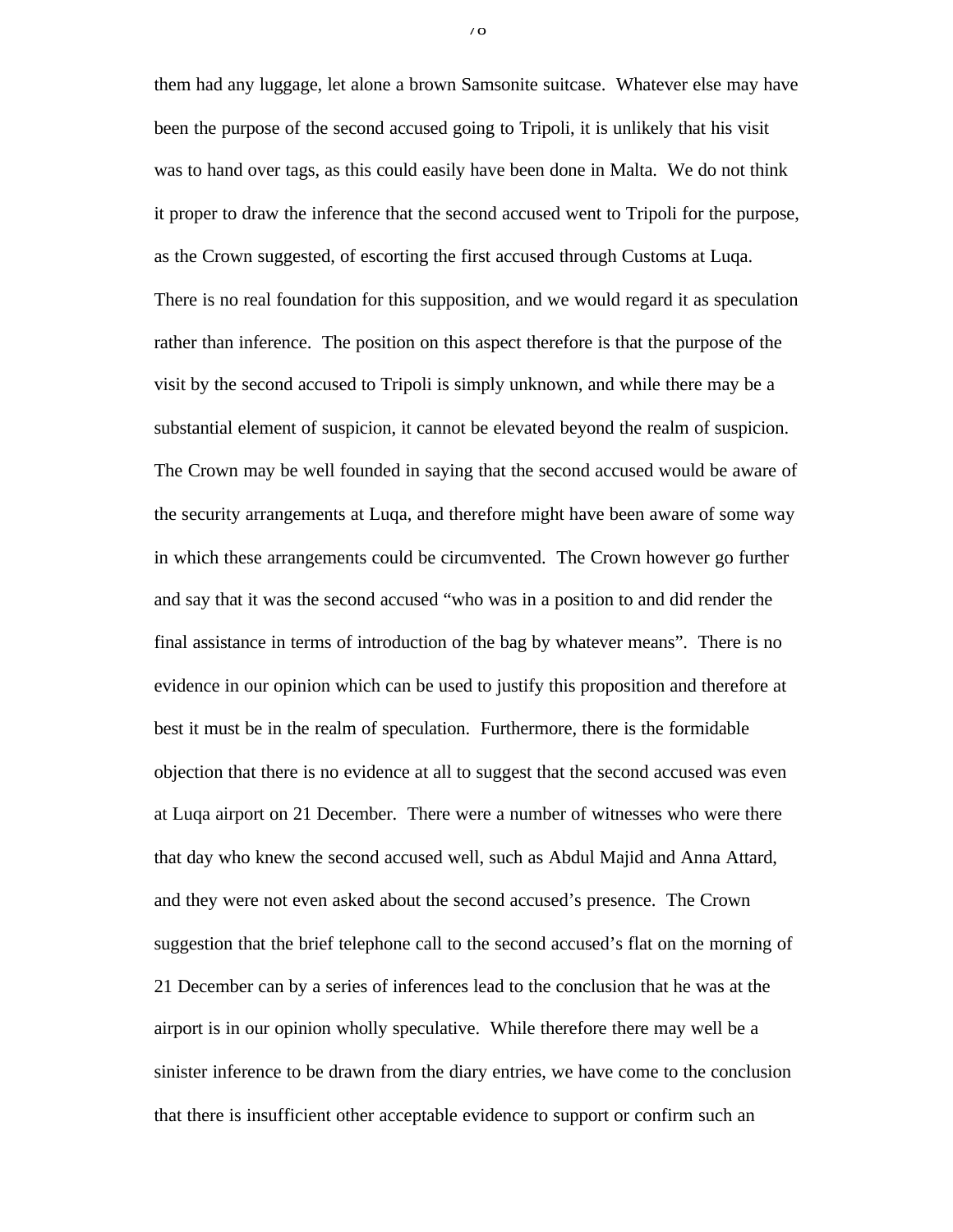inference, in particular an inference that the second accused was aware that any assistance he was giving to the first accused was in connection with a plan to destroy an aircraft by the planting of an explosive device. There is therefore in our opinion insufficient corroboration for any adverse inference that might be drawn from the diary entries. In these circumstances the second accused falls to be acquitted.

[86] We now turn to the case against the first accused. We should make it clear at the outset that the entries in the second accused's diary can form no part of any case against the first accused. The entries fall to be treated as equivalent to a statement made by a co-accused outwith the presence of the first accused. If both accused had been proved by other evidence to have been acting in concert in the commission of the crime libelled, then these entries could perhaps have been used as general evidence in the case as against any person proved to have been acting in concert. As we are of opinion however that it has not been proved that the second accused was a party to this crime, it follows that the normal rule must apply and the entries cannot be used against the first accused. We therefore put that matter entirely out of our minds.

[87] On 15 June 1987 the first accused was issued with a passport with an expiry date of 14 June 1991 by the Libyan passport authority at the request of the ESO who supplied the details to be included. The name on the passport was Ahmed Khalifa Abdusamad. Such a passport was known as a coded passport. There was no evidence as to why this passport was issued to him. It was used by the first accused on a visit to Nigeria in August 1987, returning to Tripoli via Zurich and Malta, travelling at least between Zurich and Tripoli on the same flights as Nassr Ashur who was also travelling on a coded passport. It was also used during 1987 for visits to Ethiopia,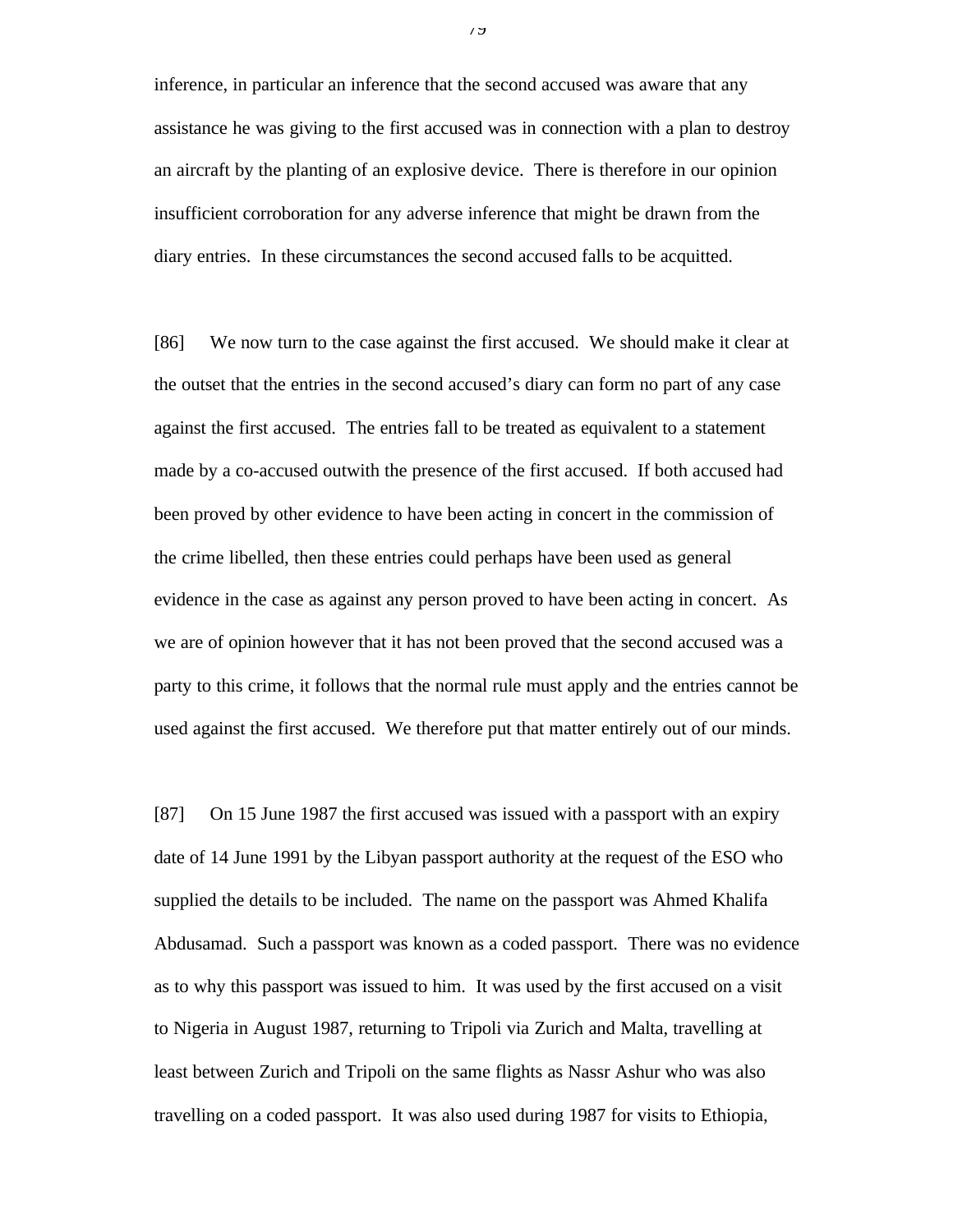Saudi Arabia and Cyprus. The only use of this passport in 1988 was for an overnight visit to Malta on 20/21 December, and it was never used again. On that visit he arrived in Malta on flight KM231 about 5.30pm. He stayed overnight in the Holiday Inn, Sliema, using the name Abdusamad. He left on 21 December on flight LN147, scheduled to leave at 10.20am. The first accused travelled on his own passport in his own name on a number of occasions in 1988, particularly to Malta on 7 December where he stayed until 9 December when he departed for Prague, returning to Tripoli via Zurich and Malta on 16/17 December.

[88] A major factor in the case against the first accused is the identification evidence of Mr Gauci. For the reasons we have already given, we accept the reliability of Mr Gauci on this matter, while recognising that this is not an unequivocal identification. From his evidence it could be inferred that the first accused was the person who bought the clothing which surrounded the explosive device. We have already accepted that the date of purchase of the clothing was 7 December 1988, and on that day the first accused arrived in Malta where he stayed until 9 December. He was staying at the Holiday Inn, Sliema, which is close to Mary's House. If he was the purchaser of this miscellaneous collection of garments, it is not difficult to infer that he must have been aware of the purpose for which they were being bought. We accept the evidence that he was a member of the JSO, occupying posts of fairly high rank. One of these posts was head of airline security, from which it could be inferred that he would be aware at least in general terms of the nature of security precautions at airports from or to which LAA operated. He also appears to have been involved in military procurement. He was involved with Mr Bollier, albeit not specifically in connection with MST timers, and had along with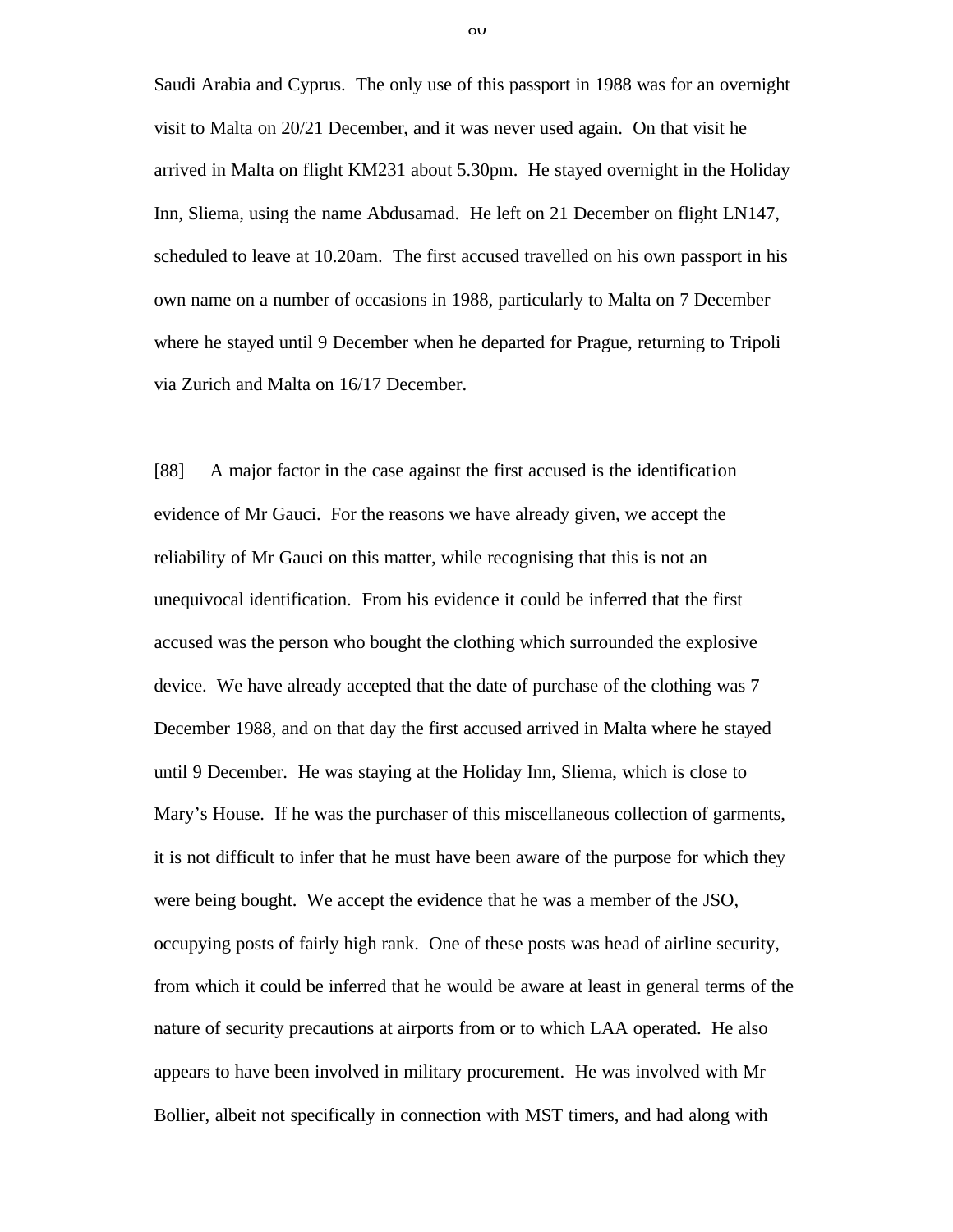Badri Hassan formed a company which leased premises from MEBO and intended to do business with MEBO. In his interview with Mr Salinger he denied any connection with MEBO, but we do not accept his denial. On 20 December 1988 he entered Malta using his passport in the name of Abdusamad. There is no apparent reason for this visit, so far as the evidence discloses. All that was revealed by acceptable evidence was that the first accused and the second accused together paid a brief visit to the house of Mr Vassallo at some time in the evening, and that the first accused made or attempted to make a phone call to the second accused at 7.11am the following morning. It is possible to infer that this visit under a false name the night before the explosive device was planted at Luqa, followed by his departure for Tripoli the following morning at or about the time the device must have been planted, was a visit connected with the planting of the device. Had there been any innocent explanation for this visit, obviously this inference could not be drawn. The only explanation that appeared in the evidence was contained in his interview with Mr Salinger, when he denied visiting Malta at that time and denied using the name Abdusamad or having had a passport in that name. Again, we do not accept his denial.

[89] We are aware that in relation to certain aspects of the case there are a number of uncertainties and qualifications. We are also aware that there is a danger that by selecting parts of the evidence which seem to fit together and ignoring parts which might not fit, it is possible to read into a mass of conflicting evidence a pattern or conclusion which is not really justified. However, having considered the whole evidence in the case, including the uncertainties and qualifications, and the submissions of counsel, we are satisfied that the evidence as to the purchase of clothing in Malta, the presence of that clothing in the primary suitcase, the